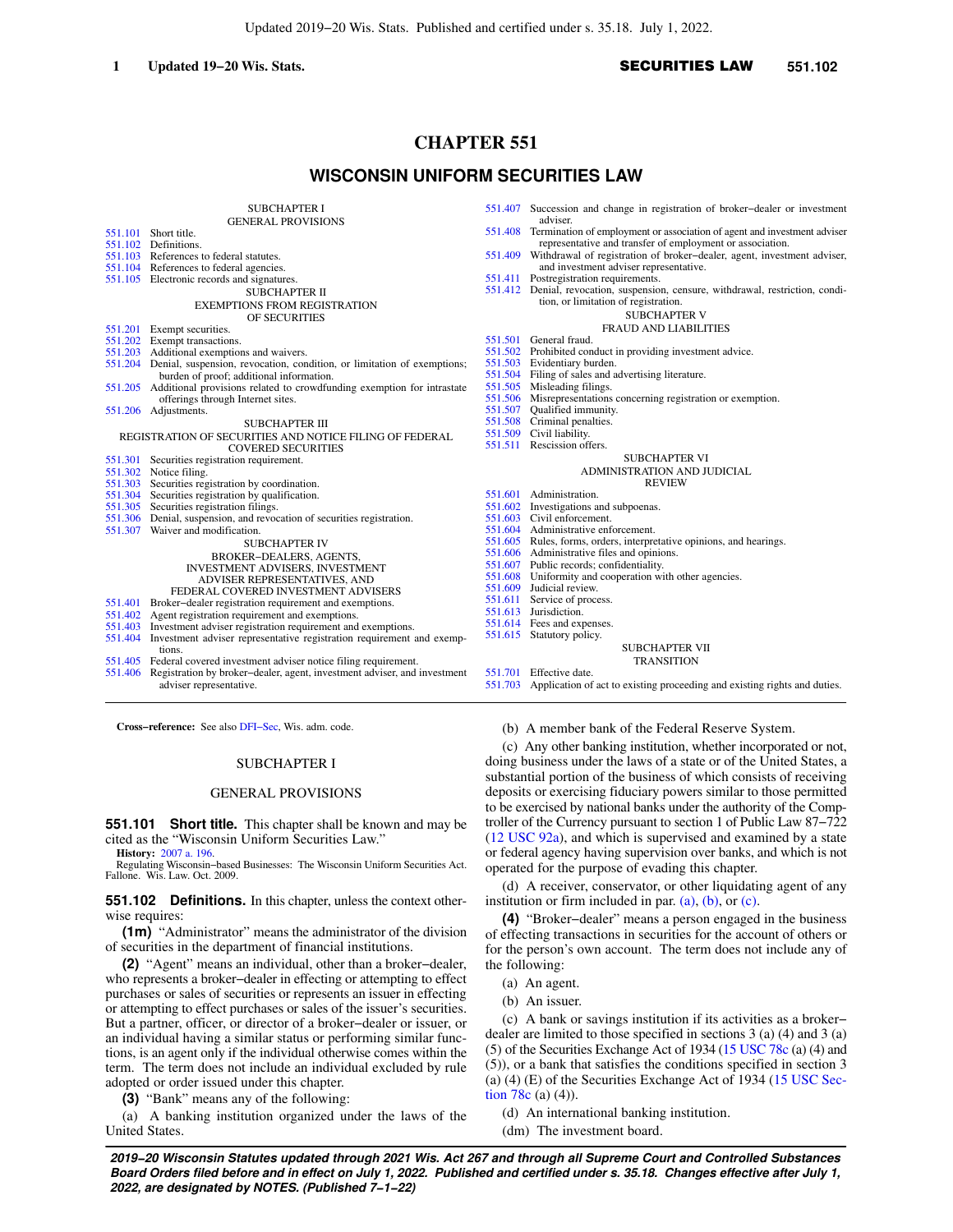## **551.102** SECURITIES LAW **Updated 19−20 Wis. Stats. 2**

(e) A person excluded by rule adopted or order issued under this chapter.

**(4m)** "Certified investor" means an individual who is a resident of this state and who, at the time of an offer or sale of securities, satisfies any of the following:

(a) Has an individual net worth, or joint net worth with the individual's spouse, of at least \$750,000. For purposes of calculating net worth under this paragraph, the individual's primary residence shall be included as an asset and indebtedness secured by the primary residence shall be included as a liability.

(b) Had an individual income in excess of \$100,000 in each of the two most recent years or joint income with the individual's spouse in excess of \$150,000 in each of those years and has a reasonable expectation of reaching the same income level in the current year.

**(5)** "Depository institution" means any of the following:

(a) A bank.

(b) A savings institution, trust company, credit union, or similar institution that is organized or chartered under the laws of a state or of the United States, authorized to receive deposits, and supervised and examined by an official or agency of a state or the United States if its deposits or share accounts are insured to the maximum amount authorized by statute by the Federal Deposit Insurance Corporation, the National Credit Union Share Insurance Fund, or a successor authorized by federal law. The term does not include any of the following:

1. An insurance company or other organization primarily engaged in the business of insurance.

2. A Morris Plan bank.

3. An industrial loan company.

**(5m)** "Division of securities" or "division" means the division of securities in the department of financial institutions.

**(6)** "Federal covered investment adviser" means a person registered under the Investment Advisers Act of 1940.

**(7)** "Federal covered security" means a security that is, or upon completion of a transaction will be, a covered security under section 18 (b) of the Securities Act of 1933 ([15 USC 77r](https://docs.legis.wisconsin.gov/document/usc/15%20USC%2077r) (b)) or rules or regulations adopted pursuant to that provision.

**(8)** "Filing" means the receipt under this chapter of a record by the administrator or a designee of the administrator.

**(8m)** "Financial institution holding company" means a bank holding company, as defined in [12 USC 1841](https://docs.legis.wisconsin.gov/document/usc/12%20USC%201841) (a), or a savings and loan holding company, as defined in [12 USC 1467a](https://docs.legis.wisconsin.gov/document/usc/12%20USC%201467a) (a) (1) (D).

**(9)** "Fraud," "deceit," and "defraud" are not limited to common law deceit.

**(9m)** "Funding portal" has the meaning given in section 3 (a) (80) of the Securities Exchange Act of 1934 [\(15 USC 78c](https://docs.legis.wisconsin.gov/document/usc/15%20USC%2078c) (a) (80)).

**(10)** "Guaranteed" means guaranteed as to payment of all principal and all interest.

**(11)** "Institutional investor" means any of the following, whether acting for itself or for others in a fiduciary capacity:

(a) A depository institution or international banking institution.

(b) An insurance company.

(c) A separate account of an insurance company.

(d) An investment company as defined in the Investment Company Act of 1940.

(e) A broker−dealer registered under the Securities Exchange Act of 1934.

(f) An employee pension, profit−sharing, or benefit plan if the plan has total assets in excess of \$10,000,000 or its investment decisions are made by a named fiduciary, as defined in the Employee Retirement Income Security Act of 1974, that is a broker−dealer registered under the Securities Exchange Act of 1934, an investment adviser registered or exempt from registration under the Investment Advisers Act of 1940, an investment adviser registered under this chapter, a depository institution, or an insurance company.

(g) A plan established and maintained by a state, a political subdivision of a state, or an agency or instrumentality of a state or a political subdivision of a state for the benefit of its employees, if the plan has total assets in excess of \$10,000,000 or its investment decisions are made by a duly designated public official or by a named fiduciary, as defined in the Employee Retirement Income Security Act of 1974, that is a broker−dealer registered under the Securities Exchange Act of 1934, an investment adviser registered or exempt from registration under the Investment Advisers Act of 1940, an investment adviser registered under this chapter, a depository institution, or an insurance company. For purposes of this paragraph, "political subdivision of a state" does not include a school district.

(h) A trust, if it has total assets in excess of \$10,000,000, its trustee is a depository institution, and its participants are exclusively plans of the types identified in par. [\(f\)](https://docs.legis.wisconsin.gov/document/statutes/551.102(11)(f)) or [\(g\),](https://docs.legis.wisconsin.gov/document/statutes/551.102(11)(g)) regardless of the size of their assets, except a trust that includes as participants self−directed individual retirement accounts or similar self− directed plans.

(i) An organization described in section  $501$  (c) (3) of the Internal Revenue Code ([26 USC 501](https://docs.legis.wisconsin.gov/document/usc/26%20USC%20501) (c) (3)), corporation, Massachusetts trust or similar business trust, limited liability company, or partnership, not formed for the specific purpose of acquiring the securities offered, with total assets in excess of \$10,000,000.

(j) A small business investment company licensed by the Small Business Administration under section 301 (c) of the Small Business Investment Act of 1958 [\(15 USC 681](https://docs.legis.wisconsin.gov/document/usc/15%20USC%20681) (c)) with total assets in excess of \$10,000,000.

(k) A private business development company as defined in section 202 (a) (22) of the Investment Advisers Act of 1940 [\(15](https://docs.legis.wisconsin.gov/document/usc/15%20USC%2080b-2) [USC 80b−2](https://docs.legis.wisconsin.gov/document/usc/15%20USC%2080b-2) (a) (22)) with total assets in excess of \$10,000,000.

(L) A federal covered investment adviser acting for its own account.

(m) A qualified institutional buyer, as defined in Rule 144A (a)  $(1)$ , other than Rule 144A  $(a)$   $(1)$   $(i)$   $(H)$ , adopted under the Securities Act of 1933 [\(17 CFR 230.144](https://docs.legis.wisconsin.gov/document/cfr/17%20CFR%20230.144)A).

(n) A major U.S. institutional investor, as defined in Rule 15a−6 (b) (4) (i) adopted under the Securities Exchange Act of 1934 [\(17 CFR 240.15a](https://docs.legis.wisconsin.gov/document/cfr/17%20CFR%20240.15)−6).

(o) Any other person, other than an individual, of institutional character with total assets in excess of \$2,500,000 not organized for the specific purpose of evading this chapter.

(p) Any other person specified by rule adopted or order issued under this chapter.

**(12)** "Insurance company" means a company organized as an insurance company whose primary business is writing insurance or reinsuring risks underwritten by insurance companies and which is subject to supervision by the insurance commissioner or a similar official or agency of a state.

**(13)** "Insured" means insured as to payment of all principal and all interest.

**(14)** "International banking institution" means an international financial institution of which the United States is a member and whose securities are exempt from registration under the Securities Act of 1933.

**(15)** "Investment adviser" means a person that, for compensation, engages in the business of advising others, either directly or through publications, writings, or electronic means, as to the value of securities or the advisability of investing in, purchasing, or selling securities or that, for compensation and as a part of a regular business, issues or promulgates analyses or reports concerning securities. The term includes a financial planner or other person that, as an integral component of other financially related services, provides investment advice regarding securities to others for compensation as part of a business or that holds itself out as providing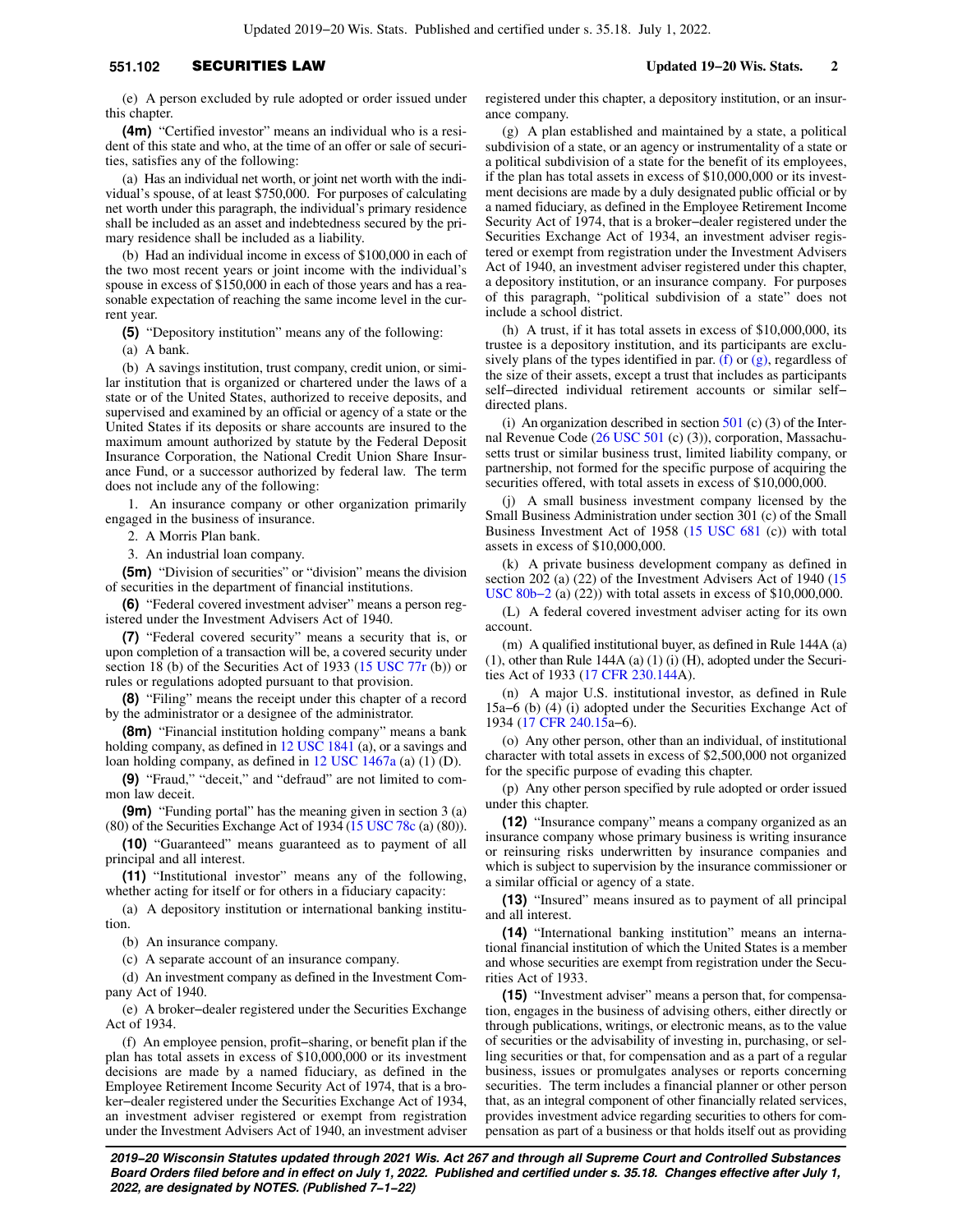investment advice regarding securities to others for compensation. The term does not include any of the following:

(a) An investment adviser representative.

(b) A lawyer, accountant, engineer, or teacher whose performance of investment advice is solely incidental to the practice of the person's profession.

(c) A broker−dealer or its agents whose performance of investment advice is solely incidental to the conduct of business as a broker−dealer and that does not receive special compensation for the investment advice.

(d) A publisher of a bona fide newspaper, news magazine, or business or financial publication of general and regular circulation.

(e) A federal covered investment adviser.

(f) A bank or savings institution.

(fm) The investment board.

(g) Any other person that is excluded by the Investment Advisers Act of 1940 from the definition of investment adviser.

(h) Any other person excluded by rule adopted or order issued under this chapter.

**(16)** "Investment adviser representative" means an individual employed by or associated with an investment adviser or federal covered investment adviser and who makes any recommendations or otherwise gives investment advice regarding securities, manages accounts or portfolios of clients, determines which recommendation or advice regarding securities should be given, provides investment advice or holds herself or himself out as providing investment advice, receives compensation to solicit, offer, or negotiate for the sale of or for selling investment advice, or supervises employees who perform any of the foregoing. The term does not include any of the following:

(a) An individual who performs only clerical or ministerial acts.

(b) An individual who is an agent whose performance of investment advice is solely incidental to the individual acting as an agent and who does not receive special compensation for investment advisory services.

(c) An individual who is employed by or associated with a federal covered investment adviser, unless the individual has a "place of business" in this state, as that term is defined by rule adopted under section 203A of the Investment Advisers Act of 1940 ([15](https://docs.legis.wisconsin.gov/document/usc/15%20USC%2080b-3a) [USC 80b−3a\)](https://docs.legis.wisconsin.gov/document/usc/15%20USC%2080b-3a), and, in addition to the place of business, any of the following apply to the individual:

1. The individual is an "investment adviser representative," as that term is defined by rule adopted under section 203A of the Investment Advisers Act of 1940 [\(15 USC 80b−3a\)](https://docs.legis.wisconsin.gov/document/usc/15%20USC%2080b-3a).

2. The individual is not a supervised person, as defined in section 202 (a) (25) of the Investment Advisers Act of 1940 ([15 USC](https://docs.legis.wisconsin.gov/document/usc/15%20USC%2080b-2) [80b−2](https://docs.legis.wisconsin.gov/document/usc/15%20USC%2080b-2) (a) (25)).

(d) An individual who is excluded by rule adopted or order issued under this chapter.

**(17)** "Issuer" means a person that issues or proposes to issue a security, subject to the following:

(a) The issuer of a voting trust certificate, collateral trust certificate, certificate of deposit for a security, or share in an investment company without a board of directors or individuals performing similar functions is the person performing the acts and assuming the duties of depositor or manager pursuant to the trust or other agreement or instrument under which the security is issued.

(b) The issuer of an equipment trust certificate or similar security serving the same purpose is the person by which the property is or will be used or to which the property or equipment is or will be leased or conditionally sold or that is otherwise contractually responsible for assuring payment of the certificate.

(c) The issuer of a fractional undivided interest in an oil, gas, or other mineral lease or in payments out of production under a lease, right, or royalty is the owner of an interest in the lease or in payments out of production under a lease, right, or royalty,

whether whole or fractional, that creates fractional interests for the purpose of sale.

(d) With respect to a fractional or pool interest in a life settlement investment, "issuer" means every person who creates the fractional or pool interest for the purpose of offering or selling the interest.

(e) With respect to a life settlement investment that is not a fractional or pool interest, "issuer" means the provider, as defined in s. [632.69 \(1\) \(p\)](https://docs.legis.wisconsin.gov/document/statutes/632.69(1)(p)), or the person who purchases or otherwise acquires the life settlement from a provider and then offers or sells life settlement investments except that, under this paragraph, "issuer" does not include a broker−dealer or agent registered under this chapter and does not include the owner of the insurance policy, certificate of insurance, or death benefit underlying the life settlement investment.

**(17m)** "Life settlement investment" means the entire interest or any fractional or pool interest in a life insurance policy or certificate of insurance or in the death benefit thereunder that is the subject of a life settlement, as defined in s.  $632.69$  (1) (j), but does not include any of the following:

(a) The assignment, transfer, sale, devise or bequest of a death benefit, life insurance policy, or certificate of insurance by the owner to a provider pursuant to s. [632.69](https://docs.legis.wisconsin.gov/document/statutes/632.69).

(b) The exercise of accelerated benefits pursuant to the life insurance policy or certificate and consistent with applicable law.

**(18)** "Nonissuer transaction" or "nonissuer distribution" means a transaction or distribution not directly or indirectly for the benefit of the issuer.

**(19)** "Offer to purchase" includes an attempt or offer to obtain, or solicitation of an offer to sell, a security or interest in a security for value. The term does not include a tender offer that is subject to section 14 (d) of the Securities Exchange Act of 1934 ([15 USC](https://docs.legis.wisconsin.gov/document/usc/15%20USC%2078n) [78n](https://docs.legis.wisconsin.gov/document/usc/15%20USC%2078n) (d)).

**(20)** "Person" means an individual; corporation; business trust; estate; trust; partnership; limited liability company; association; joint venture; government; governmental subdivision, agency, or instrumentality; public corporation; or any other legal or commercial entity.

**(21)** "Place of business" of a broker−dealer, an investment adviser, or a federal covered investment adviser means any of the following:

(a) An office at which the broker−dealer, investment adviser, or federal covered investment adviser regularly provides brokerage or investment advice or solicits, meets with, or otherwise communicates with customers or clients.

(b) Any other location that is held out to the general public as a location at which the broker−dealer, investment adviser, or federal covered investment adviser provides brokerage or investment advice or solicits, meets with, or otherwise communicates with customers or clients.

**(22)** "Predecessor act" means ch. [551,](https://docs.legis.wisconsin.gov/document/statutes/2005/ch.%20551) 2005 stats.

**(23)** "Price amendment" means the amendment to a registration statement filed under the Securities Act of 1933 or, if an amendment is not filed, the prospectus or prospectus supplement filed under the Securities Act of 1933 that includes a statement of the offering price, underwriting and selling discounts or commissions, amount of proceeds, conversion rates, call prices, and other matters dependent upon the offering price.

**(24)** "Principal place of business" of a broker−dealer or an investment adviser means the executive office of the broker− dealer or investment adviser from which the officers, partners, or managers of the broker−dealer or investment adviser direct, control, and coordinate the activities of the broker−dealer or investment adviser.

**(25)** "Record," except in the phrases "of record," "official record," and "public record," means information that is inscribed on a tangible medium or that is stored in an electronic or other medium and is retrievable in perceivable form.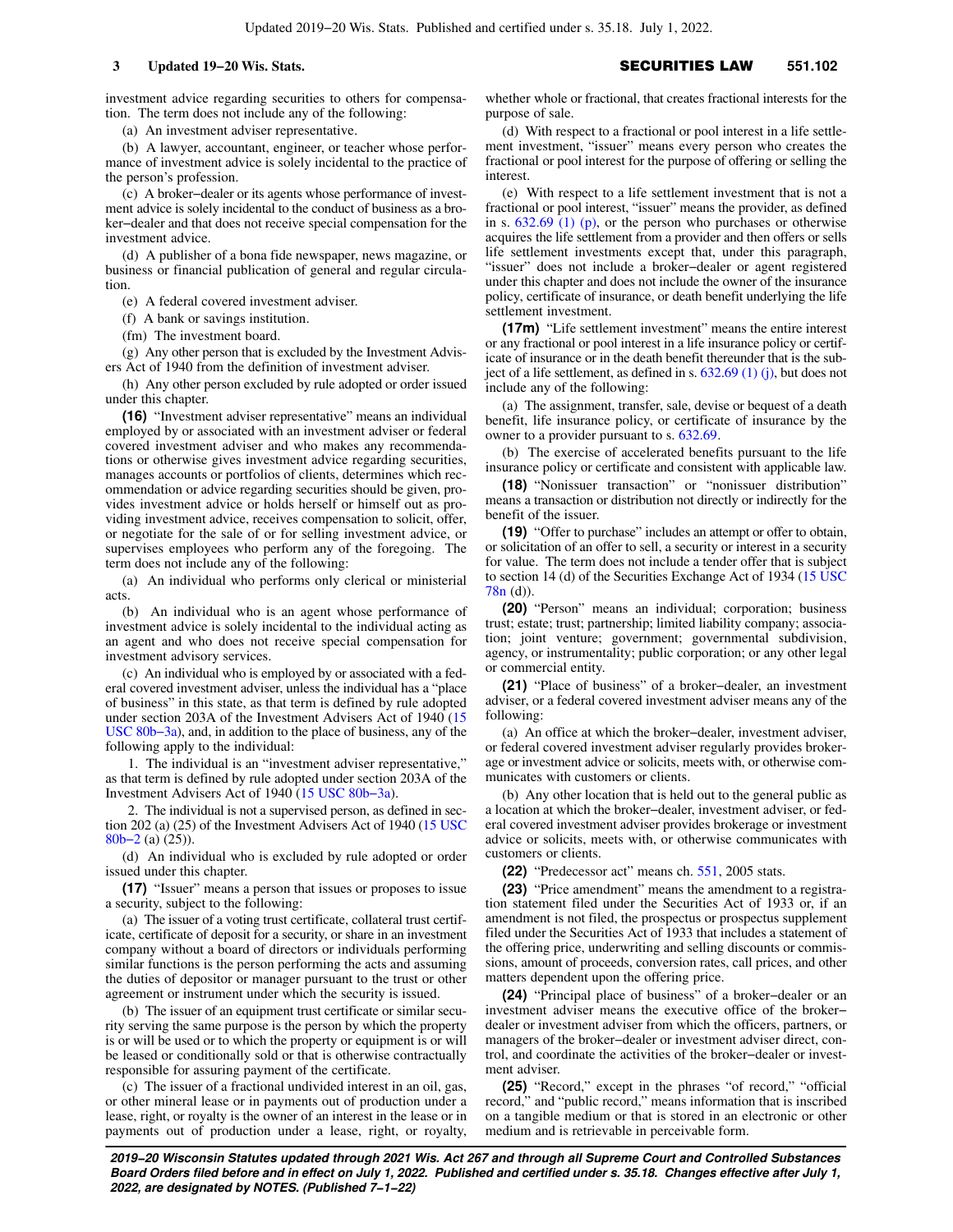## **551.102** SECURITIES LAW **Updated 19−20 Wis. Stats. 4**

**(26)** "Sale" includes every contract of sale, contract to sell, or disposition of a security or interest in a security for value, and "offer to sell" includes every attempt or offer to dispose of, or solicitation of an offer to purchase, a security or interest in a security for value. Both terms include all of the following:

(a) A security given or delivered with, or as a bonus on account of, a purchase of securities or any other thing constituting part of the subject of the purchase and having been offered and sold for value.

(b) A gift of assessable stock involving an offer and sale.

(c) A sale or offer of a warrant or right to purchase or subscribe to another security of the same or another issuer and a sale or offer of a security that gives the holder a present or future right or privilege to convert the security into another security of the same or another issuer, including an offer of the other security.

**(27)** "Securities and Exchange Commission" means the United States Securities and Exchange Commission.

**(28)** "Security" means a note; stock; treasury stock; security future; bond; debenture; evidence of indebtedness; limited partnership interest; life settlement investment or similar agreement; certificate of interest or participation in a profit−sharing agreement; collateral trust certificate; preorganization certificate or subscription; transferable share; investment contract; voting trust certificate; certificate of deposit for a security; fractional undivided interest in oil, gas, or other mineral rights; put, call, straddle, option, or privilege on a security, certificate of deposit, or group or index of securities, including an interest therein or based on the value thereof; put, call, straddle, option, or privilege entered into on a national securities exchange relating to foreign currency; or, in general, an interest or instrument commonly known as a "security"; or a certificate of interest or participation in, temporary or interim certificate for, receipt for, guarantee of, or warrant or right to subscribe to or purchase, any of the foregoing. The term:

(a) Includes both a certificated and an uncertificated security.

(b) Does not include an insurance or endowment policy or annuity contract under which an insurance company promises to pay a fixed or variable sum of money either in a lump sum or periodically for life or other specified period.

(bm) Does not include a funding agreement authorized under s. [632.66.](https://docs.legis.wisconsin.gov/document/statutes/632.66)

(c) Does not include an interest in a contributory or noncontributory pension or welfare plan subject to the Employee Retirement Income Security Act of 1974 or in a governmental benefit plan qualified for federal income tax purposes under the Internal Revenue Code or trust or fund managed by the investment board.

(d) Subject to the exception in par. [\(e\),](https://docs.legis.wisconsin.gov/document/statutes/551.102(28)(e)) includes all of the following:

1. An investment in a common enterprise with the expectation of profits to be derived through the essential managerial efforts of someone other than the investor. For purposes of this subdivision, a "common enterprise" is an enterprise in which the fortunes of the investor are tied to the efficacy of the efforts of those seeking the investment or a third party.

2. Any investment by which an offeree furnishes initial value to an offeror, and a portion of this initial value is subjected to the risks of the enterprise, and the furnishing of the initial value is induced by the offeror's promises or representations which give rise to a reasonable understanding that a valuable benefit of some kind over and above the initial value will accrue to the offeree as a result of the operation of the enterprise, and the offeree does not receive the right to exercise practical and actual control over the managerial decisions of the enterprise.

(e) Includes as an "investment contract," among other contracts, an interest in a limited liability partnership and in a limited liability company; except an interest, or class or series thereof, in a limited liability partnership or limited liability company is not an "investment contract" if any of the following apply:

1. Each holder of an interest, or class or series thereof, is actively engaged in the management of the limited liability partnership or limited liability company. However, evidence that partners or members vote or have the right to vote, or the right to information concerning the business and affairs of the limited liability partnership or limited liability company, or the right to participate in management, shall not establish, without more, that all partners or members are actively engaged in the management of the limited liability partnership or limited liability company.

2. Each holder of an interest, or class or series thereof, is authorized under applicable law or under the partnership, operating, or other governing agreement or document to act for and bind the limited liability partnership or limited liability company and the total number of holders of all interests in the limited liability partnership or limited liability company does not exceed 15.

(f) Does not include a time share created and marketed in accordance with ch. [707](https://docs.legis.wisconsin.gov/document/statutes/ch.%20707) if the requirements under s. [707.11](https://docs.legis.wisconsin.gov/document/statutes/707.11) are satisfied.

(g) Does not include a membership interest in a domestic mutual holding company, as provided under s. [644.22.](https://docs.legis.wisconsin.gov/document/statutes/644.22)

(h) Does not include as an "investment contract" any contract excluded by rule adopted or order issued under this chapter.

**(29)** "Self−regulatory organization" means a national securities exchange registered under the Securities Exchange Act of 1934, a national securities association of broker−dealers registered under the Securities Exchange Act of 1934, a clearing agency registered under the Securities Exchange Act of 1934, or the Municipal Securities Rulemaking Board established under the Securities Exchange Act of 1934.

**(30)** "Sign" means to do any of the following, with present intent to authenticate or adopt a record:

(a) To execute or adopt a tangible symbol.

(b) To attach or logically associate with the record an electronic symbol, sound, or process.

**(31)** "State" means a state of the United States, the District of Columbia, Puerto Rico, the United States Virgin Islands, or any territory or insular possession subject to the jurisdiction of the United States.

**History:** [2007 a. 196;](https://docs.legis.wisconsin.gov/document/acts/2007/196) [2009 a. 180](https://docs.legis.wisconsin.gov/document/acts/2009/180), [344](https://docs.legis.wisconsin.gov/document/acts/2009/344), [345](https://docs.legis.wisconsin.gov/document/acts/2009/345); [2013 a. 52;](https://docs.legis.wisconsin.gov/document/acts/2013/52) [2021 a. 114.](https://docs.legis.wisconsin.gov/document/acts/2021/114)

A profit−sharing agreement between management and labor in exchange for wage concessions was not a security. Fore Way Express, Inc. v. Bast, [178 Wis. 2d 693,](https://docs.legis.wisconsin.gov/document/courts/178%20Wis.%202d%20693) [505](https://docs.legis.wisconsin.gov/document/courts/505%20N.W.2d%20408) [N.W.2d 408](https://docs.legis.wisconsin.gov/document/courts/505%20N.W.2d%20408) (Ct. App. 1993).

There is a presumption that every note is a security, which may be rebutted by showing that the note falls within or closely resembles the family of instruments deemed not to be securities. Family resemblance is determined by examining four factors: 1) the motivations of a reasonable seller and buyer; 2) the note's plan of distribution; 3) the reasonable expectations of the investing public; and 4) whether other risk−reducing factors exist, making unnecessary the application of the securities laws to protect the public. State v. McGuire, [2007 WI App 139](https://docs.legis.wisconsin.gov/document/courts/2007%20WI%20App%20139), [302 Wis. 2d 688,](https://docs.legis.wisconsin.gov/document/courts/302%20Wis.%202d%20688) [735](https://docs.legis.wisconsin.gov/document/courts/735%20N.W.2d%20555) [N.W.2d 555,](https://docs.legis.wisconsin.gov/document/courts/735%20N.W.2d%20555) [05−2832.](https://docs.legis.wisconsin.gov/document/wicourtofappeals/05-2832)

When a certificate of stock was mailed to the plaintiff in Wisconsin, and extensive solicitation was conducted by the defendants in Wisconsin, there was an "offer" within former s. 551.02 (11) (b), 1969 stats. Since the securities were neither registered in Wisconsin nor exempt from registration, the plaintiff was entitled to rescind the transaction and recover the purchase price of the securities, plus costs. Hardtke v. Love Tree Corp., [386 F. Supp. 1085](https://docs.legis.wisconsin.gov/document/courts/386%20F.%20Supp.%201085) (1975).

An "offer to sell" under former s. 551.02 (11) (b), 1973 stats., was made when the defendant gave an unexecuted partnership agreement to the plaintiff implicitly inviting the plaintiff to return it completed as to form and amount. Feitler v. Midas Associ-

ates, [418 F. Supp. 735](https://docs.legis.wisconsin.gov/document/courts/418%20F.%20Supp.%20735) (1976). **NOTE: The above annotations refer to ch. 551 as it existed prior to its repeal and recreation by [2007 Wis. Act 196.](https://docs.legis.wisconsin.gov/document/acts/2007/196)**

**551.103 References to federal statutes.** "Securities Act of 1933" ([15 USC 77a](https://docs.legis.wisconsin.gov/document/usc/15%20USC%2077a) et seq.), "Securities Exchange Act of 1934" ([15 USC 78a](https://docs.legis.wisconsin.gov/document/usc/15%20USC%2078a) et seq.), "Public Utility Holding Company Act of 1935" [\(15 USC 79](https://docs.legis.wisconsin.gov/document/usc/15%20USC%2079) et seq.), "Investment Company Act of 1940" ([15 USC 80a−1](https://docs.legis.wisconsin.gov/document/usc/15%20USC%2080a-1) et seq.), "Investment Advisers Act of 1940" [\(15](https://docs.legis.wisconsin.gov/document/usc/15%20USC%2080b-1) [USC 80b−1](https://docs.legis.wisconsin.gov/document/usc/15%20USC%2080b-1) et seq.), "Employee Retirement Income Security Act of 1974" ([29 USC 1001](https://docs.legis.wisconsin.gov/document/usc/29%20USC%201001) et seq.), "National Housing Act" [\(12 USC](https://docs.legis.wisconsin.gov/document/usc/12%20USC%201701) [1701](https://docs.legis.wisconsin.gov/document/usc/12%20USC%201701) et seq.), "Commodity Exchange Act" ([7 USC 1](https://docs.legis.wisconsin.gov/document/usc/7%20USC%201) et seq.), "Internal Revenue Code" [\(26 USC 1](https://docs.legis.wisconsin.gov/document/usc/26%20USC%201) et seq.), "Securities Investor Protection Act of 1970" ([15 USC 78aaa](https://docs.legis.wisconsin.gov/document/usc/15%20USC%2078aaa) et seq.), "Securities Litigation Uniform Standards Act of 1998" (112 Stat. 3227), "Small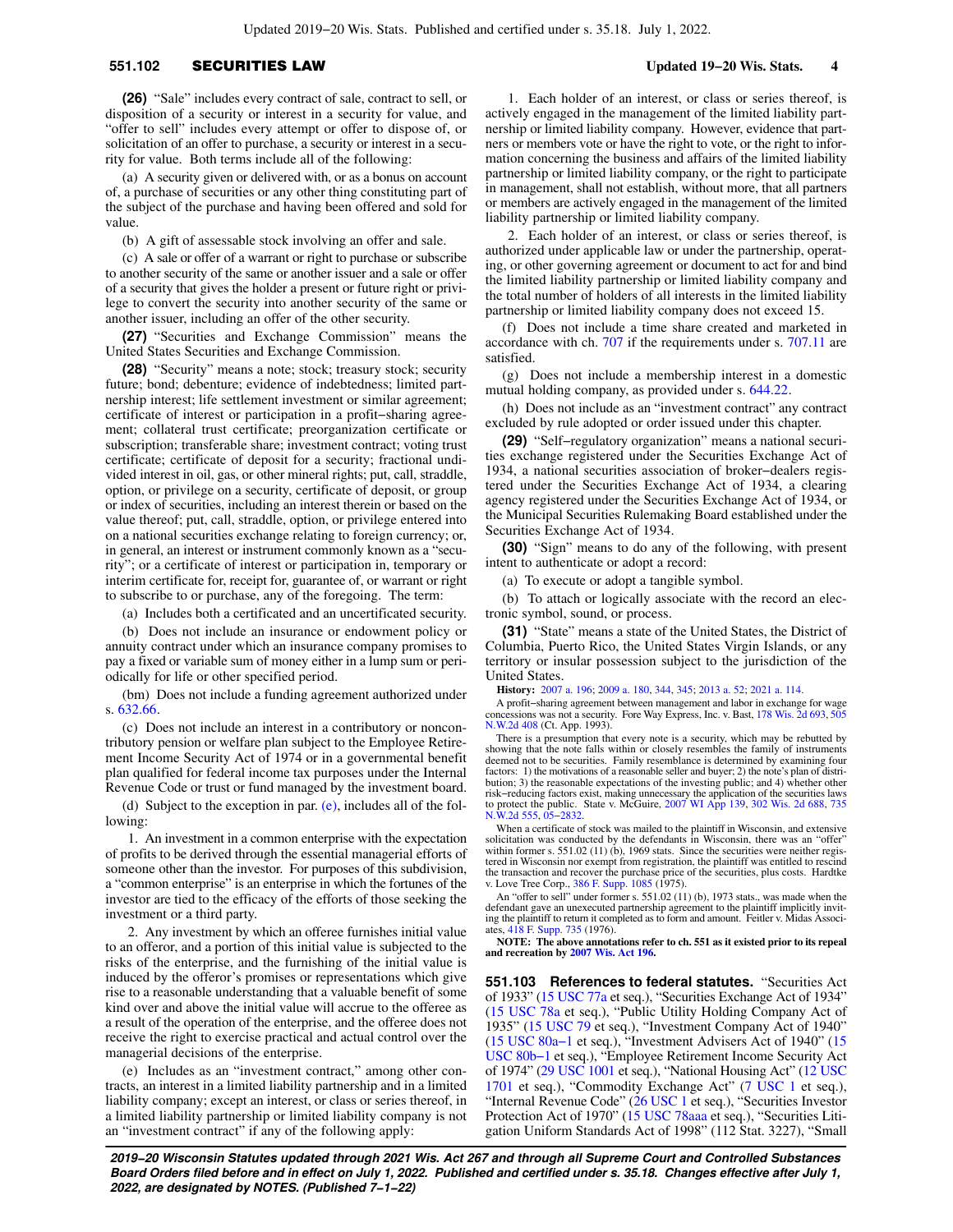Business Investment Act of 1958" [\(15 USC 661](https://docs.legis.wisconsin.gov/document/usc/15%20USC%20661) et seq.), and "Electronic Signatures in Global and National Commerce Act" ([15 USC 7001](https://docs.legis.wisconsin.gov/document/usc/15%20USC%207001) et seq.) mean those statutes and the rules and regulations adopted under those statutes, as in effect on the date of enactment of this chapter, or as later amended.

**History:** [2007 a. 196](https://docs.legis.wisconsin.gov/document/acts/2007/196).

**551.104 References to federal agencies.** A reference in this chapter to an agency or department of the United States is also a reference to a successor agency or department.

**History:** [2007 a. 196](https://docs.legis.wisconsin.gov/document/acts/2007/196).

**551.105 Electronic records and signatures.** This chapter modifies, limits, and supersedes the federal Electronic Signatures in Global and National Commerce Act, but does not modify, limit, or supersede section 101 (c) of that act  $(15 \text{ USC } 7001 \text{ (c)})$ or authorize electronic delivery of any of the notices described in section 103 (b) of that act [\(15 USC 7003](https://docs.legis.wisconsin.gov/document/usc/15%20USC%207003) (b)). This chapter authorizes the filing of records and signatures, when specified by provisions of this chapter or by a rule adopted or order issued under this chapter, in a manner consistent with section 104 (a) of that act [\(15](https://docs.legis.wisconsin.gov/document/usc/15%20USC%207004) [USC 7004](https://docs.legis.wisconsin.gov/document/usc/15%20USC%207004) (a)).

**History:** [2007 a. 196](https://docs.legis.wisconsin.gov/document/acts/2007/196).

### SUBCHAPTER II

## EXEMPTIONS FROM REGISTRATION OF SECURITIES

**551.201 Exempt securities.** The following securities are exempt from the requirements of ss. [551.301](https://docs.legis.wisconsin.gov/document/statutes/551.301) to [551.306](https://docs.legis.wisconsin.gov/document/statutes/551.306) and [551.504](https://docs.legis.wisconsin.gov/document/statutes/551.504):

**(1)** (a) A security, including a revenue obligation or a separate security as defined in Rule 131 [\(17 CFR 230.131\)](https://docs.legis.wisconsin.gov/document/cfr/17%20CFR%20230.131) adopted under the Securities Act of 1933, issued, insured, or guaranteed by the United States; by a state; by a political subdivision of a state; by a public authority, agency, or instrumentality of one or more states; by a political subdivision of one or more states; or by a person controlled or supervised by and acting as an instrumentality of the United States under authority granted by the Congress; or a certificate of deposit for any of the foregoing but any revenue obligation payable from payments to be made in respect of property or money used under a lease, sale, or loan arrangement by or for a nongovernmental industrial or commercial enterprise is exempt only as provided under par. [\(b\)](https://docs.legis.wisconsin.gov/document/statutes/551.201(1)(b)).

(b) Unless subject to a letter of credit of a bank, savings bank, or savings and loan association as provided in this paragraph, a revenue obligation of an issuer specified under par. [\(a\)](https://docs.legis.wisconsin.gov/document/statutes/551.201(1)(a)) that is payable from payments to be made in respect of property or money used under a lease, sale, or loan arrangement by or for a nongovernmental industrial or commercial enterprise is exempt subject to rules adopted by the division of securities. A revenue obligation is exempt from any filing under the rules of the division if it is the subject of a guarantee or an irrevocable letter of credit from a depository institution in favor of holders of the revenue obligations providing for payment of all principal of the revenue obligations and all accrued and unpaid interest to the date of an event of default on the revenue obligations, and the letter of credit is accompanied by an opinion of counsel stating all of the following:

1. Either that payment of debt service will not constitute a preference under federal bankruptcy law if a petition in bankruptcy with respect to the enterprise is filed or that the guarantee or letter of credit will provide for reimbursement to holders of the revenue obligations if they are required by order of a federal bankruptcy court to disgorge as a preference any payment of a debt service.

2. That the enforceability of the guarantee or letter of credit would not be materially affected by the filing of a petition under federal bankruptcy law with respect to the enterprise or any person obligated to reimburse the depository institution for payments made under the guarantee or letter of credit.

**(2)** A security issued, insured, or guaranteed by a foreign government with which the United States maintains diplomatic relations, or any of its political subdivisions, if the security is recognized as a valid obligation by the issuer, insurer, or guarantor.

**(3)** A security issued by and representing or that will represent an interest in or a direct obligation of, or be guaranteed by, any of the following:

(a) An international banking institution.

(b) A banking institution organized under the laws of the United States; a member bank of the Federal Reserve System; or a depository institution a substantial portion of the business of which consists or will consist of receiving deposits or share accounts that are insured to the maximum amount authorized by statute by the Federal Deposit Insurance Corporation, the National Credit Union Share Insurance Fund, or a successor authorized by federal law or exercising fiduciary powers that are similar to those permitted for national banks under the authority of the Comptroller of Currency pursuant to Section 1 of Public Law 87−722 ([12 USC 92a\)](https://docs.legis.wisconsin.gov/document/usc/12%20USC%2092a).

(c) Any other depository institution, unless by rule or order the administrator proceeds under s. [551.204](https://docs.legis.wisconsin.gov/document/statutes/551.204).

**(4)** A security issued by and representing an interest in, or a debt of, or insured or guaranteed by, an insurance company authorized to do business in this state.

**(5)** A security issued or guaranteed by a railroad, other common carrier, public utility, or public utility holding company that is any of the following:

(a) Regulated in respect to its rates and charges by the United States or a state.

(b) Regulated in respect to the issuance or guarantee of the security by the United States, a state, Canada, or a Canadian province or territory.

(c) A public utility holding company registered under the Public Utility Holding Company Act of 1935 or a subsidiary of such a registered holding company within the meaning of that act.

**(6)** A federal covered security specified in section 18 (b) (1) of the Securities Act of 1933 (15 USC  $77r$  (b) (1)) or by rule adopted under that provision or a security listed or approved for listing on another securities market specified by rule under this chapter; a put or a call option contract; a warrant; a subscription right on or with respect to such securities; or an option or similar derivative security on a security or an index of securities or foreign currencies issued by a clearing agency registered under the Securities Exchange Act of 1934 and listed or designated for trading on a national securities exchange, a facility of a national securities exchange, or a facility of a national securities association registered under the Securities Exchange Act of 1934 or an offer or sale, of the underlying security in connection with the offer, sale, or exercise of an option or other security that was exempt when the option or other security was written or issued; or an option or a derivative security designated by the Securities and Exchange Commission under section 9 (b) of the Securities Exchange Act of 1934 [\(15 USC 78i](https://docs.legis.wisconsin.gov/document/usc/15%20USC%2078i) (b)).

**(7)** A security issued by a person organized and operated exclusively for religious, educational, benevolent, fraternal, charitable, social, athletic, or reformatory purposes, or as a chamber of commerce, and not for pecuniary profit, no part of the net earnings of which inures to the benefit of a private stockholder or other person, or a security of a company that is excluded from the definition of an investment company under section 3 (c) (10) (B) of the Investment Company Act of 1940 [\(15 USC 80a−3](https://docs.legis.wisconsin.gov/document/usc/15%20USC%2080a-3) (c) (10) (B)); except that with respect to the offer or sale of a note, bond, debenture, or other evidence of indebtedness issued by such a person, a rule may be adopted under this chapter limiting the availability of this exemption by classifying securities, persons, and transactions, imposing different requirements for different classes, speci-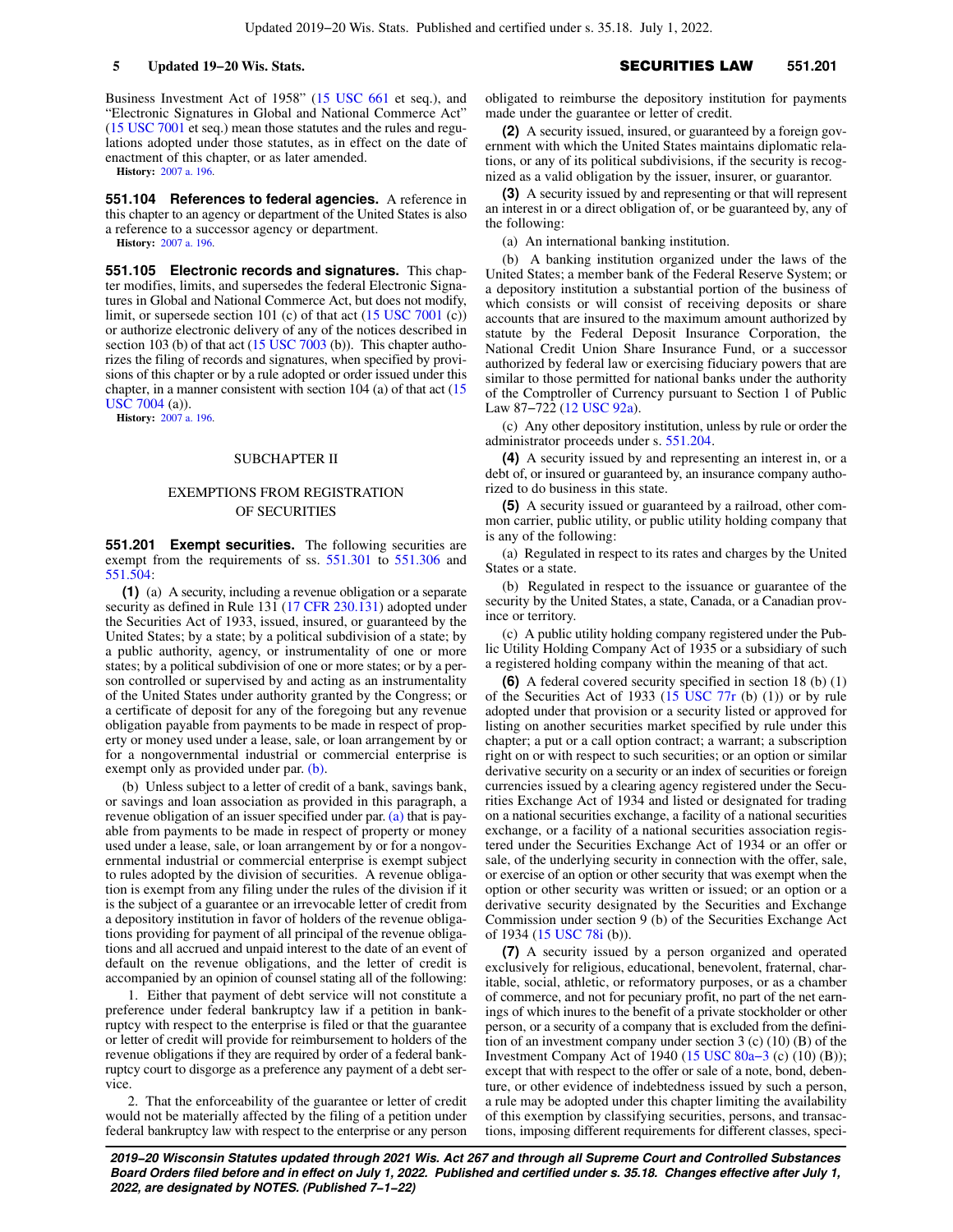### **551.201** SECURITIES LAW **Updated 19−20 Wis. Stats. 6**

fying with respect to par. [\(b\)](https://docs.legis.wisconsin.gov/document/statutes/551.201(7)(b)) the scope of the exemption and the grounds for denial or suspension, and requiring an issuer to do any of the following:

(a) To file a notice specifying the material terms of the proposed offer or sale and copies of any proposed sales and advertising literature to be used and provide that the exemption becomes effective if the administrator does not disallow the exemption within the period established by the rule.

(b) To file a request for exemption authorization for which a rule under this chapter may specify the scope of the exemption, the requirement of an offering statement, the filing of sales and advertising literature, the filing of consent to service of process complying with s. [551.611,](https://docs.legis.wisconsin.gov/document/statutes/551.611) and grounds for denial or suspension of the exemption.

(c) To register under s. [551.304.](https://docs.legis.wisconsin.gov/document/statutes/551.304)

**(8)** Any securities of a cooperative corporation organized under ch. [185](https://docs.legis.wisconsin.gov/document/statutes/ch.%20185) or an unincorporated cooperative association organized under ch. [193](https://docs.legis.wisconsin.gov/document/statutes/ch.%20193).

**(9)** An equipment trust certificate with respect to equipment leased or conditionally sold to a person, if any security issued by the person would be exempt under this section or would be a federal covered security under section 18 (b) (1) of the Securities Act of 1933 ([15 USC 77r](https://docs.legis.wisconsin.gov/document/usc/15%20USC%2077r) (b) (1)).

**History:** [2007 a. 196](https://docs.legis.wisconsin.gov/document/acts/2007/196); [2011 a. 178.](https://docs.legis.wisconsin.gov/document/acts/2011/178)

**551.202 Exempt transactions.** The following transactions are exempt from the requirements of ss. [551.301](https://docs.legis.wisconsin.gov/document/statutes/551.301) to [551.306](https://docs.legis.wisconsin.gov/document/statutes/551.306) and [551.504](https://docs.legis.wisconsin.gov/document/statutes/551.504):

**(1)** An isolated nonissuer transaction, whether effected by or through a broker−dealer or not.

**(2)** A nonissuer transaction by or through a broker−dealer registered or exempt from registration under this chapter, and a resale transaction by a sponsor of a unit investment trust registered under the Investment Company Act of 1940, in a security of a class that has been outstanding in the hands of the public for at least 90 days if, at the date of the transaction, all of the following apply:

(a) The issuer of the security is engaged in business, the issuer is not in the organizational stage or in bankruptcy or receivership, and the issuer is not a blank check, blind pool, or shell company that has no specific business plan or purpose or has indicated that its primary business plan is to engage in a merger or combination of the business with, or an acquisition of, an unidentified person.

(b) The security is sold at a price reasonably related to its current market price.

(c) The security does not constitute the whole or part of an unsold allotment to, or a subscription or participation by, the broker−dealer as an underwriter of the security or a redistribution.

(d) A nationally recognized securities manual or its electronic equivalent designated by rule adopted or order issued under this chapter or a record filed with the Securities and Exchange Commission that is publicly available contains all of the following:

1. A description of the business and operations of the issuer.

2. The names of the issuer's executive officers and the names of the issuer's directors, if any.

3. An audited balance sheet of the issuer as of a date within 18 months before the date of the transaction or, in the case of a reorganization or merger when the parties to the reorganization or merger each had an audited balance sheet, a pro forma balance sheet for the combined organization.

4. An audited income statement for each of the issuer's 2 immediately previous fiscal years or for the period of existence of the issuer, whichever is shorter, or, in the case of a reorganization or merger when each party to the reorganization or merger had audited income statements, a pro forma income statement.

(e) Any of the following requirements is met:

1. The issuer of the security has a class of equity securities listed on a national securities exchange registered under section 6 of the Securities Exchange Act of 1934 or designated for trading on the National Association of Securities Dealers Automated Quotation System.

2. The issuer of the security is a unit investment trust registered under the Investment Company Act of 1940.

3. The issuer of the security, including its predecessors, has been engaged in continuous business for at least 3 years.

The issuer of the security has total assets of at least \$2,000,000 based on an audited balance sheet as of a date within 18 months before the date of the transaction or, in the case of a reorganization or merger when the parties to the reorganization or merger each had such an audited balance sheet, a pro forma balance sheet for the combined organization.

**(3)** A nonissuer transaction by or through a broker−dealer registered or exempt from registration under this chapter in a security of a foreign issuer that is a margin security defined in regulations or rules adopted by the Board of Governors of the Federal Reserve System.

**(4)** A nonissuer transaction by or through a broker−dealer registered or exempt from registration under this chapter in an outstanding security if the guarantor of the security files reports with the Securities and Exchange Commission under the reporting requirements of section 13 or 15 (d) of the Securities Exchange Act of 1934 ([15 USC 78m](https://docs.legis.wisconsin.gov/document/usc/15%20USC%2078m) or [78o](https://docs.legis.wisconsin.gov/document/usc/15%20USC%2078o) (d)).

**(5)** A nonissuer transaction by or through a broker−dealer registered or exempt from registration under this chapter in a security to which any of the following applies:

(a) The security is rated at the time of the transaction by a nationally recognized statistical rating organization in one of its 4 highest rating categories.

(b) The security has a fixed maturity or a fixed interest or dividend, if all of the following apply:

1. A default has not occurred during the current fiscal year or within the 3 previous fiscal years, or during the existence of the issuer and any predecessor if less than 3 fiscal years, in the payment of principal, interest, or dividends on the security.

2. The issuer is engaged in business, is not in the organizational stage or in bankruptcy or receivership, and is not and has not been within the previous 12 months a blank check, blind pool, or shell company that has no specific business plan or purpose or has indicated that its primary business plan is to engage in a merger or combination of the business with, or an acquisition of, an unidentified person.

**(6)** A nonissuer transaction by or through a broker−dealer registered or exempt from registration under this chapter effecting an unsolicited order or offer to purchase, but with respect to a nonissuer transaction involving a security that is not a federal covered security the administrator may require by rule that the records of the broker−dealer confirm that the order or offer to purchase was unsolicited.

**(7)** A nonissuer transaction executed by a bona fide pledgee without the purpose of evading this chapter.

**(8)** A nonissuer transaction by a federal covered investment adviser with investments under management in excess of \$100,000,000 acting in the exercise of discretionary authority in a signed record for the account of others.

**(9)** A transaction in a security, whether or not the security or transaction is otherwise exempt, in exchange for one or more bona fide outstanding securities, claims, or property interests, or partly in such exchange and partly for cash, if the terms and conditions of the issuance and exchange or the delivery and exchange and the fairness of the terms and conditions have been approved by the administrator after a hearing.

**(10)** A transaction between the issuer or other person on whose behalf the offering is made and an underwriter, or among underwriters.

**(11)** A transaction in a note, bond, debenture, or other evidence of indebtedness secured by a mortgage or other security agreement if all of the following apply: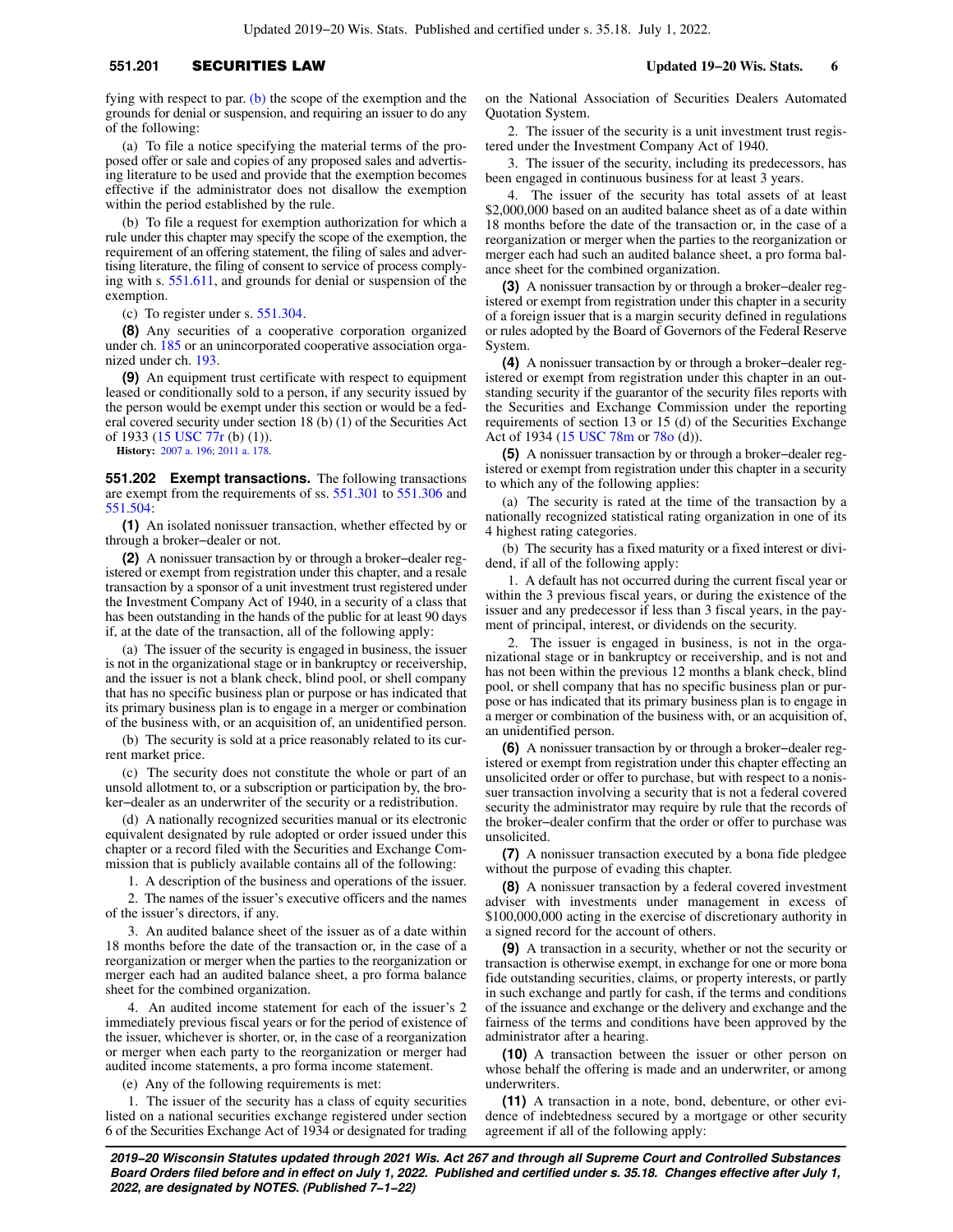(a) The note, bond, debenture, or other evidence of indebtedness is offered and sold with the mortgage or other security agreement as a unit.

(b) A general solicitation or general advertisement of the transaction is not made.

(c) A commission or other remuneration is not paid or given, directly or indirectly, to a person not registered under this chapter as a broker−dealer or as an agent.

**(12)** A transaction by an executor, administrator of an estate, sheriff, marshal, receiver, trustee in bankruptcy, guardian, or conservator.

**(13)** A sale or offer to sell to any of the following:

(a) An institutional investor.

(am) An accredited investor, as defined in Rule 501 (a) adopted under the Securities Act of 1933 [\(17 CFR 230.501](https://docs.legis.wisconsin.gov/document/cfr/17%20CFR%20230.501) (a)), provided that prior to the sale in this state to an accredited investor described in Rule 501 (a) (5) or (6) adopted under the Securities Act of 1933, the seller files a consent to service of process with the administrator in the form required under s. [551.611](https://docs.legis.wisconsin.gov/document/statutes/551.611). Failure to file the consent as required is a cause for administrative action by the administrator under s. [551.604](https://docs.legis.wisconsin.gov/document/statutes/551.604) but does not result in the loss of this exemption. This consent is not required to be filed if any of the following apply:

1. The issuer of the securities to be sold has its principal place of business or a majority of its full−time employees located in this state.

2. The issuer or seller of the securities files or has previously filed a consent to service of process with the administrator.

3. The seller is a broker−dealer or agent of the issuer registered under this chapter.

(ar) A certified investor, or a person whom the issuer reasonably believes is a certified investor at the time of the sale or offer of the security, if all of the following apply:

1. The transaction meets the requirements of the federal exemption for intrastate offerings in section 3 (a) (11) of the Securities Act of 1933 (15 USC  $77c$  (a) (11)) and Rule 147 adopted under the Securities Act of 1933 [\(17 CFR 230.147](https://docs.legis.wisconsin.gov/document/cfr/17%20CFR%20230.147)).

2. If the offer or sale of the security had been undertaken under an exemption specified in Rule 506 (a) to (c) adopted under the Securities Act of 1933 [\(17 CFR 230.506](https://docs.legis.wisconsin.gov/document/cfr/17%20CFR%20230.506) (a) to (c)), the transaction would not have been disqualified from the exemption under Rule 506 (d) adopted under the Securities Act of 1933 [\(17 CFR 230.506](https://docs.legis.wisconsin.gov/document/cfr/17%20CFR%20230.506) (d)), except that the administrator may waive the requirement under this subdivision and authorize transactions in reliance on the exemption under this paragraph notwithstanding the condition specified in this subdivision.

(b) A federal covered investment adviser.

(c) Any other person exempted by rule adopted or order issued under this chapter.

**(14)** (a) Subject to par. [\(b\),](https://docs.legis.wisconsin.gov/document/statutes/551.202(14)(b)) any transaction pursuant to an offer directed by the offeror to not more than 25 persons in this state excluding those persons designated in sub. [\(13\)](https://docs.legis.wisconsin.gov/document/statutes/551.202(13)) but including persons exempt under sub. [\(24\)](https://docs.legis.wisconsin.gov/document/statutes/551.202(24)), during any period of 12 consecutive months whether or not the offeror or any of the offerees is then present in this state if all of the following apply:

1. No general solicitation or general advertising is made in connection with the offer to sell or sale of the securities unless it has been permitted by the administrator.

2. No commission or other remuneration is paid or given, directly or indirectly, to a person other than a broker−dealer registered under this chapter or an agent registered under this chapter for soliciting any person in this state other than those persons designated in sub. [\(13\)](https://docs.legis.wisconsin.gov/document/statutes/551.202(13)).

3. The offeror reasonably believes that all the purchasers in this state, other than those designated in sub.  $(13)$ , are purchasing for investment.

(b) The administrator may by rule or order, as to any security or transaction or any type of security or transaction, withdraw or further condition this exemption, or increase or decrease the number of offerees permitted, or waive the conditions in par. [\(a\),](https://docs.legis.wisconsin.gov/document/statutes/551.202(14)(a)) and may require reports of sales under this exemption.

**(14m)** (a) Any transaction pursuant to an offer directed by the offeror to not more than 100 residents of this state, excluding those persons designated in sub. [\(13\) \(a\)](https://docs.legis.wisconsin.gov/document/statutes/551.202(13)(a)), [\(am\)](https://docs.legis.wisconsin.gov/document/statutes/551.202(13)(am)), and [\(ar\)](https://docs.legis.wisconsin.gov/document/statutes/551.202(13)(ar)) but including persons exempt under sub.  $(24)$ , if all of the following apply:

1. The issuer is a business entity that is organized under the laws of this state and authorized to do business in this state, that has its principal office in this state, and that has a majority of its full–time employees working in this state.

2. No commission or other remuneration is paid or given, directly or indirectly, for any person's participation in the offer or sale of securities for the issuer unless the person is registered as a broker−dealer or agent under this chapter.

3. No general solicitation or general advertising is made in connection with the offer to sell or sale of the securities unless it has been permitted by the administrator.

4. If the transaction had been undertaken under an exemption specified in Rule 506 (a) to (c) adopted under the Securities Act of 1933 [\(17 CFR 230.506](https://docs.legis.wisconsin.gov/document/cfr/17%20CFR%20230.506) (a) to (c)), the transaction would not have been disqualified from the exemption under Rule 506 (d) adopted under the Securities Act of 1933 ([17 CFR 230.506](https://docs.legis.wisconsin.gov/document/cfr/17%20CFR%20230.506) (d)), except that the administrator may waive the requirement under this subdivision and authorize transactions in reliance on the exemption under this paragraph notwithstanding the condition specified in this subdivision.

(b) The exemption under this subsection and the exemption under sub. [\(27\)](https://docs.legis.wisconsin.gov/document/statutes/551.202(27)) may be used in conjunction with each other.

**(15)** A transaction under an offer to existing security holders of the issuer, including persons that at the date of the transaction are holders of convertible securities, options, or warrants, if a commission or other remuneration, other than a standby commission, is not paid or given, directly or indirectly, for soliciting a security holder in this state and if, prior to any offer or sale of any security that is not a federal covered security, the issuer files a notice specifying the terms of the offer, all other information that the administrator by rule requires, and any additional information reasonably related to the offering required to be filed by the administrator within 10 days after the filing date of the notice, and the administrator does not by order disallow the exemption within 10 days after the date of filing the notice or, if additional information is required, within 10 days after the date of filing that information.

**(16)** An offer to sell, but not a sale, of a security not exempt from registration under the Securities Act of 1933 if all of the following apply:

(a) A registration or offering statement or similar record as required under the Securities Act of 1933 has been filed, but is not effective, or the offer is made in compliance with Rule 165 adopted under the Securities Act of 1933 ([17 CFR 230.165\)](https://docs.legis.wisconsin.gov/document/cfr/17%20CFR%20230.165).

(b) A stop order of which the offeror is aware has not been issued against the offeror by the administrator or the Securities and Exchange Commission, and an audit, inspection, or proceeding that is public and that may culminate in a stop order is not known by the offeror to be pending.

**(17)** An offer to sell, but not a sale, of a security exempt from registration under the Securities Act of 1933 if all of the following apply:

(a) A registration statement has been filed under this chapter, but is not effective.

(b) A solicitation of interest is provided in a record to offerees in compliance with a rule adopted by the administrator under this chapter.

(c) A stop order of which the offeror is aware has not been issued by the administrator under this chapter and an audit, inspection, or proceeding that may culminate in a stop order is not known by the offeror to be pending.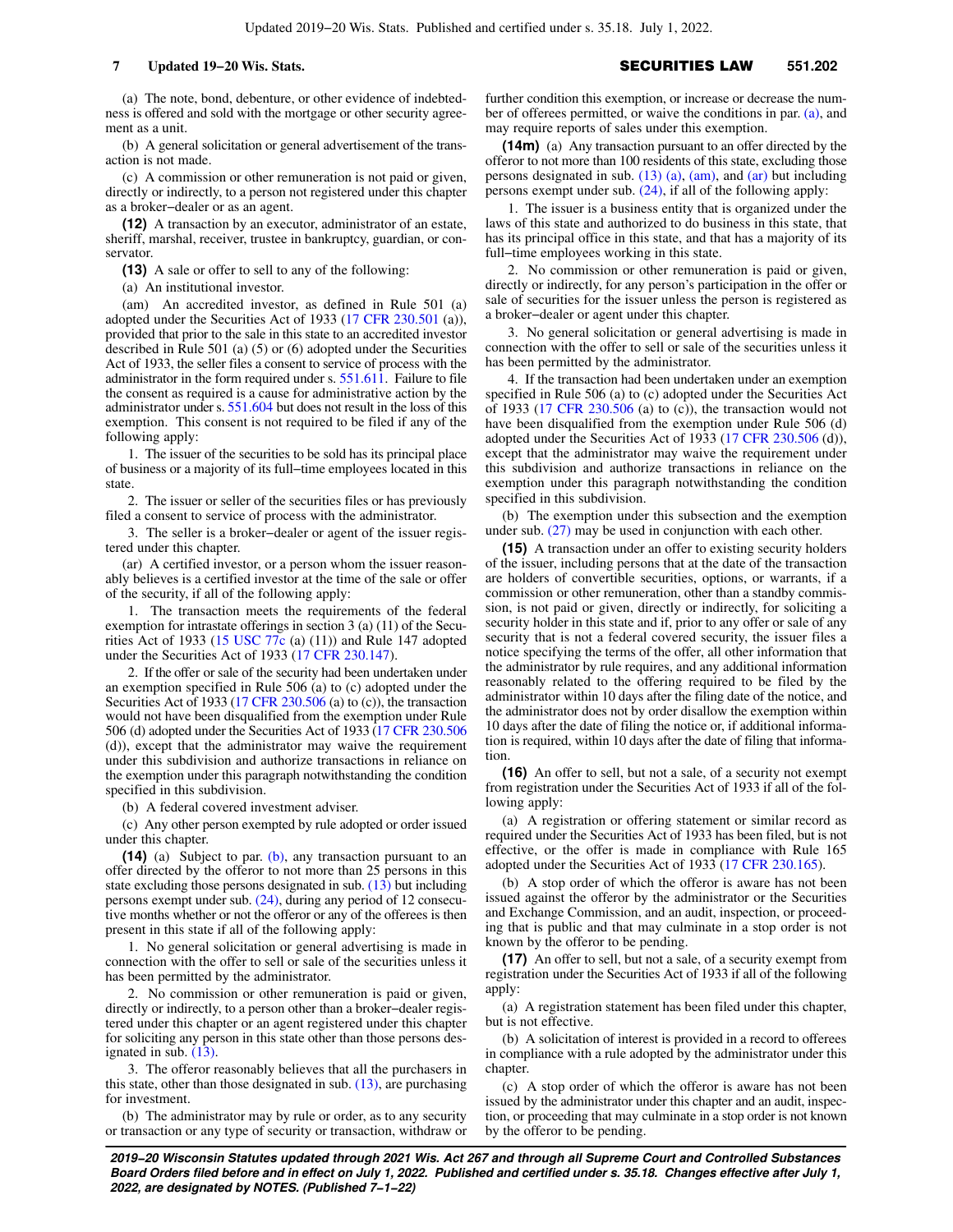## **551.202** SECURITIES LAW **Updated 19−20 Wis. Stats. 8**

**(18)** A transaction involving the distribution of the securities of an issuer to the security holders of another person in connection with a merger, consolidation, exchange of securities, sale of assets, or other reorganization to which the issuer, or its parent or subsidiary and the other person, or its parent or subsidiary, are parties.

**(19)** A rescission offer, sale, or purchase under s. [551.511](https://docs.legis.wisconsin.gov/document/statutes/551.511).

**(20)** An offer or sale of a security to a person not a resident of this state and not present in this state if the offer or sale does not constitute a violation of the laws of the state or foreign jurisdiction in which the offeree or purchaser is present and is not part of an unlawful plan or scheme to evade this chapter.

**(21)** Employees' stock purchase, savings, option, profit−sharing, pension, or similar employees' benefit plan, including any securities, plan interests, and guarantees issued under a compensatory benefit plan or compensation contract, contained in a record, established by the issuer, its parents, its majority−owned subsidiaries, or the majority−owned subsidiaries of the issuer's parent, for the participation of their employees including offers or sales of such securities to all of the following:

(a) Directors; general partners; trustees, if the issuer is a business trust; officers; consultants; and advisors.

(b) Family members who acquire such securities from those persons through gifts or domestic relations orders.

(c) Former employees, directors, general partners, trustees, officers, consultants, and advisors if those individuals were employed by or providing services to the issuer when the securities were offered.

(d) Insurance agents who are exclusive insurance agents of the issuer, or the issuer's subsidiaries or parents, or who derive more than 50 percent of their annual income from those organizations.

**(22)** A transaction involving any of the following:

(a) A stock dividend or equivalent equity distribution, whether the corporation or other business organization distributing the dividend or equivalent equity distribution is the issuer or not, if nothing of value is given by stockholders or other equity holders for the dividend or equivalent equity distribution other than the surrender of a right to a cash or property dividend if each stockholder or other equity holder may elect to take the dividend or equivalent equity distribution in cash, property, or stock.

(b) An act incident to a judicially approved reorganization in which a security is issued in exchange for one or more outstanding securities, claims, or property interests, or partly in such exchange and partly for cash.

(c) The solicitation of tenders of securities by an offeror in a tender offer in compliance with Rule 162 adopted under the Securities Act of 1933 ([17 CFR 230.162\)](https://docs.legis.wisconsin.gov/document/cfr/17%20CFR%20230.162).

**(23)** A nonissuer transaction in an outstanding security by or through a broker−dealer registered or exempt from registration under this chapter, if the issuer is a reporting issuer in a foreign jurisdiction designated by this subsection or by rule adopted or order issued under this chapter; has been subject to continuous reporting requirements in the foreign jurisdiction for not less than 180 days before the transaction; and the security is listed on the foreign jurisdiction's securities exchange that has been designated by this subsection or by rule adopted or order issued under this chapter, or is a security of the same issuer that is of senior or substantially equal rank to the listed security or is a warrant or right to purchase or subscribe to any of the foregoing. For purposes of this subsection, Canada, together with its provinces and territories, is a designated foreign jurisdiction and The Toronto Stock Exchange, Inc. and the TSX Venture Exchange, Inc. are designated securities exchanges. After an administrative hearing in compliance with ch. [227](https://docs.legis.wisconsin.gov/document/statutes/ch.%20227), the administrator, by rule adopted or order issued under this chapter, may revoke the designation of a securities exchange under this subsection, if the administrator finds that revocation is necessary or appropriate in the public interest and for the protection of investors.

**(24)** Any offer or sale of its securities by an issuer, having its principal office in this state, if the aggregate number of persons holding directly or indirectly all of the issuer's securities, after the securities to be issued are sold, does not exceed 25, exclusive of persons under sub. [\(13\),](https://docs.legis.wisconsin.gov/document/statutes/551.202(13)) if no commission or other remuneration is paid or given directly or indirectly for soliciting any person in this state, except to broker−dealers and agents licensed in this state, and if no advertising is published unless it has been permitted by the division of securities.

**(24m)** Any offer or sale of its securities by an issuer to a resident of this state if all of the following apply:

(a) The issuer is a business entity that is organized under the laws of this state and authorized to do business in this state, that has its principal office in this state and that has a majority of its full–time employees working in this state.

(b) The aggregate number of persons holding directly or indirectly all of the issuer's securities, after the securities to be issued are sold, does not exceed 100, exclusive of persons under sub. [\(13\)](https://docs.legis.wisconsin.gov/document/statutes/551.202(13)(a)) [\(a\)](https://docs.legis.wisconsin.gov/document/statutes/551.202(13)(a)), [\(am\),](https://docs.legis.wisconsin.gov/document/statutes/551.202(13)(am)) and [\(ar\).](https://docs.legis.wisconsin.gov/document/statutes/551.202(13)(ar))

(c) No commission or other remuneration is paid or given, directly or indirectly, for soliciting any person in this state in connection with the offer to sell or sale of the securities, except to broker−dealers and agents licensed in this state.

(d) No advertising is published in connection with the offer to sell or sale of the securities unless it has been permitted by the division of securities.

(e) If the offer or sale of the security had been undertaken under an exemption specified in Rule 506 (a) to (c) adopted under the Securities Act of 1933 (17 CFR  $230.506$  (a) to (c)), the transaction would not have been disqualified from the exemption under Rule 506 (d) adopted under the Securities Act of 1933 [\(17 CFR 230.506](https://docs.legis.wisconsin.gov/document/cfr/17%20CFR%20230.506) (d)), except that the administrator may waive the requirement under this paragraph and authorize transactions in reliance on the exemption under this subsection notwithstanding the condition specified in this paragraph.

**(25)** Any offer or sale of a preorganization subscription, if no commission or other remuneration is paid or given directly or indirectly for soliciting any subscriber in this state and no advertising is published or circulated unless it has been permitted by the division of securities, and if the subscription is not binding and no payment is made by any subscriber until the securities subscribed for may legally be sold.

**(26)** An offer or sale of a security by an issuer if the offer or sale is conducted in accordance with all of the following requirements:

(a) The issuer of the security is a business entity with a principal place of business in this state and that is doing business in this state.

(b) The transaction meets the requirements of the federal exemption for intrastate offerings in section 3 (a) (11) of the Securities Act of 1933 [\(15 USC 77c](https://docs.legis.wisconsin.gov/document/usc/15%20USC%2077c) (a) (11)) and Rule 147A adopted under the Securities Act of 1933 ([17 CFR 230.147A](https://docs.legis.wisconsin.gov/document/cfr/17%20CFR%20230.147)).

(c) 1. Except as provided in subd. [2.](https://docs.legis.wisconsin.gov/document/statutes/551.202(26)(c)2.), the sum of all cash and other consideration to be received for all sales of the security in reliance on the exemption under this subsection, excluding sales to any accredited investor, certified investor, or institutional investor, does not exceed the following amount:

a. If the issuer has not undergone and made available to each prospective investor and the administrator the documentation resulting from a financial audit of its most recently completed fiscal year which complies with generally accepted accounting principles, \$1,000,000 subject to adjustment under s. [551.206](https://docs.legis.wisconsin.gov/document/statutes/551.206), less the aggregate amount received for all sales of securities by the issuer within the 12 months before the first offer or sale made in reliance on the exemption under this subsection.

b. If the issuer has undergone and made available to each prospective investor and the administrator the documentation resulting from a financial audit of its most recently completed fiscal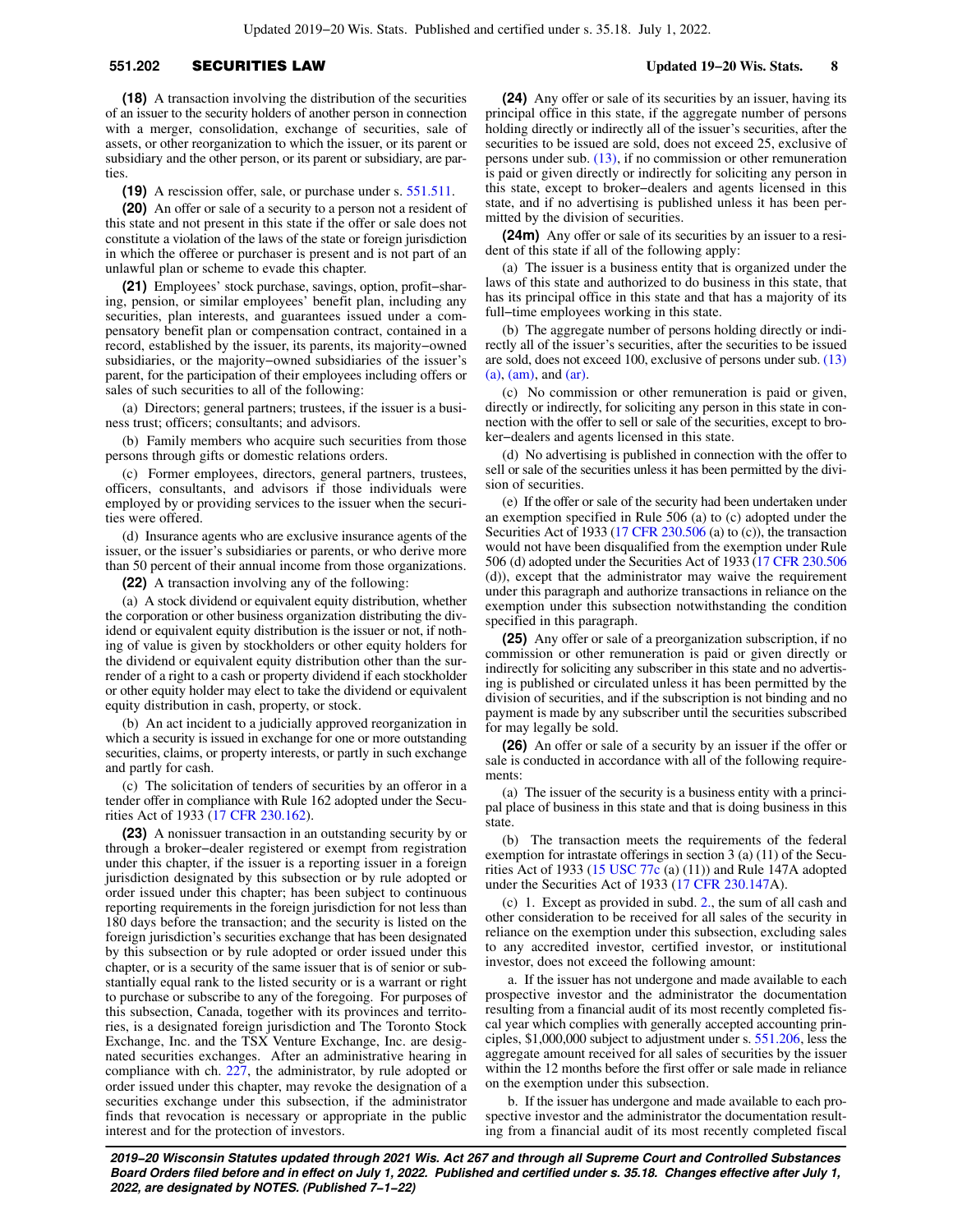year which complies with generally accepted accounting principles, \$2,000,000 subject to adjustment under s. [551.206](https://docs.legis.wisconsin.gov/document/statutes/551.206), less the aggregate amount received for all sales of securities by the issuer within the 12 months before the first offer or sale made in reliance on the exemption under this subsection.

2. An offer or sale to an officer, director, partner, trustee, or individual occupying similar status or performing similar functions with respect to the issuer or to a person owning 10 percent or more of the outstanding shares of any class or classes of securities of the issuer does not count toward the monetary limitation in subd. [1. a.](https://docs.legis.wisconsin.gov/document/statutes/551.202(26)(c)1.a.) and [b.](https://docs.legis.wisconsin.gov/document/statutes/551.202(26)(c)1.b.)

(d) The issuer does not accept more than \$10,000 from any single purchaser unless the purchaser is an accredited investor or certified investor.

(e) Except as provided in sub.  $(26m)$ , the offering under this subsection is made exclusively through one or more Internet sites and each Internet site is registered with the division under s. [551.205 \(1\) \(b\).](https://docs.legis.wisconsin.gov/document/statutes/551.205(1)(b))

(f) Not less than 10 days prior to the commencement of an offering of securities in reliance on the exemption under this subsection, the issuer files a notice with the administrator, in writing or in electronic form as prescribed by the administrator, which the administrator shall make available as an electronic document on the department of financial institutions Internet site, containing all of the following:

1. A notice of claim of exemption from registration, specifying that the issuer will be conducting an offering in reliance on the exemption under this subsection, accompanied by the filing fee specified in s. [551.614 \(1m\)](https://docs.legis.wisconsin.gov/document/statutes/551.614(1m)).

2. A copy of the disclosure statement to be provided to prospective investors in connection with the offering, containing all of the following:

a. A description of the company, its type of entity, the address and telephone number of its principal office, its history, its business plan, and the intended use of the offering proceeds, including any amounts to be paid, as compensation or otherwise, to any owner, executive officer, director, managing member, or other person occupying a similar status or performing similar functions on behalf of the issuer.

b. The identity of all persons owning more than 10 percent of the ownership interests of any class of securities of the company.

c. The identity of the executive officers, directors, managing members, and other persons occupying a similar status or performing similar functions in the name of and on behalf of the issuer, including their titles and their prior experience.

d. The terms and conditions of the securities being offered and of any outstanding securities of the company; the minimum and maximum amount of securities being offered, if any; either the percentage ownership of the company represented by the offered securities or the valuation of the company implied by the price of the offered securities; the price per share, unit, or interest of the securities being offered; any restrictions on transfer of the securities being offered; and a disclosure of any anticipated future issuance of securities that might dilute the value of securities being offered.

e. The identity of any person who has been or will be retained by the issuer to assist the issuer in conducting the offering and sale of the securities, including any Internet site operator but excluding persons acting solely as accountants or attorneys and employees whose primary job responsibilities involve the operating business of the issuer rather than assisting the issuer in raising capital.

f. For each person identified as required under subd. [2. e.](https://docs.legis.wisconsin.gov/document/statutes/551.202(26)(f)2.e.), a description of the consideration being paid to the person for such assistance.

g. A description of any litigation, legal proceedings, or pending regulatory action involving the company or its management.

h. The names and addresses, including the Uniform Resource Locator, of each Internet site that will be used by the issuer to offer or sell securities under this subsection.

i. Any additional information material to the offering, including, if appropriate, a discussion of significant factors that make the offering speculative or risky. This discussion shall be concise and organized logically and may not be limited to risks that could apply to any issuer or any offering.

3. An escrow agreement with a bank, savings bank, savings and loan association, or credit union authorized to do business in this state in which the investor funds will be deposited, providing that all offering proceeds will be released to the issuer only when the aggregate capital raised from all investors is equal to or greater than the minimum target offering amount specified in the business plan as necessary to implement the business plan and that all investors may cancel their commitments to invest if that target offering amount is not raised by the time stated in the disclosure document.

(g) The issuer is not, either before or as a result of the offering, an investment company, as defined in section 3 of the Investment Company Act of 1940 [\(15 USC 80a−3\)](https://docs.legis.wisconsin.gov/document/usc/15%20USC%2080a-3), or an entity that would be an investment company but for the exclusions provided in section 3 (c) of the Investment Company Act of 1940 ([15 USC 80a−3](https://docs.legis.wisconsin.gov/document/usc/15%20USC%2080a-3) (c)), or subject to the reporting requirements of section 13 or 15 (d) of the Securities Exchange Act of 1934 ([15 USC 78m](https://docs.legis.wisconsin.gov/document/usc/15%20USC%2078m) or [78o](https://docs.legis.wisconsin.gov/document/usc/15%20USC%2078o) (d)).

(h) The issuer informs all prospective purchasers of securities offered under this subsection that the securities have not been registered under federal or state securities law and that the securities are subject to limitations on resale. The issuer shall display the following legend conspicuously on the cover page of the disclosure document:

IN MAKING AN INVESTMENT DECISION, INVESTORS MUST RELY ON THEIR OWN EXAMINATION OF THE ISSUER AND THE TERMS OF THE OFFERING, INCLUD-ING THE MERITS AND RISKS INVOLVED. THESE SECU-RITIES HAVE NOT BEEN RECOMMENDED BY ANY FED-ERAL OR STATE SECURITIES COMMISSION OR DIVISION OR OTHER REGULATORY AUTHORITY. FURTHERMORE, THE FOREGOING AUTHORITIES HAVE NOT CONFIRMED THE ACCURACY OR DETERMINED THE ADEQUACY OF THIS DOCUMENT. ANY REPRESENTATION TO THE CON-TRARY IS A CRIMINAL OFFENSE. THESE SECURITIES ARE SUBJECT TO RESTRICTIONS ON TRANSFERABIL-ITY AND RESALE AND MAY NOT BE TRANSFERRED OR RESOLD EXCEPT AS PERMITTED BY SUBSECTION (e) OF SEC RULE 147A ([17 CFR 230.147](https://docs.legis.wisconsin.gov/document/cfr/17%20CFR%20230.147)A (e)) AS PROMULGATED UNDER THE SECURITIES ACT OF 1933, AS AMENDED, AND THE APPLICABLE STATE SECURITIES LAWS, PUR-SUANT TO REGISTRATION OR EXEMPTION THERE-FROM. INVESTORS SHOULD BE AWARE THAT THEY WILL BE REQUIRED TO BEAR THE FINANCIAL RISKS OF THIS INVESTMENT FOR AN INDEFINITE PERIOD OF TIME.

(i) The issuer requires each purchaser to certify in writing or electronically as follows:

I UNDERSTAND AND ACKNOWLEDGE THAT:

I am investing in a high−risk, speculative business venture. I may lose all of my investment, or under some circumstances more than my investment, and I can afford this loss.

This offering has not been reviewed or approved by any state or federal securities commission or division or other regulatory authority and that no such person or authority has confirmed the accuracy or determined the adequacy of any disclosure made to me relating to this offering.

The securities I am acquiring in this offering are illiquid, that there is no ready market for the sale of such securities, that it may be difficult or impossible for me to sell or otherwise dispose of this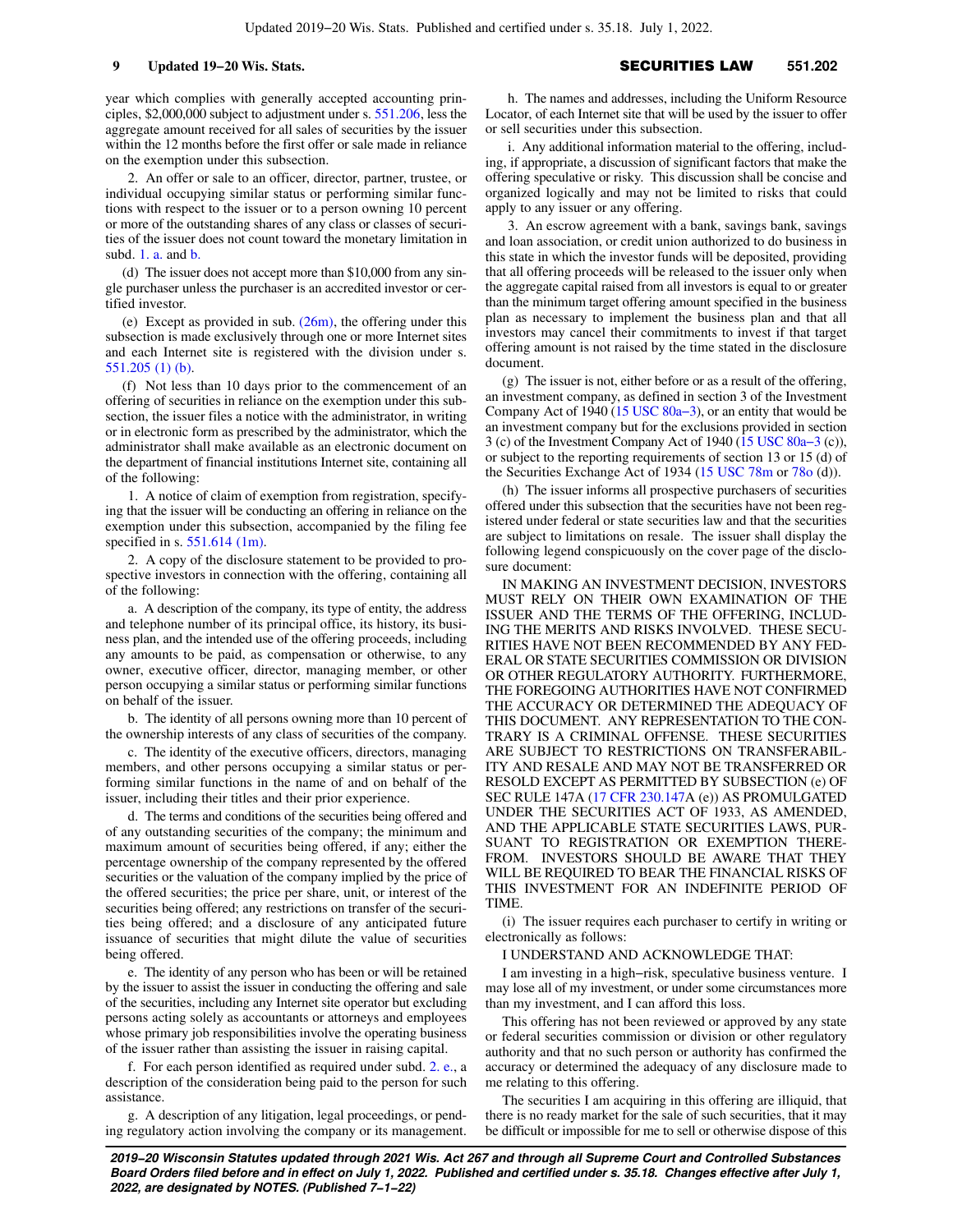## **551.202** SECURITIES LAW **Updated 19−20 Wis. Stats. 10**

investment, and that, accordingly, I may be required to hold this investment indefinitely.

I may be subject to tax on my share of the taxable income and losses of the company, whether or not I have sold or otherwise disposed of my investment or received any dividends or other distributions from the company.

.... (Signature)

(j) The issuer obtains from each purchaser of a security offered under this subsection evidence that the purchaser is a resident of this state and, if applicable, is an accredited investor or certified investor.

(k) All payments for purchase of securities offered under this subsection are directed to and held by the financial institution specified in par. [\(f\) 3.](https://docs.legis.wisconsin.gov/document/statutes/551.202(26)(f)3.) The bank or depository institution shall notify the administrator of the receipt of payments for securities. This information shall be confidential as provided in s. [551.607](https://docs.legis.wisconsin.gov/document/statutes/551.607(2)(g))  $(2)$   $(g)$ .

(L) The issuer of securities offered under this subsection provides a copy of the disclosure document provided to the administrator under par. [\(f\) 2.](https://docs.legis.wisconsin.gov/document/statutes/551.202(26)(f)2.) to each prospective investor at the time the offer of securities is made to the prospective investor.

(m) No offer or sale of a different class or series of security has been made by the issuer in reliance on the exemption under this subsection or sub.  $(27)$  during the immediately preceding 12−month period.

(n) If the offer or sale of the security had been undertaken under an exemption specified in Rule 506 (a) to (c) adopted under the Securities Act of 1933 [\(17 CFR 230.506](https://docs.legis.wisconsin.gov/document/cfr/17%20CFR%20230.506) (a) to (c)), the transaction would not have been disqualified from the exemption under Rule 506 (d) adopted under the Securities Act of 1933 ([17 CFR](https://docs.legis.wisconsin.gov/document/cfr/17%20CFR%20230.506) [230.506](https://docs.legis.wisconsin.gov/document/cfr/17%20CFR%20230.506) (d)), except that the administrator may waive the requirement under this paragraph and authorize transactions in reliance on the exemption under this subsection notwithstanding the condition specified in this paragraph.

**(26m)** (a) An offer to sell, but not a sale, of a security by an issuer if, subject to par.  $(b)$ , the offer is conducted in accordance with all of the following requirements:

1. The offer contains information required in the solicitation of interest form prescribed by the division and is made by or on behalf of the issuer by means of a newspaper publication, scripted media broadcast, Internet posting, or delivery of notices to be published or other documents, for the sole purpose of soliciting an indication of interest from prospective purchasers in receiving a prospectus, private placement memorandum, or equivalent disclosure document for the security.

2. The issuer intends that sales of the security be made pursuant to the exemption under sub.  $(26)$ .

3. Prior to the initial solicitation of interest made under this subsection, the offeror files with the division a completed solicitation of interest form, as prescribed by the division, together with any other materials to be used to conduct solicitations of interest, including the script of any broadcast to be made, any information to be posted on the Internet, and a copy of any notice to be published. Any amendments to the solicitation of interest form or to any related materials used to conduct solicitations shall be filed with the division not later than the date of their first use. Any written or posted document under this subdivision may include a coupon, or digital form, returnable to the issuer indicating interest in a potential offering and revealing the name, address, electronic mail address, and telephone number of the prospective purchaser.

4. The text of any published notice or script for broadcast, any information to be posted on the Internet, and any printed material delivered in any solicitation of interest under this subsection begins with the disclosures and information required in, and in the format of, the solicitation of interest form prescribed by the division.

5. The offeror does not know, and in the exercise of reasonable care could not know, that any of the issuer's officers, directors, general partners, controlling persons, or affiliates are or would be disqualified from use of the registration exemption under this subsection.

6. No solicitation of interest pursuant to this subsection is made after the filing of materials required for the exemption under sub. [\(26\)](https://docs.legis.wisconsin.gov/document/statutes/551.202(26)).

7. No sales of the securities that are the subject of solicitations of interest under this subsection are made until 20 calendar days after the last delivery of a solicitation of interest document, scripted media broadcast, Internet post, or other media publication. For purposes of this subdivision, the last delivery date for solicitations of interest by means of the Internet is the last day on which a digital form is available for a prospective purchaser's response indicating interest.

8. During the solicitation of interest period, neither the issuer nor any person acting on its behalf accepts or solicits money, subscriptions, or commitments to purchase securities.

(b) A failure to comply with any of the requirements for exemption under par. [\(a\)](https://docs.legis.wisconsin.gov/document/statutes/551.202(26m)(a)) does not result in the loss of the exemption under this subsection for any offer to a particular person if the offeror demonstrates that all of the following apply:

1. The failure to comply did not pertain to a requirement directly intended to protect that particular person.

2. The failure to comply was insignificant with respect to the offering as a whole.

3. A good faith and reasonable attempt was made to comply with all requirements under par. [\(a\).](https://docs.legis.wisconsin.gov/document/statutes/551.202(26m)(a))

**(27)** An offer or sale of a security by an issuer if the offer or sale is conducted in accordance with all of the following requirements:

(a) The issuer of the security is a business entity with a principal place of business in this state and that is doing business in this state.

(b) The transaction meets the requirements of the federal exemption for intrastate offerings in section 3 (a) (11) of the Securities Act of 1933 [\(15 USC 77c](https://docs.legis.wisconsin.gov/document/usc/15%20USC%2077c) (a) (11)) and Rule 147A adopted under the Securities Act of 1933 ([17 CFR 230.147A](https://docs.legis.wisconsin.gov/document/cfr/17%20CFR%20230.147)).

(c) 1. Except as provided in subd. [2.](https://docs.legis.wisconsin.gov/document/statutes/551.202(27)(c)2.), the sum of all cash and other consideration to be received for all sales of the security in reliance on the exemption under this subsection, excluding sales to any accredited investor, certified investor, or institutional investor, does not exceed the following amount:

a. If the issuer has not undergone and made available to each prospective investor and the administrator the documentation resulting from a financial audit of its most recently completed fiscal year which complies with generally accepted accounting principles, \$1,000,000 subject to adjustment under s. [551.206](https://docs.legis.wisconsin.gov/document/statutes/551.206), less the aggregate amount received for all sales of securities by the issuer within the 12 months before the first offer or sale made in reliance on the exemption under this subsection.

b. If the issuer has undergone and made available to each prospective investor and the administrator the documentation resulting from a financial audit of its most recently completed fiscal year which complies with generally accepted accounting principles, \$2,000,000 subject to adjustment under s. [551.206](https://docs.legis.wisconsin.gov/document/statutes/551.206), less the aggregate amount received for all sales of securities by the issuer within the 12 months before the first offer or sale made in reliance on the exemption under this subsection.

2. An offer or sale to an officer, director, partner, trustee, or individual occupying similar status or performing similar functions with respect to the issuer or to a person owning 10 percent or more of the outstanding shares of any class or classes of securities of the issuer does not count toward the monetary limitation in subd. [1. a.](https://docs.legis.wisconsin.gov/document/statutes/551.202(27)(c)1.a.) and [b.](https://docs.legis.wisconsin.gov/document/statutes/551.202(27)(c)1.b.)

(d) The issuer does not accept more than \$10,000 from any single purchaser unless the purchaser is an accredited investor or certified investor.

(e) No commission or other remuneration is paid or given, directly or indirectly, for any person's participation in the offer or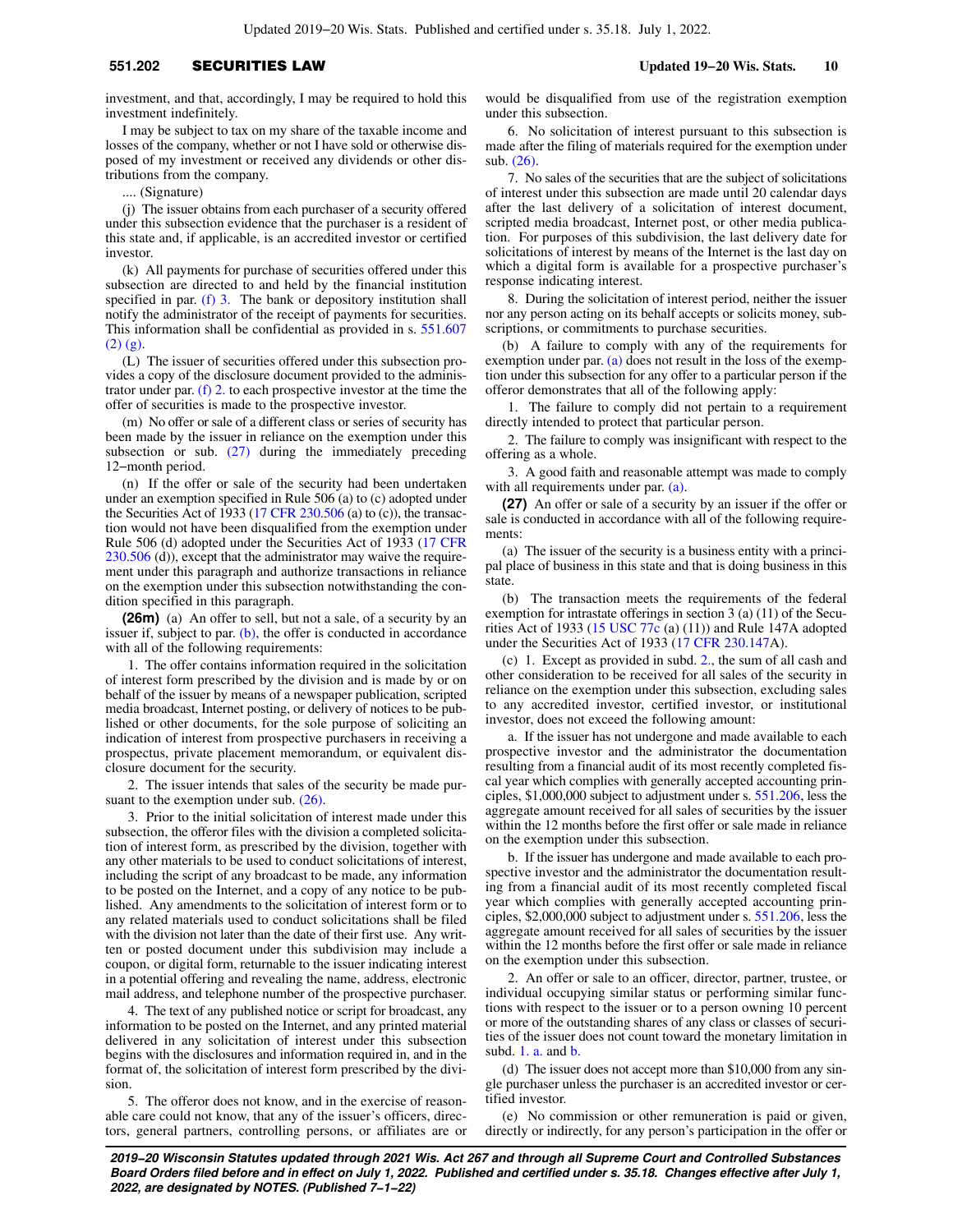sale of securities for the issuer unless the person is registered as a broker−dealer or agent under this chapter. This paragraph does not apply if the offer or sale of the security is to a certified investor.

(f) No general solicitation or general advertising is made in connection with the offer to sell or sale of the securities unless it has been permitted by the administrator.

(g) All funds received from investors are deposited into a bank, savings bank, savings and loan association, or credit union authorized to do business in this state, and all the funds are used in accordance with representations made to investors.

(h) Before the 101st offer of the security, the issuer provides a notice to the administrator in writing or in electronic form, accompanied by the filing fee specified in s.  $551.614$  (1m). The administrator shall prescribe the form required for the notice and make the form available as an electronic document on the department of financial institutions Internet site. Notwithstanding s. [551.204 \(1\)](https://docs.legis.wisconsin.gov/document/statutes/551.204(1)) and [\(3\)](https://docs.legis.wisconsin.gov/document/statutes/551.204(3)), the notice shall be limited to all of the following:

1. Stating that the issuer is conducting an offering in reliance on the exemption under this subsection.

2. Identifying the names and addresses of all of the following persons:

a. The issuer.

b. All persons who will be involved in the offer or sale of securities on behalf of the issuer.

c. The bank, savings bank, savings and loan association, or credit union in which investor funds will be deposited.

(i) The issuer is not, either before or as a result of the offering, an investment company, as defined in section 3 of the Investment Company Act of 1940 ([15 USC 80a−3\)](https://docs.legis.wisconsin.gov/document/usc/15%20USC%2080a-3), or subject to the reporting requirements of section 13 or 15 (d) of the Securities Exchange Act of 1934 [\(15 USC 78m](https://docs.legis.wisconsin.gov/document/usc/15%20USC%2078m) or [78o](https://docs.legis.wisconsin.gov/document/usc/15%20USC%2078o) (d)).

(j) The issuer informs all purchasers that the securities have not been registered under this chapter and makes the disclosures required under subsection (f) of Rule 147A adopted under the Securities Act of 1933 [\(17 CFR 230.147](https://docs.legis.wisconsin.gov/document/cfr/17%20CFR%20230.147)A (f)).

(k) No offer or sale of a different class or series of security has been made by the issuer in reliance on the exemption under this subsection or sub.  $(26)$  during the immediately preceding 12−month period.

(L) If the offer or sale of the security had been undertaken under an exemption specified in Rule 506 (a) to (c) adopted under the Securities Act of 1933 [\(17 CFR 230.506](https://docs.legis.wisconsin.gov/document/cfr/17%20CFR%20230.506) (a) to (c)), the transaction would not have been disqualified from the exemption under Rule 506 (d) adopted under the Securities Act of 1933 ([17 CFR](https://docs.legis.wisconsin.gov/document/cfr/17%20CFR%20230.506) [230.506](https://docs.legis.wisconsin.gov/document/cfr/17%20CFR%20230.506) (d)), except that the administrator may waive the requirement under this paragraph and authorize transactions in reliance on the exemption under this subsection notwithstanding the condition specified in this paragraph.

**History:** [2007 a. 196](https://docs.legis.wisconsin.gov/document/acts/2007/196); [2013 a. 52;](https://docs.legis.wisconsin.gov/document/acts/2013/52) [2013 a. 151](https://docs.legis.wisconsin.gov/document/acts/2013/151) s. [28](https://docs.legis.wisconsin.gov/document/acts/2013/151,%20s.%2028); [2017 a. 213.](https://docs.legis.wisconsin.gov/document/acts/2017/213)

When a certificate of stock was mailed to the plaintiff in Wisconsin, and extensive solicitation was conducted by the defendants in Wisconsin, there was an "offer" within former s. 551.02 (11) (b), 1969 stats. Since the securities were neither registered in Wisconsin nor exempt from registration, the plaintiff was entitled to rescind the transaction and recover the purchase price of the securities, plus costs. Hardtke v. Love Tree Corp., [386 F. Supp. 1085](https://docs.legis.wisconsin.gov/document/courts/386%20F.%20Supp.%201085) (1975).

Registration and reporting requirements for exempt transactions are discussed.<br>Feitler v. Midas Associates, [418 F. Supp. 735](https://docs.legis.wisconsin.gov/document/courts/418%20F.%20Supp.%20735) (1976).<br>**NOTE: The above annotations refer to ch. 551 as it existed prior to its repeal** 

**and recreation by [2007 Wis. Act 196.](https://docs.legis.wisconsin.gov/document/acts/2007/196)**

To Fund or Not to Fund: Deficiencies in the Wisconsin Crowdfunding Act that Hamper the Viability of Intrastate Crowdfunding. Hovestol. 100 MLR 1063 (2017).

**551.203 Additional exemptions and waivers.** A rule adopted or order issued under this chapter may exempt a security, transaction, or offer; a rule under this chapter may exempt a class of securities, transactions, or offers from any or all of the requirements of ss. [551.301](https://docs.legis.wisconsin.gov/document/statutes/551.301) to [551.306](https://docs.legis.wisconsin.gov/document/statutes/551.306) and [551.504](https://docs.legis.wisconsin.gov/document/statutes/551.504); and an order under this chapter may waive, in whole or in part, any or all of the conditions for an exemption or offer under ss. [551.201](https://docs.legis.wisconsin.gov/document/statutes/551.201) and [551.202](https://docs.legis.wisconsin.gov/document/statutes/551.202). **History:** [2007 a. 196](https://docs.legis.wisconsin.gov/document/acts/2007/196).

**551.204 Denial, suspension, revocation, condition, or limitation of exemptions; burden of proof; additional information. (1)** ENFORCEMENT RELATED POWERS. Except with respect to a federal covered security or a transaction involving a federal covered security, an order under this chapter may deny, suspend application of, condition, limit, or revoke an exemption created under s. [551.201](https://docs.legis.wisconsin.gov/document/statutes/551.201) or [551.202](https://docs.legis.wisconsin.gov/document/statutes/551.202) or an exemption or waiver created under s. [551.203](https://docs.legis.wisconsin.gov/document/statutes/551.203) with respect to a specific security, transaction, or offer, except to the extent limited by the National Securities Markets Improvement Act of 1996. An order under this section may be issued only pursuant to the procedures in s. [551.306](https://docs.legis.wisconsin.gov/document/statutes/551.306(4)) [\(4\)](https://docs.legis.wisconsin.gov/document/statutes/551.306(4)) or s. [551.604](https://docs.legis.wisconsin.gov/document/statutes/551.604) and only prospectively.

**(2)** KNOWLEDGE OF ORDER REQUIRED. A person does not violate s. [551.301,](https://docs.legis.wisconsin.gov/document/statutes/551.301) [551.303](https://docs.legis.wisconsin.gov/document/statutes/551.303) to [551.306](https://docs.legis.wisconsin.gov/document/statutes/551.306), [551.504,](https://docs.legis.wisconsin.gov/document/statutes/551.504) or [551.511](https://docs.legis.wisconsin.gov/document/statutes/551.511) by an offer to sell, offer to purchase, sale, or purchase effected after the entry of an order issued under this section if the person did not know, and in the exercise of reasonable care could not have known, of the order.

**(3)** ADDITIONAL INFORMATION REQUIRED. With respect to an exemption under s. [551.201](https://docs.legis.wisconsin.gov/document/statutes/551.201) or [551.202](https://docs.legis.wisconsin.gov/document/statutes/551.202) that is perfected if a notice or other information is filed with the division of securities and the division does not disallow the exemption within a specified period after the filing, the division may, within 10 days after the filing date of the notice or other information, require that additional information reasonably related to the offering be filed. If the division requires additional information, the date by which the division may disallow the exemption is 10 days after the date of filing that information.

**History:** [2007 a. 196.](https://docs.legis.wisconsin.gov/document/acts/2007/196)

**551.205 Additional provisions related to crowdfunding exemption for intrastate offerings through Internet sites.** (1) All of the following requirements apply to an offer or sale of securities pursuant to the exemption under s. [551.202 \(26\):](https://docs.legis.wisconsin.gov/document/statutes/551.202(26))

(a) Prior to any offer or sale of securities, the issuer shall provide to the Internet site operator evidence that the issuer has a principal place of business in this state and is doing business in this state.

(b) 1. The Internet site operator shall register with the division by filing a statement, which the administrator shall make available as an electronic document on the department of financial institutions Internet site, accompanied by the filing fee specified in s. [551.614 \(1m\)](https://docs.legis.wisconsin.gov/document/statutes/551.614(1m)), that includes all of the following:

a. That the Internet site operator is a business entity organized under the laws of this state and authorized to do business in this state.

b. That the Internet site is being utilized to offer and sell securities pursuant to the exemption under s. [551.202 \(26\).](https://docs.legis.wisconsin.gov/document/statutes/551.202(26))

c. The identity and location of, and contact information for, the Internet site operator.

d. Except as provided in subds. [2.](https://docs.legis.wisconsin.gov/document/statutes/551.205(1)(b)2.) and [4.,](https://docs.legis.wisconsin.gov/document/statutes/551.205(1)(b)4.) that the Internet site operator is registered as a broker−dealer under s. [551.401.](https://docs.legis.wisconsin.gov/document/statutes/551.401)

2. The Internet site operator is not required to register as a broker−dealer under s. [551.401](https://docs.legis.wisconsin.gov/document/statutes/551.401) if all of the following apply with respect to the Internet site and its operator:

a. It does not offer investment advice or recommendations.

b. It does not solicit purchases, sales, or offers to buy the securities offered or displayed on the Internet site.

c. It does not compensate employees, agents, or other persons for the solicitation or based on the sale of securities displayed or referenced on the Internet site.

d. It does not hold, manage, possess, or otherwise handle investor funds or securities.

e. The fee it charges an issuer for an offering of securities on the Internet site is a commission, a fixed amount for each offering, a variable amount based on the length of time that the securities are offered on the Internet site, or a combination of such fixed and variable amounts.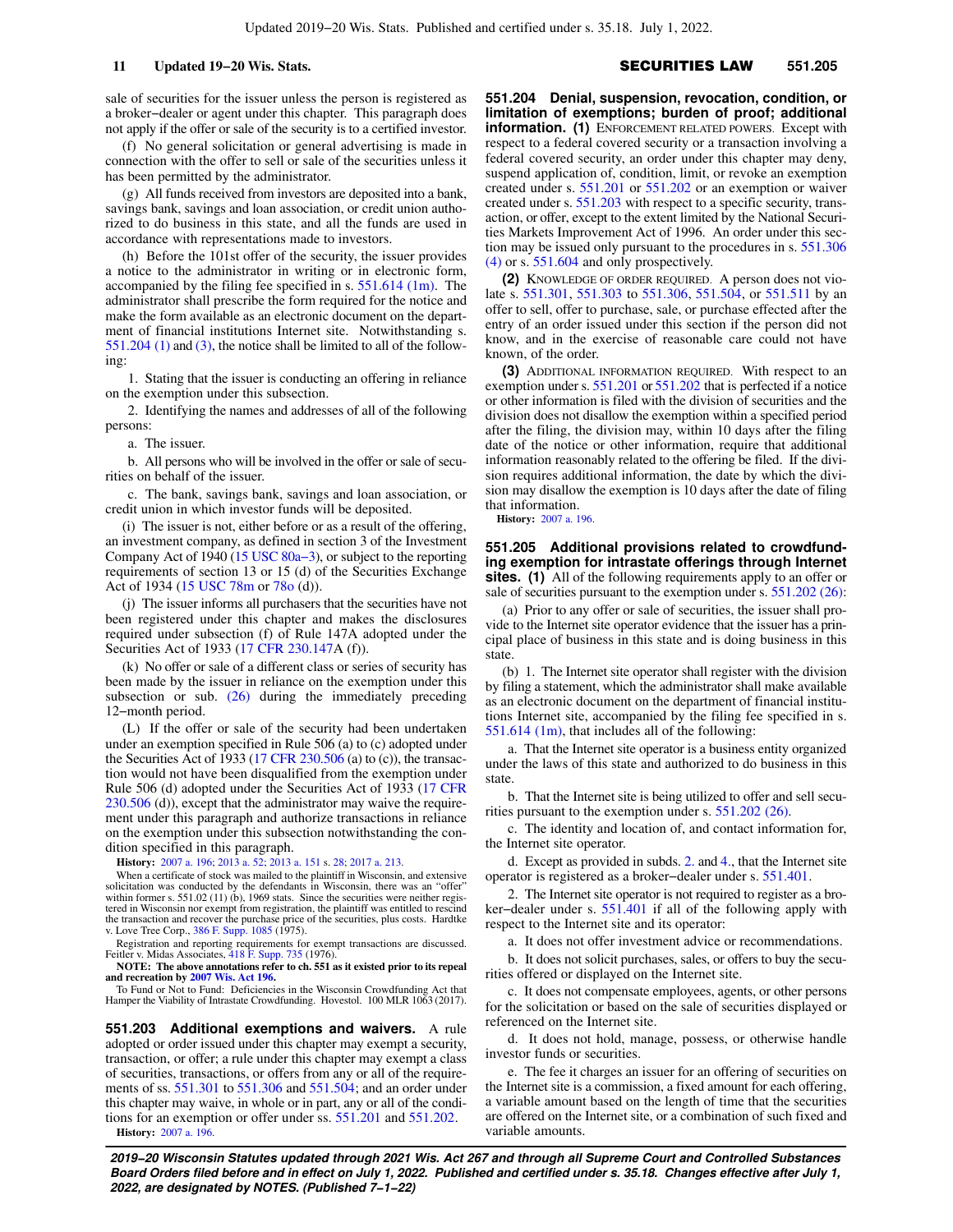## **551.205** SECURITIES LAW **Updated 19−20 Wis. Stats. 12**

f. It does not identify, promote, or otherwise refer to any individual security offered on the Internet site in any advertising for the Internet site.

g. It does not engage in such other activities as the division, by rule, determines are prohibited of such an Internet site.

h. Neither the Internet site operator, nor any director, executive officer, general partner, managing member, or other person with management authority over the Internet site operator, has been subject to any conviction, order, judgment, decree, or other action specified in Rule 506 (d) (1) adopted under the Securities Act of 1933 ([17 CFR 230.506](https://docs.legis.wisconsin.gov/document/cfr/17%20CFR%20230.506) (d) (1)) that would disqualify an issuer under Rule 506 (d) adopted under the Securities Act of 1933 ([17 CFR 230.506](https://docs.legis.wisconsin.gov/document/cfr/17%20CFR%20230.506) (d)) from claiming an exemption specified in Rule 506 (a) to (c) adopted under the Securities Act of 1933 ([17](https://docs.legis.wisconsin.gov/document/cfr/17%20CFR%20230.506) [CFR 230.506](https://docs.legis.wisconsin.gov/document/cfr/17%20CFR%20230.506) (a) to (c)).

3. If any change occurs in the information that an Internet site operator submits to the division in a statement filed under subd. [1.,](https://docs.legis.wisconsin.gov/document/statutes/551.205(1)(b)1.) the Internet site operator shall notify the division within 30 days after the change occurs.

4. The Internet site operator is not required to register as a broker−dealer under s. [551.401](https://docs.legis.wisconsin.gov/document/statutes/551.401) if the Internet site operator is registered as a broker−dealer under the Securities Exchange Act of 1934 ([15 USC 78o](https://docs.legis.wisconsin.gov/document/usc/15%20USC%2078o)) or is a funding portal registered under the Securities Act of 1933 [\(15 USC 77d−1](https://docs.legis.wisconsin.gov/document/usc/15%20USC%2077d-1)) and the Securities and Exchange Commission has adopted rules under authority of section 3 (h) of the Securities Exchange Act of 1934 ([15 USC 78c](https://docs.legis.wisconsin.gov/document/usc/15%20USC%2078c) (h)) and P.L. [112−106](https://docs.legis.wisconsin.gov/document/publiclaw/112-106), section 304, governing funding portals. Nothing in this section requires an Internet site operator to register as a broker−dealer under the Securities Exchange Act of 1934 or as a funding portal under the Securities Act of 1933.

(c) The issuer and the Internet site operator shall maintain records of all offers and sales of securities effected through the Internet site and shall provide ready access to the records to the division, upon request. The division may access, inspect, and review any Internet site registered under this subsection as well as its records.

**(2)** An issuer of a security, the offer and sale of which is exempt under s. [551.202 \(26\),](https://docs.legis.wisconsin.gov/document/statutes/551.202(26)) shall provide, free of charge, a quarterly report to the issuer's investors until no securities issued under s. [551.202 \(26\)](https://docs.legis.wisconsin.gov/document/statutes/551.202(26)) are outstanding. An issuer may satisfy the reporting requirement of this subsection by making the information available on an Internet site if the information is made available within 45 days after the end of each fiscal quarter and remains available until the succeeding quarterly report is issued. If the quarterly report is made available on an Internet site, the issuer shall provide a written copy of the report to any investor upon request. Upon written request from the division, the issuer shall provide a copy of the quarterly report to the division within 10 business days following the division's request. The report shall contain all of the following:

(a) Compensation received by each director and executive officer, including cash compensation earned since the previous report and on an annual basis and any bonuses, stock options, other rights to receive securities of the issuer or any affiliate of the issuer, or other compensation received.

(b) An analysis by management of the issuer of the business operations and financial condition of the issuer.

**History:** [2013 a. 52;](https://docs.legis.wisconsin.gov/document/acts/2013/52) [2017 a. 213.](https://docs.legis.wisconsin.gov/document/acts/2017/213)

**551.206 Adjustments.** At 5−year intervals after January 1, 2014, the department of financial institutions shall adjust the monetary amounts specified in s.  $551.202$  (26) (c) 1. a. and [b.](https://docs.legis.wisconsin.gov/document/statutes/551.202(26)(c)1.b.) and [\(27\)](https://docs.legis.wisconsin.gov/document/statutes/551.202(27)(c)1.a.) [\(c\) 1. a.](https://docs.legis.wisconsin.gov/document/statutes/551.202(27)(c)1.a.) and [b.](https://docs.legis.wisconsin.gov/document/statutes/551.202(27)(c)1.b.) to reflect changes since January 1, 2014, in the consumer price index for all urban consumers, Milwaukee−Racine area average, as determined by the U.S. department of labor. Each adjustment shall be rounded to the nearest multiple of \$50,000. Each adjustment under this section shall be published on the department of financial institutions Internet site.

**History:** [2013 a. 52;](https://docs.legis.wisconsin.gov/document/acts/2013/52) [2013 a. 151](https://docs.legis.wisconsin.gov/document/acts/2013/151) s. [28.](https://docs.legis.wisconsin.gov/document/acts/2013/151,%20s.%2028)

### SUBCHAPTER III

## REGISTRATION OF SECURITIES AND NOTICE FILING OF FEDERAL COVERED SECURITIES

**551.301 Securities registration requirement.** It is unlawful for a person to offer or sell a security in this state unless any of the following apply:

**(1)** The security is a federal covered security.

**(2)** The security, transaction, or offer is exempted from registration under this chapter.

**(3)** The security is registered under this chapter.

**History:** [2007 a. 196.](https://docs.legis.wisconsin.gov/document/acts/2007/196)

Section 551.21 (1) is violated through an offer to sell an unregistered security, even<br>if no sale occurs. State v. Johnson, [2002 WI App 224](https://docs.legis.wisconsin.gov/document/courts/2002%20WI%20App%20224), [257 Wis. 2d 736,](https://docs.legis.wisconsin.gov/document/courts/257%20Wis.%202d%20736) [652 N.W.2d](https://docs.legis.wisconsin.gov/document/courts/652%20N.W.2d%20642) [642,](https://docs.legis.wisconsin.gov/document/courts/652%20N.W.2d%20642) [01−1092.](https://docs.legis.wisconsin.gov/document/wicourtofappeals/01-1092)

When a certificate of stock was mailed to the plaintiff in Wisconsin, and extensive solicitation was conducted by the defendants in Wisconsin, there was an "offer" within former s. 551.02. (11) (b), 1969 stats. Since the securities were neither registered in Wisconsin nor exempt from registration, the plaintiff was entitled to rescind the transaction and recover the purchase price of the securities, plus costs. Hardtke v. Love Tree Corp., [386 F. Supp. 1085](https://docs.legis.wisconsin.gov/document/courts/386%20F.%20Supp.%201085) (1975).

Registration and reporting requirements for exempt transactions are discussed. Feitler v. Midas Associates, [418 F. Supp. 735](https://docs.legis.wisconsin.gov/document/courts/418%20F.%20Supp.%20735) (1976).

**NOTE: The above annotations refer to ch. 551 as it existed prior to its repeal and recreation by [2007 Wis. Act 196.](https://docs.legis.wisconsin.gov/document/acts/2007/196)**

**551.302 Notice filing. (1)** REQUIRED FILING OF RECORDS. With respect to a federal covered security, as defined in section 18 (b) (2) of the Securities Act of 1933 ( $15$  USC  $77r$  (b) (2), that is not otherwise exempt under ss. [551.201](https://docs.legis.wisconsin.gov/document/statutes/551.201) to [551.203](https://docs.legis.wisconsin.gov/document/statutes/551.203), a rule adopted by the administrator or an order issued under this chapter may require the filing of any or all of the following records:

(a) *Prior to offer.* Not later than the initial offer of the federal covered security in this state, a copy of each document that is part of its registration statement filed with the Securities and Exchange Commission under the Securities Act of 1933, which may, at the option of the issuer, be accompanied by a form containing the information specified by the administrator by rule. If a filing is required under this paragraph, the filing shall be accompanied by a consent to service of process signed by the issuer and a notice filing fee under s. [551.614.](https://docs.legis.wisconsin.gov/document/statutes/551.614) Any notice filing required under this paragraph is effective upon receipt by the administrator of the documents and fees required under this paragraph, or upon the effectiveness of the registration statement under the Securities Act of 1933, whichever is later.

(b) *After offer.* After the initial offer of the federal covered security in this state, a copy of each document that is part of an amendment to its registration statement filed with the Securities and Exchange Commission under the Securities Act of 1933, concurrent with the federal filing, which may, at the option of the issuer, be accompanied by a form containing the information specified by the administrator by rule. If a filing is required under this paragraph and the amendment relates either to a name change of the issuer or a change in the designation of the federal covered security, the filing shall be accompanied by a fee in the amount prescribed by the rule or order requiring the filing. Unless the issuer requests a later effective date, an amendment filing required under this paragraph is effective upon receipt by the administrator of the documents and fees required under this paragraph.

(c) *Unit trust or investment company.* For a unit investment trust or closed−end investment company to extend its offering beyond a one−year period, a notice of extension, together with any filing fee prescribed by rule or order, at the time prescribed by rule or order.

**(3)** NOTICE FILINGS FOR CERTAIN FEDERAL COVERED SECURITIES. With respect to a security that is a federal covered security under section 18 (b) (4) (D) of the Securities Act of 1933 [\(15 USC 77r](https://docs.legis.wisconsin.gov/document/usc/15%20USC%2077r) (b) (4) (D)), a rule under this chapter may require a notice filing by or on behalf of an issuer to include a copy of Form D, including the Appendix, as promulgated by the Securities and Exchange Commission, and a consent to service of process complying with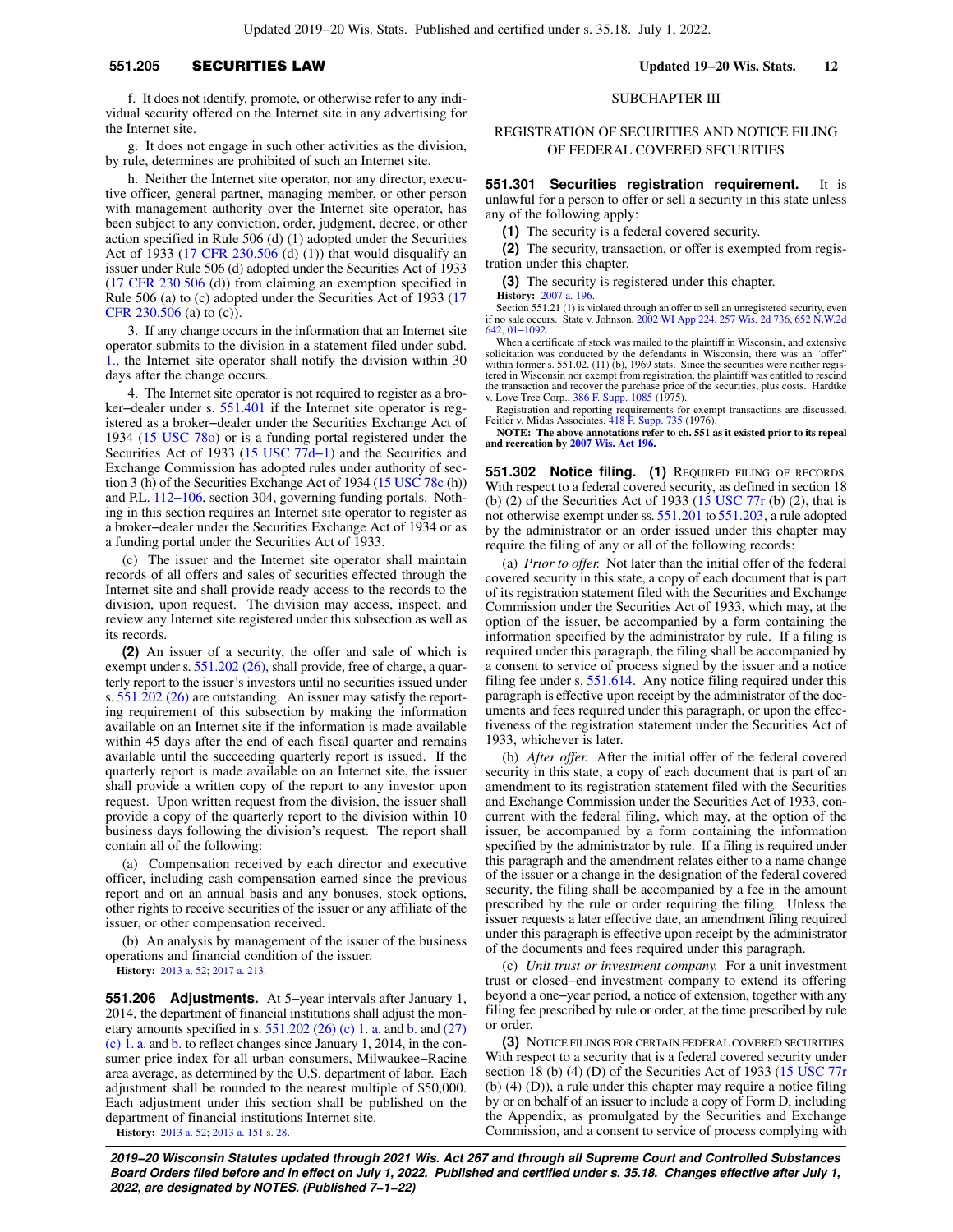s. [551.611](https://docs.legis.wisconsin.gov/document/statutes/551.611) signed by the issuer not later than 15 days after the first sale of the federal covered security in this state and the payment of a fee as provided in s. [551.614](https://docs.legis.wisconsin.gov/document/statutes/551.614) or by rule of the administrator; and the payment of a fee as provided in s. [551.614](https://docs.legis.wisconsin.gov/document/statutes/551.614) or by rule of the administrator for any late filing.

**(4)** STOP ORDERS. Except with respect to a federal covered security under section 18 (b) (1) of the Securities Act of 1933 [\(15](https://docs.legis.wisconsin.gov/document/usc/15%20USC%2077r) USC  $77r$  (b) (1)), if the administrator finds that there is a failure to comply with a notice or fee requirement of this section, the administrator may issue a stop order suspending the offer and sale of a federal covered security in this state. If the deficiency is corrected, the stop order is void as of the time of its issuance and no penalty may be imposed by the administrator.

**(5)** WAIVER. The administrator may, by rule or order, waive or further condition any waiver of a requirement under this section or under any rule promulgated by the administrator, or order issued, under this section.

**History:** [2007 a. 196](https://docs.legis.wisconsin.gov/document/acts/2007/196).

**551.303 Securities registration by coordination. (1)** REGISTRATION PERMITTED. A security for which a registration statement has been filed under the Securities Act of 1933 in connection with the same offering may be registered by coordination under this section.

**(2)** REQUIRED RECORDS. A registration statement and accompanying records under this section must contain or be accompanied by all of the following records in addition to the information specified in s. [551.305](https://docs.legis.wisconsin.gov/document/statutes/551.305) and a consent to service of process complying with s. [551.611](https://docs.legis.wisconsin.gov/document/statutes/551.611):

(a) A copy of the latest form of prospectus filed under the Securities Act of 1933.

(b) A copy of the articles of incorporation and bylaws or their substantial equivalents currently in effect; a copy of any agreement with or among underwriters; a copy of any indenture or other instrument governing the issuance of the security to be registered; and a specimen, copy, or description of the security that is required by rule adopted or order issued under this chapter.

(c) Copies of any other information or any other records filed by the issuer under the Securities Act of 1933 requested by the administrator.

(d) An undertaking to forward each amendment to the federal prospectus, other than an amendment that delays the effective date of the registration statement, promptly after it is filed with the Securities and Exchange Commission.

**(3)** CONDITIONS FOR EFFECTIVENESS OF REGISTRATION STATE-MENT. A registration statement under this section becomes effective simultaneously with or subsequent to the federal registration statement when all the following conditions are satisfied:

(a) A stop order under sub. [\(4\)](https://docs.legis.wisconsin.gov/document/statutes/551.303(4)) or s. [551.306](https://docs.legis.wisconsin.gov/document/statutes/551.306) or issued by the Securities and Exchange Commission is not in effect and a proceeding is not pending against the issuer under s. [551.306.](https://docs.legis.wisconsin.gov/document/statutes/551.306)

(b) The registration statement has been on file for at least 20 days or a shorter period provided by rule adopted or order issued under this chapter.

**(4)** NOTICE OF FEDERAL REGISTRATION STATEMENT EFFECTIVE-NESS. The registrant shall promptly notify the administrator in a record of the date when the federal registration statement becomes effective and the content of any price amendment and shall promptly file a record containing the price amendment. If the notice is not timely received, the administrator may issue a stop order, without prior notice or hearing, retroactively denying effectiveness to the registration statement or suspending its effectiveness until compliance with this section. The administrator shall promptly notify the registrant of an order by telecopy, telephone, or electronic means and promptly confirm this notice by a record. If the registrant subsequently complies with the notice requirements of this section, the stop order is void as of the date of its issuance.

**(5)** EFFECTIVENESS OF REGISTRATION STATEMENT. If the federal registration statement becomes effective before each of the conditions in this section is satisfied or is waived by the administrator, the registration statement is automatically effective under this chapter when all the conditions are satisfied or waived. If the registrant notifies the administrator of the date when the federal registration statement is expected to become effective, the administrator shall promptly notify the registrant by telecopy, telephone, or electronic means and promptly confirm this notice by a record, indicating whether all the conditions are satisfied or waived and whether the administrator intends the institution of a proceeding under s. [551.306.](https://docs.legis.wisconsin.gov/document/statutes/551.306) The notice by the administrator does not preclude the institution of such a proceeding.

**History:** [2007 a. 196.](https://docs.legis.wisconsin.gov/document/acts/2007/196)

**551.304 Securities registration by qualification. (1)** REGISTRATION PERMITTED. A security may be registered by qualification under this section.

**(2)** REQUIRED RECORDS. A registration statement under this section must contain the information or records specified in s. [551.305](https://docs.legis.wisconsin.gov/document/statutes/551.305), a consent to service of process complying with s. [551.611](https://docs.legis.wisconsin.gov/document/statutes/551.611), and, if required by rule adopted under this chapter, any, or any combination, of the following information or records:

(a) With respect to the issuer and any significant subsidiary, its name, address, and form of organization; the state or foreign jurisdiction and date of its organization; the general character and location of its business; a description of its physical properties and equipment; and a statement of the general competitive conditions in the industry or business in which it is or will be engaged.

(b) With respect to each director and officer of the issuer, and other person having a similar status or performing similar functions, the person's name, address, and principal occupation for the previous 5 years; the amount of securities of the issuer held by the person as of the 30th day before the filing of the registration statement; the amount of the securities covered by the registration statement to which the person has indicated an intention to subscribe; and a description of any material interest of the person in any material transaction with the issuer or a significant subsidiary effected within the previous 3 years or proposed to be effected.

(c) With respect to persons covered by par.  $(b)$ , the aggregate sum of the remuneration paid to those persons during the previous 12 months and estimated to be paid during the next 12 months, directly or indirectly, by the issuer, and all predecessors, parents, subsidiaries, and affiliates of the issue.

(d) With respect to a person owning of record or owning beneficially, if known, 10 percent or more of the outstanding shares of any class of equity security of the issuer, the information specified in par. [\(b\)](https://docs.legis.wisconsin.gov/document/statutes/551.304(2)(b)) other than the person's occupation.

(e) With respect to a promoter, if the issuer was organized within the previous 3 years, the information or records specified in par. [\(b\),](https://docs.legis.wisconsin.gov/document/statutes/551.304(2)(b)) any amount paid to the promoter within that period or intended to be paid to the promoter, and the consideration for the payment.

(f) With respect to a person on whose behalf any part of the offering is to be made in a nonissuer distribution, the person's name and address; the amount of securities of the issuer held by the person as of the date of the filing of the registration statement; a description of any material interest of the person in any material transaction with the issuer or any significant subsidiary effected within the previous 3 years or proposed to be effected; and a statement of the reasons for making the offering.

(g) The capitalization and long term debt, on both a current and pro forma basis, of the issuer and any significant subsidiary, including a description of each security outstanding or being registered or otherwise offered, and a statement of the amount and kind of consideration, whether in the form of cash, physical assets, services, patents, goodwill, or anything else of value, for which the issuer or any subsidiary has issued its securities within the previous 2 years or is obligated to issue its securities.

**2019−20 Wisconsin Statutes updated through 2021 Wis. Act 267 and through all Supreme Court and Controlled Substances Board Orders filed before and in effect on July 1, 2022. Published and certified under s. 35.18. Changes effective after July 1, 2022, are designated by NOTES. (Published 7−1−22)**

## **13 Updated 19−20 Wis. Stats.** SECURITIES LAW 551.304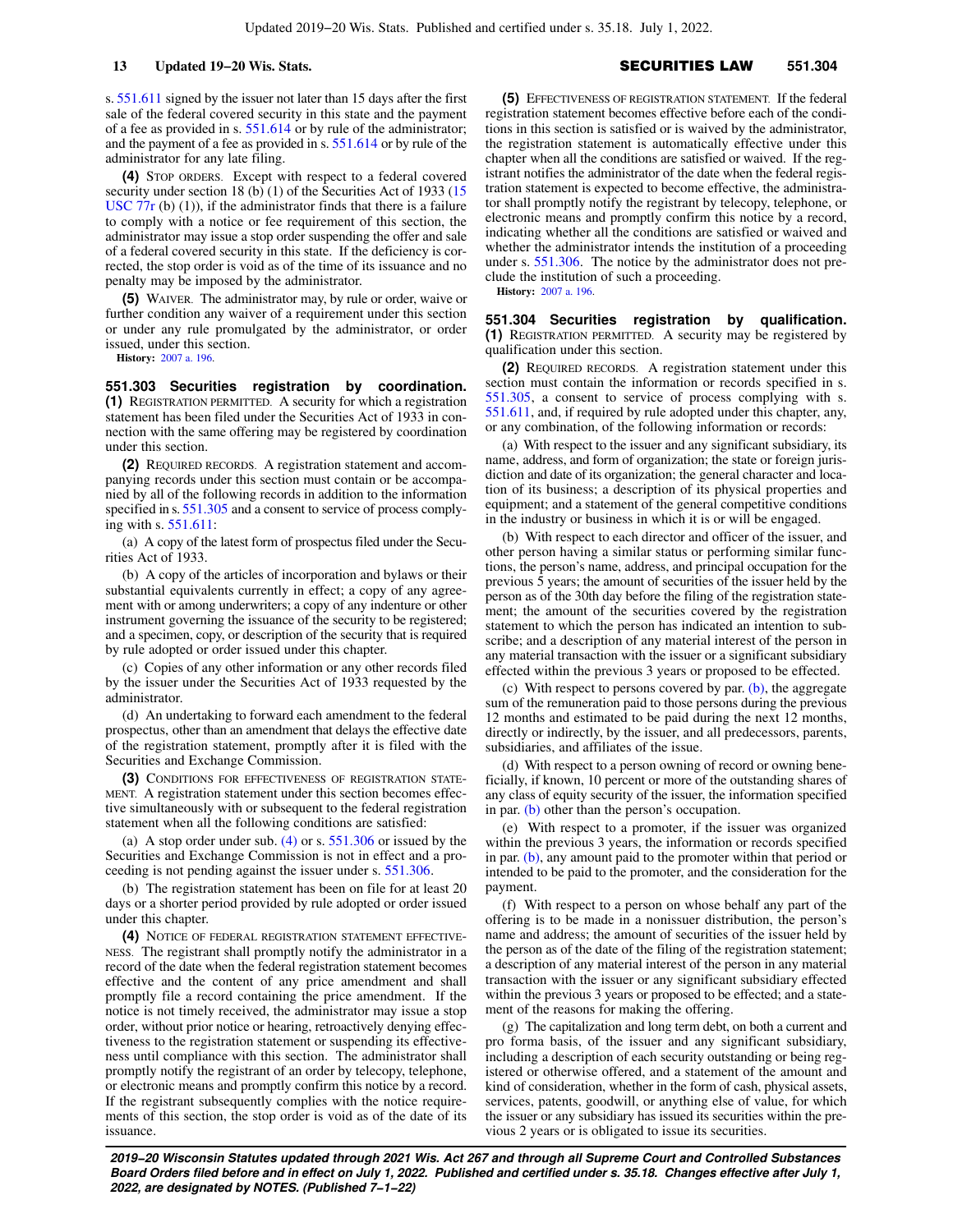## **551.304** SECURITIES LAW **Updated 19−20 Wis. Stats. 14**

(h) The kind and amount of securities to be offered; the proposed offering price or the method by which it is to be computed; any variation at which a proportion of the offering is to be made to a person or class of persons other than the underwriters, with a specification of the person or class; the basis on which the offering is to be made if otherwise than for cash; the estimated aggregate underwriting and selling discounts or commissions and finders' fees, including separately cash, securities, contracts, or anything else of value to accrue to the underwriters or finders in connection with the offering or, if the selling discounts or commissions are variable, the basis of determining them and their maximum and minimum amounts; the estimated amounts of other selling expenses, including legal, engineering, and accounting charges; the name and address of each underwriter and each recipient of a finder's fee; a copy of any underwriting or selling group agreement under which the distribution is to be made or the proposed form of any such agreement whose terms have not yet been determined; and a description of the plan of distribution of any securities that are to be offered otherwise than through an underwriter.

(i) The estimated monetary proceeds to be received by the issuer from the offering; the purposes for which the proceeds are to be used by the issuer; the estimated amount to be used for each purpose; the order or priority in which the proceeds will be used for the purposes stated; the amounts of any funds to be raised from other sources to achieve the purposes stated; the sources of the funds; and, if a part of the proceeds is to be used to acquire property, including goodwill, otherwise than in the ordinary course of business, the names and addresses of the vendors, the purchase price, the names of any persons that have received commissions in connection with the acquisition, and the amounts of the commissions and other expenses in connection with the acquisition, including the cost of borrowing money to finance the acquisition.

(j) A description of any stock options or other security options outstanding, or to be created in connection with the offering, and the amount of those options held or to be held by each person required to be named in par.  $(b)$ ,  $(d)$ ,  $(e)$ ,  $(f)$ , or  $(h)$  and by any person that holds or will hold 10 percent or more in the aggregate of those options.

(k) The dates of, parties to, and general effect concisely stated of each managerial or other material contract made or to be made otherwise than in the ordinary course of business to be performed in whole or in part at or after the filing of the registration statement or that was made within the previous 2 years, and a copy of the contract.

(L) A description of any pending litigation, action, or proceeding to which the issuer is a party and that materially affects its business or assets, and any litigation, action, or proceeding known to be contemplated by governmental authorities.

(m) A copy of any prospectus, pamphlet, circular, form letter, advertisement, or other sales literature intended as of the effective date to be used in connection with the offering and any solicitation of interest used in compliance with s. [551.202 \(17\) \(b\).](https://docs.legis.wisconsin.gov/document/statutes/551.202(17)(b))

(n) A specimen or copy of the security being registered, unless the security is uncertificated; a copy of the issuer's articles of incorporation and bylaws or their substantial equivalents, in effect; and a copy of any indenture or other instrument covering the security to be registered.

(o) A signed or conformed copy of an opinion of counsel concerning the legality of the security being registered, with an English translation if it is in a language other than English, which states whether the security when sold will be validly issued, fully paid, and nonassessable and, if a debt security, a binding obligation of the issuer.

(p) A signed or conformed copy of a consent of any accountant, engineer, appraiser, or other person whose profession gives authority for a statement made by the person, if the person is named as having prepared or certified a report or valuation, other than an official record, that is public, which is used in connection with the registration statement.

(q) A balance sheet of the issuer as of a date within 4 months before the filing of the registration statement; a statement of income and a statement of cash flows for each of the 3 fiscal years preceding the date of the balance sheet and for any period between the close of the immediately previous fiscal year and the date of the balance sheet, or for the period of the issuer's and any predecessor's existence if less than 3 years; and, if any part of the proceeds of the offering is to be applied to the purchase of a business, the financial statements that would be required if that business were the registrant.

(r) Any additional information or records required by rule adopted or order issued under this chapter, including, without limitation, a report by accountants, engineers, appraisers, or another professional person as deemed necessary by the administrator.

**(3)** CONDITIONS FOR EFFECTIVENESS OF REGISTRATION STATE-MENT. A registration statement under this section becomes effective 30 days, or any shorter period provided by rule adopted or order issued under this chapter, after the date the registration statement or the last amendment other than a price amendment is filed, if all of the following apply:

(a) A stop order is not in effect and a proceeding is not pending under s. [551.306](https://docs.legis.wisconsin.gov/document/statutes/551.306).

(b) The administrator has not issued an order under s. [551.306.](https://docs.legis.wisconsin.gov/document/statutes/551.306)

(c) The applicant or registrant has not requested that effectiveness be delayed.

**(4)** DELAY OF EFFECTIVENESS OF REGISTRATION STATEMENT. The administrator may delay effectiveness once for not more than 90 days if the administrator determines and notifies via comment letter or other letter that the registration statement is not complete in all material respects and promptly notifies the applicant or registrant of that determination, which may be by means of a comment letter or correspondence and not an order. The administrator may also further delay effectiveness for a further period of not more than 30 days if the administrator determines that the delay is necessary or appropriate.

**(5)** PROSPECTUS DISTRIBUTION MAY BE REQUIRED. A rule adopted or order issued under this chapter may require as a condition of registration under this section that a prospectus containing a specified part of the information or record specified in sub. [\(2\)](https://docs.legis.wisconsin.gov/document/statutes/551.304(2)) be sent or given to each person to which an offer is made, before or concurrently, with the earliest of the following:

(a) The first offer made in a record to the person otherwise than by means of a public advertisement, by or for the account of the issuer or another person on whose behalf the offering is being made or by an underwriter or broker−dealer that is offering part of an unsold allotment or subscription taken by the person as a participant in the distribution.

(b) The confirmation of a sale made by or for the account of the person.

(c) Payment pursuant to such a sale.

(d) Delivery of the security pursuant to such a sale.

**History:** [2007 a. 196;](https://docs.legis.wisconsin.gov/document/acts/2007/196) [2009 a. 180](https://docs.legis.wisconsin.gov/document/acts/2009/180).

**551.305 Securities registration filings. (1) WHO MAY** FILE. A registration statement may be filed by the issuer, a person on whose behalf the offering is to be made, or a broker−dealer registered under this chapter.

**(2)** FILING FEE. A person filing a registration statement shall pay a filing fee as provided in s. [551.614](https://docs.legis.wisconsin.gov/document/statutes/551.614) or as may be supplemented by rule of the administrator. If a registration statement is withdrawn before the effective date or a preeffective stop order is issued under s. [551.306,](https://docs.legis.wisconsin.gov/document/statutes/551.306) the administrator shall retain the fee as provided in s. [551.614](https://docs.legis.wisconsin.gov/document/statutes/551.614) or as may be supplemented by rule of the administrator.

**(3)** STATUS OF OFFERING. A registration statement filed under s. [551.303](https://docs.legis.wisconsin.gov/document/statutes/551.303) or [551.304](https://docs.legis.wisconsin.gov/document/statutes/551.304) must specify all of the following:

(a) The amount of securities to be offered in this state.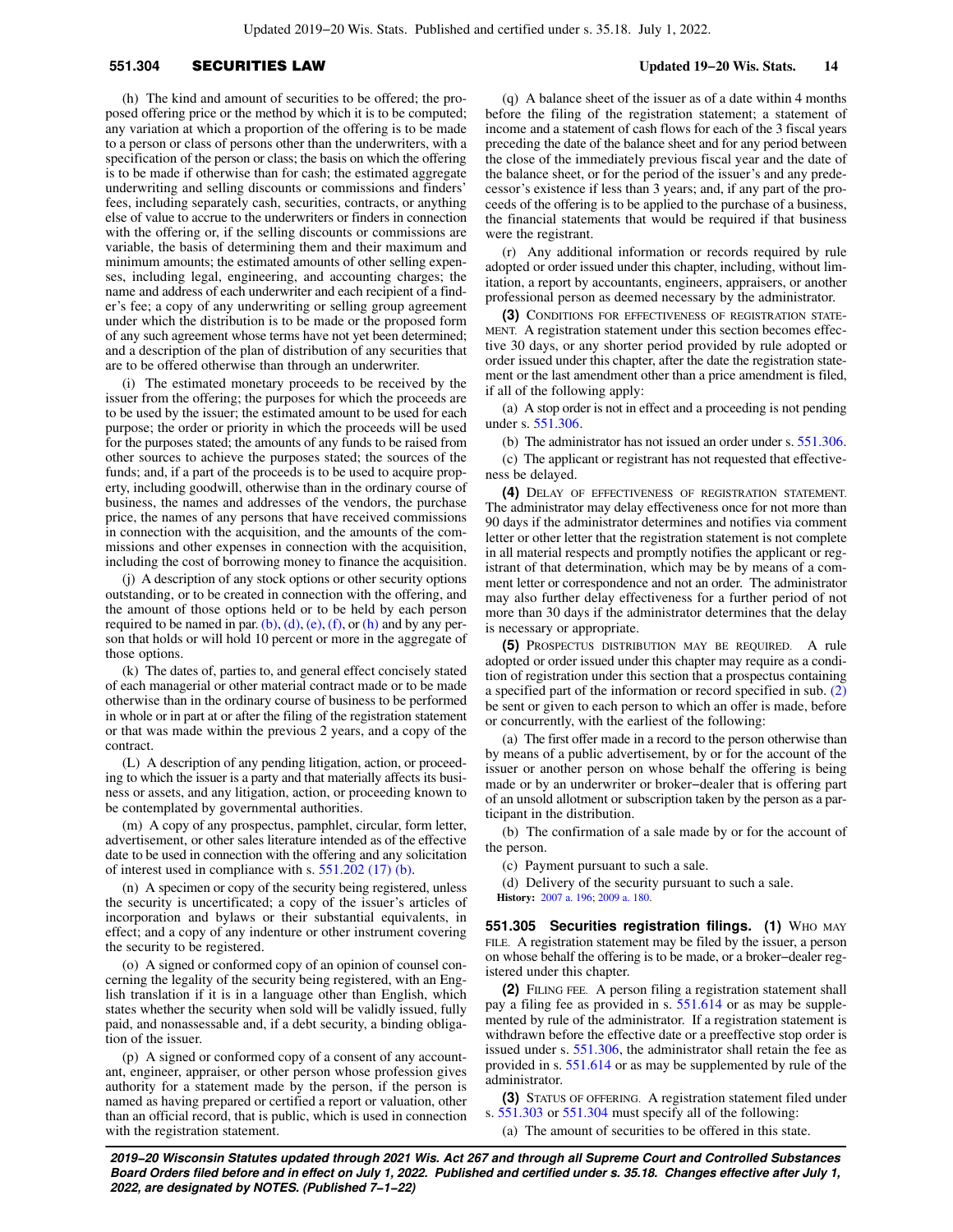(b) The states in which a registration statement or similar record in connection with the offering has been or is to be filed.

(c) Any adverse order, judgment, or decree issued in connection with the offering by a state securities regulator, the Securities and Exchange Commission, or a court.

**(4)** INCORPORATION BY REFERENCE. A record filed under this chapter or the predecessor act within 5 years preceding the filing of a registration statement may be incorporated by reference in the registration statement to the extent that the record is currently accurate.

**(5)** NONISSUER DISTRIBUTION. In the case of a nonissuer distribution, information or a record may not be required under sub. [\(9\)](https://docs.legis.wisconsin.gov/document/statutes/551.305(9)) or s. [551.304,](https://docs.legis.wisconsin.gov/document/statutes/551.304) unless it is known to the person filing the registration statement or to the person on whose behalf the distribution is to be made or unless it can be furnished by those persons without unreasonable effort or expense.

**(7)** FORM OF SUBSCRIPTION. A rule adopted or order issued under this chapter may require as a condition of registration that a security registered under this chapter be sold only on a specified form of subscription or sale contract and that a signed or conformed copy of each contract be filed under this chapter or preserved for a period specified by the rule or order, which may not be longer than 5 years.

**(8)** EFFECTIVE PERIOD. Except while a stop order is in effect under s. [551.306](https://docs.legis.wisconsin.gov/document/statutes/551.306), a registration statement is effective for one year after its effective date, or for any longer period designated in an order under this chapter during which the security is being offered or distributed in a nonexempted transaction by or for the account of the issuer or other person on whose behalf the offering is being made or by an underwriter or broker−dealer that is still offering part of an unsold allotment or subscription taken as a participant in the distribution. For the purposes of a nonissuer transaction, all outstanding securities of the same class identified in the registration statement as a security registered under this chapter are considered to be registered while the registration statement is effective. If any securities of the same class are outstanding, a registration statement may not be withdrawn until one year after its effective date. A registration statement may be withdrawn only with the approval of the administrator.

**(9)** PERIODIC REPORTS. While a registration statement is effective, a rule adopted or order issued under this chapter may require the person that filed the registration statement to file reports, not more often than quarterly, to keep the information or other record in the registration statement reasonably current and to disclose the progress of the offering. No report may be required under this subsection of a financial institution holding company.

**(10)** POSTEFFECTIVE AMENDMENTS. A registration statement may be amended after its effective date. The posteffective amendment becomes effective when the administrator so orders. If a posteffective amendment is made to increase the number of securities specified to be offered or sold, the person filing the amendment shall pay a registration fee as provided in s. [551.614](https://docs.legis.wisconsin.gov/document/statutes/551.614) or as may be supplemented by rule of the administrator. A posteffective amendment relates back to the date of the offering of the additional securities being registered if, within one year after the date of the sale, the amendment is filed and the additional registration fee is paid.

**(11)** INDENTURES. The administrator may by rule require that securities be issued under a trust indenture, unless this requirement is waived by the administrator.

**History:** [2007 a. 196](https://docs.legis.wisconsin.gov/document/acts/2007/196); [2013 a. 52.](https://docs.legis.wisconsin.gov/document/acts/2013/52)

**551.306 Denial, suspension, and revocation of securities registration. (1)** STOP ORDERS. The administrator may issue a stop order denying effectiveness to, or suspending or revoking the effectiveness of, a registration statement if the administrator finds that the order is in the public interest and that any of the following apply:

(a) The registration statement as of its effective date or before the effective date in the case of an order denying effectiveness, an amendment under s.  $551.305$  (10) as of its effective date, or a report under s. [551.305 \(9\),](https://docs.legis.wisconsin.gov/document/statutes/551.305(9)) is incomplete in a material respect or contains a statement that, in the light of the circumstances under which it was made, was false or misleading with respect to a material fact.

(b) This chapter or a rule adopted or order issued under this chapter or a condition imposed under this chapter has been willfully violated, in connection with the offering, by the person filing the registration statement; by the issuer, a partner, officer, or director of the issuer or a person having a similar status or performing a similar function; a promoter of the issuer; or a person directly or indirectly controlling or controlled by the issuer; but only if the person filing the registration statement is directly or indirectly controlled by or acting for the issuer; or by an underwriter.

(c) The security registered or sought to be registered is the subject of a permanent or temporary injunction of a court of competent jurisdiction or an administrative stop order or similar order issued under any federal, foreign, or state law other than this chapter applicable to the offering, but the administrator may not institute a proceeding against an effective registration statement under this paragraph more than one year after the date of the order or injunction on which it is based, and the administrator may not issue an order under this paragraph on the basis of an order or injunction issued under the securities act of another state unless the order or injunction was based on conduct that would constitute, as of the date of the order, a ground for a stop order under this section.

(d) The issuer's enterprise or method of business includes or would include activities that are unlawful where performed.

(e) With respect to a security sought to be registered under s. [551.303](https://docs.legis.wisconsin.gov/document/statutes/551.303), there has been a failure to comply with the undertaking required by s. [551.303 \(2\) \(d\).](https://docs.legis.wisconsin.gov/document/statutes/551.303(2)(d))

(f) The applicant or registrant has not paid the filing fee, but the administrator shall void the order if the deficiency is corrected.

(g) The offering will work or tend to work a fraud upon purchasers or would so operate.

**(3)** INSTITUTION OF STOP ORDER. The administrator may not institute a stop order proceeding against an effective registration statement on the basis of conduct or a transaction known to the administrator when the registration statement became effective unless the proceeding is instituted within 30 days after the registration statement became effective.

**(4)** SUMMARY PROCESS. The administrator may summarily revoke, deny, postpone, or suspend the effectiveness of a registration statement pending final determination of an administrative proceeding. Upon the issuance of the order, the administrator shall promptly notify each person specified in sub. [\(5\)](https://docs.legis.wisconsin.gov/document/statutes/551.306(5)) that the order has been issued, the reasons for the revocation, denial, postponement, or suspension, and that within 10 days after the receipt of a request in a record from the person the matter will be scheduled for a hearing. If a hearing is not requested and none is ordered by the administrator, within 30 days after the date of service of the order, the order becomes final. If a hearing is requested or ordered, the administrator, after notice of and opportunity for hearing for each person subject to the order, may modify or vacate the order or extend the order until final determination.

**(5)** PROCEDURAL REQUIREMENTS FOR STOP ORDER. A stop order may not be issued under this chapter without all of the following:

(a) Appropriate notice to the applicant or registrant, the issuer, and the person on whose behalf the securities are to be or have been offered.

(b) An opportunity for hearing.

(c) Findings of fact and conclusions of law in a record in accordance with ch. [227](https://docs.legis.wisconsin.gov/document/statutes/ch.%20227).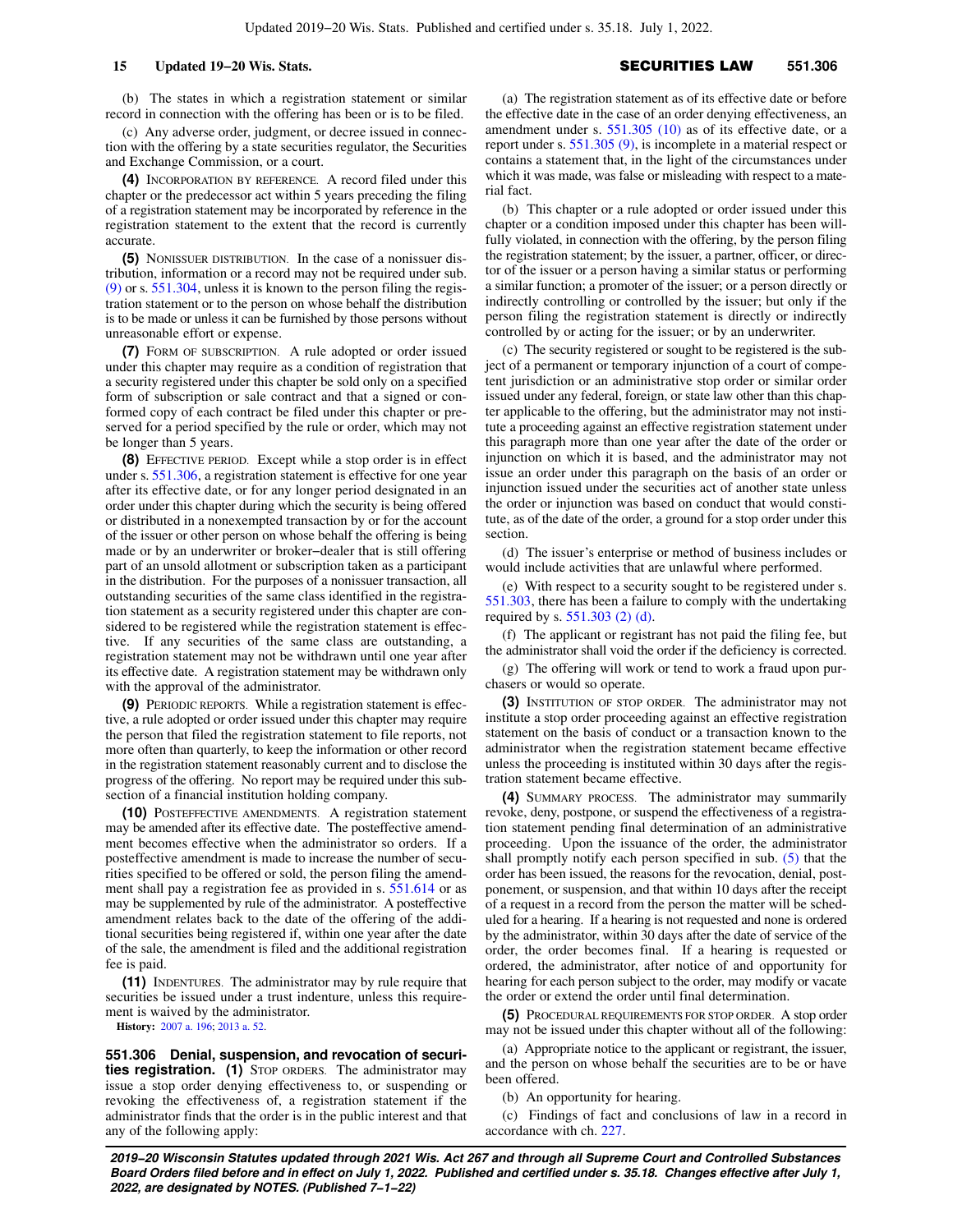## **551.306** SECURITIES LAW **Updated 19−20 Wis. Stats. 16**

**(6)** MODIFICATION OR VACATION OF STOP ORDER. The administrator may modify or vacate a stop order issued under this section if the administrator finds that the conditions that caused its issuance have changed or that it is necessary or appropriate in the public interest or for the protection of investors.

**History:** [2007 a. 196](https://docs.legis.wisconsin.gov/document/acts/2007/196).

**551.307 Waiver and modification.** The administrator may waive or modify, in whole or in part, any or all of the requirements of ss. [551.302,](https://docs.legis.wisconsin.gov/document/statutes/551.302) [551.303](https://docs.legis.wisconsin.gov/document/statutes/551.303), and [551.304 \(2\)](https://docs.legis.wisconsin.gov/document/statutes/551.304(2)) or the requirement of any information or record in a registration statement or in a periodic report filed pursuant to s. [551.305 \(9\).](https://docs.legis.wisconsin.gov/document/statutes/551.305(9))

**History:** [2007 a. 196](https://docs.legis.wisconsin.gov/document/acts/2007/196).

## SUBCHAPTER IV

# BROKER−DEALERS, AGENTS, INVESTMENT ADVISERS, INVESTMENT ADVISER REPRESENTATIVES, AND FEDERAL COVERED INVESTMENT ADVISERS

**551.401 Broker−dealer registration requirement and exemptions. (1)** REGISTRATION REQUIREMENT. It is unlawful for a person to transact business in this state as a broker−dealer unless the person is registered under this chapter as a broker− dealer or is exempt from registration as a broker−dealer under sub. [\(2\)](https://docs.legis.wisconsin.gov/document/statutes/551.401(2)) or [\(4\)](https://docs.legis.wisconsin.gov/document/statutes/551.401(4)) or s.  $5\overline{5}1.205$  (1) (b) 2.

**(2)** EXEMPTIONS FROM REGISTRATION. A broker−dealer is exempt from the registration requirement of sub. [\(1\)](https://docs.legis.wisconsin.gov/document/statutes/551.401(1)) if its only transactions effected in this state are with the following:

(a) The issuer of the securities involved in the transactions.

(b) A broker−dealer registered as a broker−dealer under this chapter or not required to be registered as a broker−dealer under this chapter.

(c) Institutional investors.

(cm) Accredited investors as defined in Rule 501 (a) (1), (2), (3), (7) or (8) adopted under the Securities Act of 1933.

(d) A nonaffiliated federal covered investment adviser with investments under management in excess of \$100,000,000 acting for the account of others pursuant to discretionary authority in a signed record.

(e) A bona fide preexisting customer whose principal place of residence is not in this state and the person is registered as a broker−dealer under the Securities Exchange Act of 1934 or not required to be registered under the Securities Exchange Act of 1934 and is registered under the securities act of the state in which the customer maintains a principal place of residence.

(f) A bona fide preexisting customer whose principal place of residence is in this state but was not present in this state when the customer relationship was established, if all of the following apply:

1. The broker−dealer is registered under the Securities Exchange Act of 1934 or not required to be registered under the Securities Exchange Act of 1934 and is registered under the securities laws of the state in which the customer relationship was established and where the customer had maintained a principal place of residence.

2. Within 45 days after the customer's first transaction in this state, the person files an application for registration as a broker− dealer in this state and a further transaction is not effected more than 75 days after the date on which the application is filed, or, if earlier, the date on which the administrator notifies the person that the administrator has granted registration or denied the application for registration or has stayed the pendency of the application for good cause; provided the person may effect unsolicited orders to liquidate open positions in existing customer accounts if no commission or other remuneration is paid or given directly or indirectly for effecting such transactions.

(h) Any other person exempted by rule adopted or order issued under this chapter.

**(3)** LIMITS ON EMPLOYMENT OR ASSOCIATION. It is unlawful for a broker−dealer, or for an issuer engaged in offering, offering to purchase, purchasing, or selling securities in this state, directly or indirectly, to employ or associate with an individual to engage in an activity related to securities transactions in this state if the registration of the individual is denied or suspended or revoked or the individual is barred from employment or association with a broker−dealer, an issuer, an investment adviser, or a federal covered investment adviser by an order of the administrator under this chapter, the Securities and Exchange Commission, or a self−regulatory organization. A broker−dealer or issuer does not violate this subsection if the broker−dealer or issuer did not know, and in the exercise of reasonable care could not have known, of the denial, suspension, revocation, or bar. Upon request from a broker−dealer or issuer and for good cause, an order under this chapter may modify or waive, in whole or in part, the application of the prohibitions of this subsection to the broker−dealer.

**(4)** FOREIGN TRANSACTIONS. A rule adopted or order issued under this chapter may permit any of the following:

(a) A broker−dealer that is registered in Canada or other foreign jurisdiction and that does not have a place of business in this state to effect transactions in securities with or for, or attempt to effect the purchase or sale of any securities by, any of the following:

1. An individual from Canada or other foreign jurisdiction who is temporarily present in this state and with whom the broker− dealer had a bona fide customer relationship before the individual entered the United States.

2. An individual from Canada or other foreign jurisdiction who is present in this state and whose transactions are in a self− directed tax advantaged retirement plan of which the individual is the holder or contributor in that foreign jurisdiction.

3. An individual who is present in this state, with whom the broker−dealer customer relationship arose while the individual was temporarily or permanently resident in Canada or the other foreign jurisdiction.

(b) An agent who represents a broker−dealer that is exempt under this subsection to effect transactions in securities or attempt to effect the purchase or sale of securities in this state as permitted for a broker−dealer described in par. [\(a\).](https://docs.legis.wisconsin.gov/document/statutes/551.401(4)(a))

**History:** [2007 a. 196;](https://docs.legis.wisconsin.gov/document/acts/2007/196) [2013 a. 52.](https://docs.legis.wisconsin.gov/document/acts/2013/52)

Violators of s. 551.31 (1) and (3) are subject to strict liability. What constitutes transacting business as an investment advisor in violation of s. 551.31 (3) is dis-cussed. Garretto v. Elite Advisory Services, Inc*.*, [793 F. Supp. 796](https://docs.legis.wisconsin.gov/document/courts/793%20F.%20Supp.%20796) (1992).

**NOTE: The above annotation refers to ch. 551 as it existed prior to its repeal and recreation by [2007 Wis. Act 196.](https://docs.legis.wisconsin.gov/document/acts/2007/196)**

**551.402 Agent registration requirement and exemptions. (1)** REGISTRATION REQUIREMENT. It is unlawful for an individual to transact business in this state as an agent unless the individual is registered under this chapter as an agent or is exempt from registration as an agent under sub. [\(2\)](https://docs.legis.wisconsin.gov/document/statutes/551.402(2)).

**(2)** EXEMPTIONS FROM REGISTRATION. The following individuals are exempt from the registration requirement of sub. [\(1\):](https://docs.legis.wisconsin.gov/document/statutes/551.402(1))

(a) An individual who represents a broker−dealer in effecting transactions in this state limited to those described in section 15 (h) (2) of the Securities Exchange Act of 1934 [\(15 USC 78o](https://docs.legis.wisconsin.gov/document/usc/15%20USC%2078o) (h) (2)).

(b) An individual who represents a broker−dealer that is exempt under s.  $551.205$  (1) (b) 2. or  $551.401$  (2) or [\(4\)](https://docs.legis.wisconsin.gov/document/statutes/551.401(4)).

(c) An individual who represents an issuer with respect to an offer or sale of the issuer's own securities or those of the issuer's parent or any of the issuer's subsidiaries, and who is not compensated in connection with the individual's participation by the payment of commissions or other remuneration based, directly or indirectly, on transactions in those securities.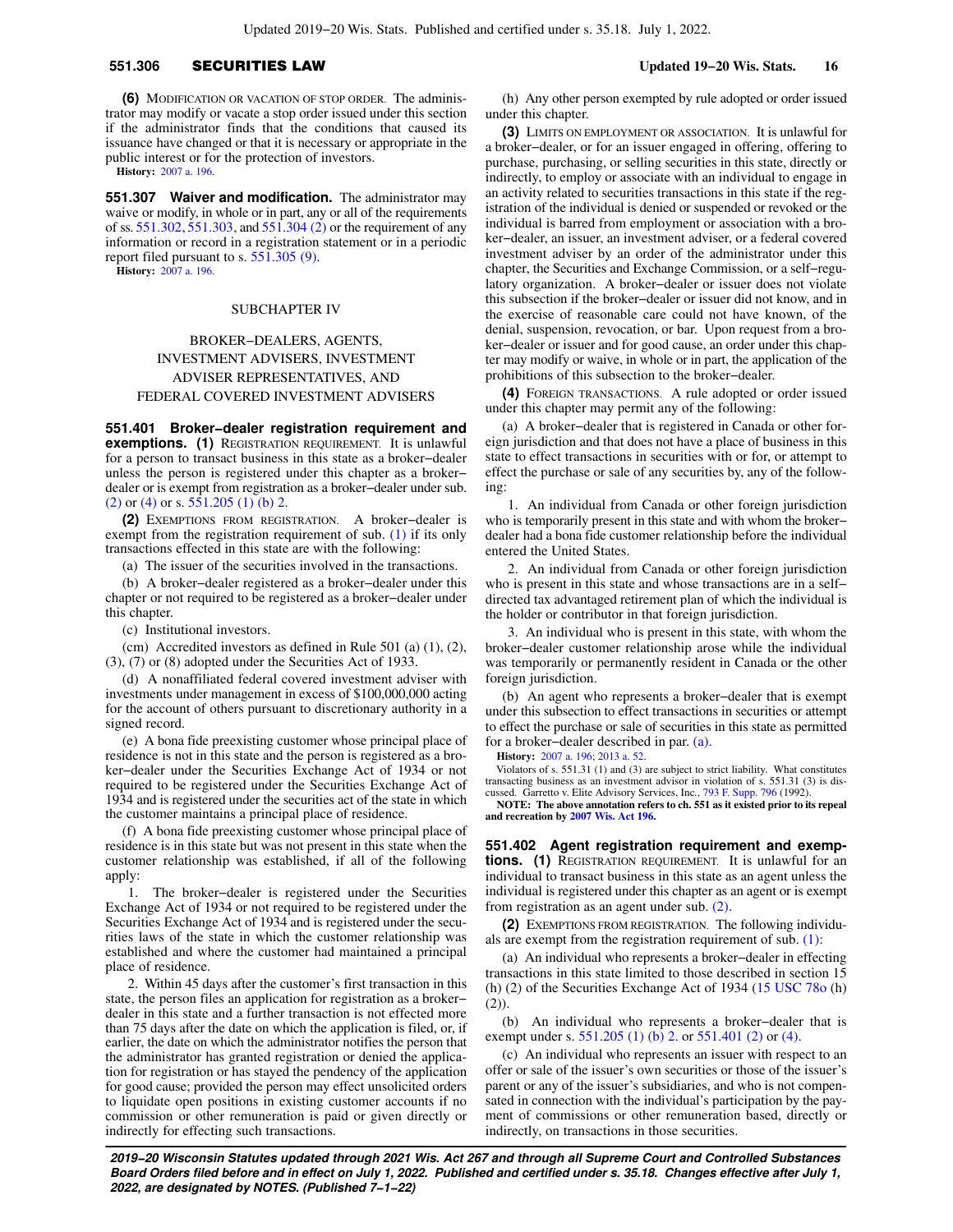(d) An individual who represents an issuer and who effects transactions in the issuer's securities exempted by s. [551.202,](https://docs.legis.wisconsin.gov/document/statutes/551.202) other than s. [551.202 \(11\)](https://docs.legis.wisconsin.gov/document/statutes/551.202(11)), [\(14\)](https://docs.legis.wisconsin.gov/document/statutes/551.202(14)) or [\(24\).](https://docs.legis.wisconsin.gov/document/statutes/551.202(24))

(e) An individual who represents an issuer that effects transactions solely in federal covered securities of the issuer, but an individual who effects transactions in a federal covered security under section 18 (b) (3) or 18 (b) (4) (D) of the Securities Act of 1933  $(15 \text{ USC } 77\text{r}$  (b) (3) or  $77\text{r}$  (b) (4) (D)) is not exempt if the individual is compensated in connection with the agent's participation by the payment of commissions or other remuneration based, directly or indirectly, on transactions in those securities.

(f) An individual who represents a broker−dealer registered in this state under s. [551.401 \(1\)](https://docs.legis.wisconsin.gov/document/statutes/551.401(1)) or exempt from registration under s. [551.205 \(1\) \(b\) 2.](https://docs.legis.wisconsin.gov/document/statutes/551.205(1)(b)2.) or [551.401 \(2\)](https://docs.legis.wisconsin.gov/document/statutes/551.401(2)) in the offer and sale of securities for an account of a nonaffiliated federal covered investment adviser with investments under management in excess of \$100,000,000 acting for the account of others pursuant to discretionary authority in a signed record.

(g) An individual who represents an issuer in connection with the purchase of the issuer's own securities.

(h) An individual who represents an issuer or broker−dealer and who restricts participation to performing clerical or ministerial acts.

(hm) An individual who represents a broker−dealer and effects transactions in this state exclusively with customers listed under s. [551.401 \(2\) \(a\)](https://docs.legis.wisconsin.gov/document/statutes/551.401(2)(a)) to [\(d\)](https://docs.legis.wisconsin.gov/document/statutes/551.401(2)(d)) and [\(h\).](https://docs.legis.wisconsin.gov/document/statutes/551.401(2)(h))

(i) Any other individual exempted by rule adopted or order issued under this chapter.

**(3)** REGISTRATION EFFECTIVE ONLY WHILE EMPLOYED OR ASSO-CIATED. The registration of an agent is effective only while the agent is employed by or associated with a broker−dealer registered under this chapter or an issuer that is offering, selling, or purchasing its securities in this state.

**(4)** LIMIT ON EMPLOYMENT OR ASSOCIATION. It is unlawful for a broker−dealer, or an issuer engaged in offering, selling, or purchasing securities in this state, to employ or associate with an agent who transacts business in this state on behalf of broker− dealers or issuers unless the agent is registered under sub. [\(1\)](https://docs.legis.wisconsin.gov/document/statutes/551.402(1)) for the broker−dealer or issuer or exempt from registration under sub. [\(2\)](https://docs.legis.wisconsin.gov/document/statutes/551.402(2)).

**(5)** LIMIT ON AFFILIATIONS. Except as permitted under sub. [\(6\),](https://docs.legis.wisconsin.gov/document/statutes/551.402(6)) an individual may not act as an agent for more than one broker− dealer or one issuer at a time, unless the broker−dealers or the issuers for which the agent acts are affiliated by direct or indirect common control or are authorized by rule or order under this chapter.

**(6)** DUAL REPRESENTATION. An agent may make offers and sales of securities for more than one issuer that is a limited partnership or for more than one issuer that is an investment company without obtaining a separate registration for each limited partnership or investment company represented by the agent if all of the following conditions are satisfied:

(a) The limited partnerships have the same general partner or the investment companies have the same investment adviser.

(b) An application to amend the agent's registration to name each limited partnership or investment company as the agent's employer is filed with and approved by the administrator before the agent makes any offer or sale in the state on behalf of the additional limited partnership or investment company.

**History:** [2007 a. 196](https://docs.legis.wisconsin.gov/document/acts/2007/196); [2013 a. 52.](https://docs.legis.wisconsin.gov/document/acts/2013/52)

**551.403 Investment adviser registration requirement and exemptions. (1)** REGISTRATION REQUIREMENT. It is unlawful for a person to transact business in this state as an investment adviser unless the person is registered under this chapter as an investment adviser or is exempt from registration as an investment adviser under sub. [\(2\).](https://docs.legis.wisconsin.gov/document/statutes/551.403(2))

**(2)** EXEMPTIONS FROM REGISTRATION. The following persons are exempt from the registration requirement of sub. [\(1\)](https://docs.legis.wisconsin.gov/document/statutes/551.403(1)):

(a) A person whose only clients in this state are:

**17 Updated 19−20 Wis. Stats.** SECURITIES LAW 551.404

1. Federal covered investment advisers, investment advisers registered under this chapter, or broker−dealers registered under this chapter.

2. Institutional investors, except any institutional investor described in s.  $551.102$  (11) (k), [\(m\)](https://docs.legis.wisconsin.gov/document/statutes/551.102(11)(m)), or [\(o\)](https://docs.legis.wisconsin.gov/document/statutes/551.102(11)(o)).

2m. Accredited investors as defined in Rule 501 (a) (1) or (3) adopted under the Securities Act of 1933.

3. Bona fide preexisting clients whose principal places of residence are not in this state if the investment adviser is registered or exempt from registration under the securities act of the state in which the clients maintain principal places of residence.

4. Any other client exempted by rule adopted or order issued under this chapter.

(b) A person without a place of business in this state if the person has had, during the preceding 12 months, not more than 5 clients that are resident in this state in addition to those specified under par. [\(a\).](https://docs.legis.wisconsin.gov/document/statutes/551.403(2)(a))

(c) Any other person exempted by rule adopted or order issued under this chapter.

**(3)** LIMITS ON EMPLOYMENT OR ASSOCIATION. It is unlawful for an investment adviser, directly or indirectly, to employ or associate with an individual to engage in an activity related to investment advice in this state if the registration of the individual is denied or suspended or revoked or the individual is barred from employment or association with an investment adviser, federal covered investment adviser, or broker−dealer by an order under this chapter, the Securities and Exchange Commission, or a self− regulatory organization, unless the investment adviser did not know, and in the exercise of reasonable care could not have known, of the denial, suspension, revocation, or bar. Upon request from the investment adviser and for good cause, the administrator, by order, may waive, in whole or in part, the application of the prohibitions of this subsection to the investment adviser.

**(4)** INVESTMENT ADVISER REPRESENTATIVE REGISTRATION REQUIRED. It is unlawful for an investment adviser to employ or associate with an individual required to be registered under this chapter as an investment adviser representative who transacts business in this state on behalf of the investment adviser unless the individual is registered under s. [551.404 \(1\)](https://docs.legis.wisconsin.gov/document/statutes/551.404(1)) or is exempt from registration under s. [551.404 \(2\)](https://docs.legis.wisconsin.gov/document/statutes/551.404(2)).

**History:** [2007 a. 196;](https://docs.legis.wisconsin.gov/document/acts/2007/196) [2011 a. 32](https://docs.legis.wisconsin.gov/document/acts/2011/32).

Violators of s. 551.31 (1) and (3) are subject to strict liability. What constitutes transacting business as an investment advisor in violation of s. 551.31 (3) is dis-cussed. Garretto v. Elite Advisory Services, Inc., [793 F. Supp. 796](https://docs.legis.wisconsin.gov/document/courts/793%20F.%20Supp.%20796) (1992).

**NOTE: The above annotation refers to ch. 551 as it existed prior to its repeal and recreation by [2007 Wis. Act 196.](https://docs.legis.wisconsin.gov/document/acts/2007/196)**

**551.404 Investment adviser representative registration requirement and exemptions. (1)** REGISTRATION REQUIREMENT. It is unlawful for an individual to transact business in this state as an investment adviser representative unless the individual is registered under this chapter as an investment adviser representative or is exempt from registration as an investment adviser representative under sub. [\(2\).](https://docs.legis.wisconsin.gov/document/statutes/551.404(2))

**(2)** EXEMPTIONS FROM REGISTRATION. The following individuals are exempt from the registration requirement of sub. [\(1\):](https://docs.legis.wisconsin.gov/document/statutes/551.404(1))

(a) An individual who is employed by or associated with an investment adviser that is exempt from registration under s. [551.403 \(2\)](https://docs.legis.wisconsin.gov/document/statutes/551.403(2)) or a federal covered investment adviser that is excluded from the notice filing requirements of s. [551.405](https://docs.legis.wisconsin.gov/document/statutes/551.405).

(am) An individual who is employed by or associated with an investment adviser or a federal covered investment adviser and whose clients in the state are exclusively those clients listed in s. [551.403 \(2\) \(a\) 1.](https://docs.legis.wisconsin.gov/document/statutes/551.403(2)(a)1.) to [2m.](https://docs.legis.wisconsin.gov/document/statutes/551.403(2)(a)2m.) and [4.](https://docs.legis.wisconsin.gov/document/statutes/551.403(2)(a)4.)

(b) Any other individual exempted by rule adopted or order issued under this chapter.

**(3)** REGISTRATION EFFECTIVE ONLY WHILE EMPLOYED OR ASSO-CIATED. The registration of an investment adviser representative is effective only while the investment adviser representative is employed by or associated with an investment adviser registered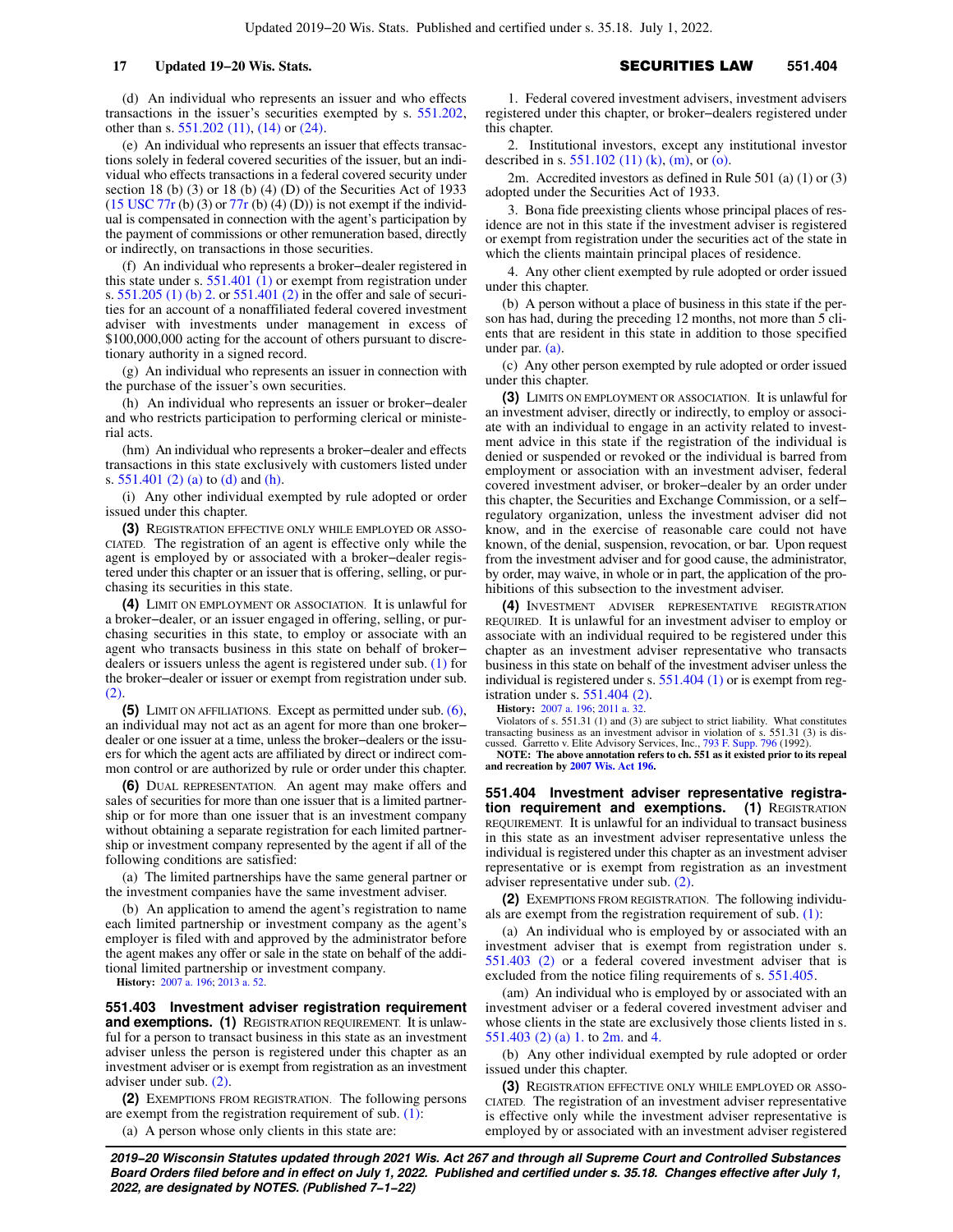## **551.404** SECURITIES LAW **Updated 19−20 Wis. Stats. 18**

under this chapter or a federal covered investment adviser that has made or is required to make a notice filing under s. [551.405](https://docs.legis.wisconsin.gov/document/statutes/551.405).

**(4)** LIMIT ON AFFILIATIONS. An individual may transact business as an investment adviser representative for more than one investment adviser or federal covered investment adviser unless a rule adopted or order issued under this chapter prohibits or limits an individual from acting as an investment adviser representative for more than one investment adviser or federal covered investment adviser.

**(5)** LIMITS ON EMPLOYMENT OR ASSOCIATION. It is unlawful for an individual acting as an investment adviser representative, directly or indirectly, to conduct business in this state on behalf of an investment adviser or a federal covered investment adviser if the registration of the individual as an investment adviser representative is suspended or revoked or the individual is barred from employment or association with an investment adviser or a federal covered investment adviser by an order under this chapter, the Securities and Exchange Commission, or a self−regulatory organization. Upon request and for good cause, the administrator, by order issued, may waive, in whole or in part, the application of the requirements of this subsection.

**(6)** REFERRAL FEES. An investment adviser registered or exempt from registration under this chapter, a federal covered investment adviser that has filed a notice under s. [551.405](https://docs.legis.wisconsin.gov/document/statutes/551.405) or is exempt from such notice filing requirement, or a broker−dealer registered or exempt from registration under this chapter is not required to employ or associate with an individual as an investment adviser representative if the only compensation paid to the individual for a referral of investment advisory clients is paid to an investment adviser registered or exempt from registration under this chapter, a federal covered investment adviser that has filed a notice or is exempt from filing a notice under s. [551.405,](https://docs.legis.wisconsin.gov/document/statutes/551.405) or a broker−dealer registered or exempt from registration under this chapter with which the individual is employed or associated as an investment adviser representative.

**History:** [2007 a. 196](https://docs.legis.wisconsin.gov/document/acts/2007/196).

**551.405 Federal covered investment adviser notice filing requirement. (1)** NOTICE FILING REQUIREMENT. Except with respect to a federal covered investment adviser described in sub. [\(2\),](https://docs.legis.wisconsin.gov/document/statutes/551.405(2)) it is unlawful for a federal covered investment adviser to transact business in this state as a federal covered investment adviser unless the federal covered investment adviser complies with sub.  $(3)$ .

**(2)** NOTICE FILING REQUIREMENT NOT REQUIRED. The following federal covered investment advisers are not required to comply with sub.  $(3)$ :

(a) A federal covered investment adviser without a place of business in this state if its only clients in this state are:

1. Federal covered investment advisers, investment advisers registered under this chapter, and broker−dealers registered under this chapter.

2. Institutional investors.

2m. Accredited investors as defined and listed in [17 CFR](https://docs.legis.wisconsin.gov/document/cfr/17%20CFR%20230.501) [230.501](https://docs.legis.wisconsin.gov/document/cfr/17%20CFR%20230.501) (a) (1), (2), (3), (7), or (8) under Regulation D under the Securities Act of 1933.

3. Bona fide preexisting clients whose principal places of residence are not in this state.

4. Other clients specified by rule adopted or order issued under this chapter.

(b) A federal covered investment adviser without a place of business in this state if the person has had, during the preceding 12 months, not more than 5 clients that are resident in this state in addition to those specified under par. [\(a\).](https://docs.legis.wisconsin.gov/document/statutes/551.405(2)(a))

(c) Any other person excluded by rule adopted or order issued under this chapter.

**(3)** NOTICE FILING PROCEDURE. A person acting as a federal covered investment adviser, not excluded under sub.[\(2\),](https://docs.legis.wisconsin.gov/document/statutes/551.405(2)) shall file a notice, a consent to service of process complying with s. [551.611](https://docs.legis.wisconsin.gov/document/statutes/551.611), and such records as have been filed with the Securities and Exchange Commission under the Investment Advisers Act of 1940 required by rule adopted or order issued under this chapter and pay the fees specified in s. [551.614 \(2\)](https://docs.legis.wisconsin.gov/document/statutes/551.614(2)).

**(4)** EFFECTIVENESS OF FILING. The notice under sub. [\(3\)](https://docs.legis.wisconsin.gov/document/statutes/551.405(3)) becomes effective upon its filing and expires on December 31 unless any of the following occurs:

(a) The notice filing is renewed.

(b) The notice filing is limited or extended for not more than 6 months and the notice filer pays a fee, adjusted proportionately by the administrator by rule or order.

(c) The administrator specifies a different expiration date by rule or order.

**History:** [2007 a. 196.](https://docs.legis.wisconsin.gov/document/acts/2007/196)

**551.406 Registration by broker−dealer, agent, investment adviser, and investment adviser representative. (1)** APPLICATION FOR INITIAL REGISTRATION. A person shall register as a broker−dealer, agent, investment adviser, or investment adviser representative by filing with the administrator, or an organization which the administrator by rule designates, an application and a consent to service of process complying with s. [551.611,](https://docs.legis.wisconsin.gov/document/statutes/551.611) and paying the fee specified in s. [551.614](https://docs.legis.wisconsin.gov/document/statutes/551.614) and any reasonable fees charged by the designee of the administrator for processing the filing. The application must contain all of the following:

(a) The information or record required for the filing of a uniform application.

(b) Upon request by the administrator, any other financial or other information or record that the administrator determines is appropriate.

**(2)** AMENDMENT. If the information or record contained in an application filed under sub. [\(1\)](https://docs.legis.wisconsin.gov/document/statutes/551.406(1)) is or becomes inaccurate or incomplete in a material respect, the registrant shall promptly file a correcting amendment.

**(3)** EFFECTIVENESS OF REGISTRATION. (a) If an order is not in effect and a proceeding is not pending under s. [551.412,](https://docs.legis.wisconsin.gov/document/statutes/551.412) registration is effective 30 days from the filing of the application or at the earliest of the following times prior to the expiration of 30 days from the filing of the application, whichever is earlier, unless the registration is denied:

1. The date that the administrator issues registration to the applicant.

2. The date that approval of registration status is transmitted by the administrator to the applicant through the central registration depository of the National Association of Securities Dealers, Inc.

3. On January 1 for any renewal application filed during December of the preceding year with the central registration depository, unless the administrator makes a written request for additional information relevant to the application prior to January 1.

(b) A rule adopted or order issued under this chapter may set an earlier effective date or may defer the effective date until noon on the 45th day after the filing of any amendment completing the application.

**(4)** REGISTRATION RENEWAL. A registration is effective until midnight on December 31 of the year for which the application for registration is filed. Unless an order is in effect under s. [551.412,](https://docs.legis.wisconsin.gov/document/statutes/551.412) a registration may be automatically renewed each year by filing such records as are required by rule adopted or order issued under this chapter, by paying the fee specified in s. [551.614,](https://docs.legis.wisconsin.gov/document/statutes/551.614) and by paying costs charged by the designee of the administrator for processing the filings.

**(5)** ADDITIONAL CONDITIONS OR WAIVERS. A rule adopted or order issued under this chapter may impose other conditions, not inconsistent with the National Securities Markets Improvement Act of 1996. An order issued under this chapter may waive, in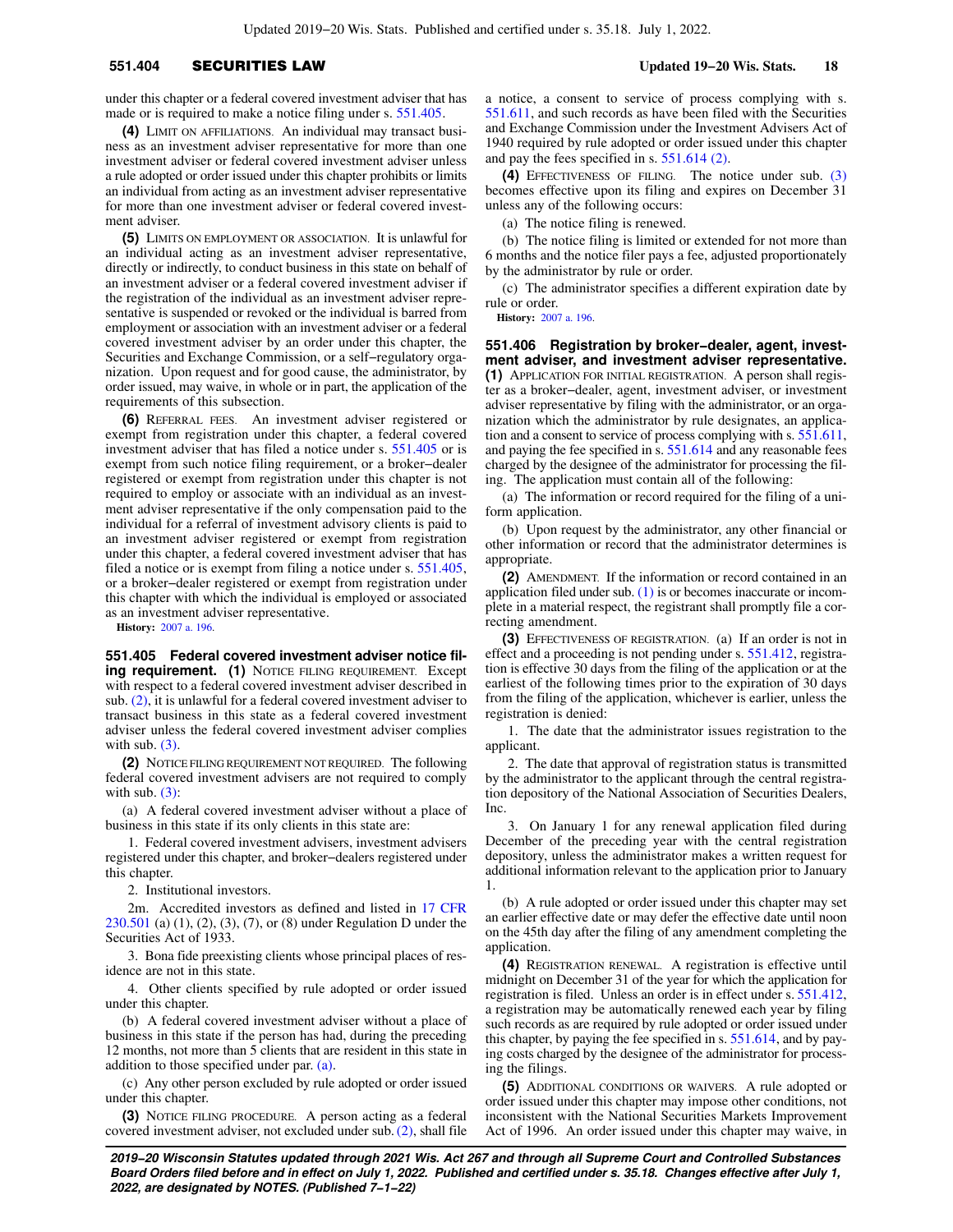whole or in part, specific requirements in connection with registration as are in the public interest and for the protection of investors.

**(6)** ADDITIONAL INFORMATION REQUIRED. (a) In addition to the information required elsewhere under this section, an application for registration shall contain, in the case of an individual, the individual's social security number and, in the case of a person who is not an individual, the person's federal employer identification number. The administrator may not disclose any information received under this paragraph to any person except the following:

1. The department of revenue, for the sole purpose of requesting certifications under s. [73.0301](https://docs.legis.wisconsin.gov/document/statutes/73.0301).

1m. The department of workforce development, for the sole purpose of requesting certifications under s. [108.227](https://docs.legis.wisconsin.gov/document/statutes/108.227).

2. The department of children and families in accordance with a memorandum of understanding under s. [49.857.](https://docs.legis.wisconsin.gov/document/statutes/49.857)

(b) If an applicant for the issuance or renewal of a registration under this section is an individual who does not have a social security number, the applicant, as a condition of applying for or applying to renew the registration, shall submit a statement made or subscribed under oath or affirmation to the administrator that the applicant does not have a social security number. The form of the statement shall be prescribed by the department of children and families.

(c) Any license issued or renewed in reliance upon a false state-ment submitted by an applicant under par. [\(a\)](https://docs.legis.wisconsin.gov/document/statutes/551.406(6)(a)) or  $(b)$  is invalid. **History:** [2007 a. 196](https://docs.legis.wisconsin.gov/document/acts/2007/196); [2013 a. 36.](https://docs.legis.wisconsin.gov/document/acts/2013/36)

**551.407 Succession and change in registration of broker–dealer or investment adviser. (1)** SUCCESSION. A broker−dealer or investment adviser may succeed to the current registration of another broker−dealer or investment adviser or a notice filing of a federal covered investment adviser, and a federal covered investment adviser may succeed to the current registration of an investment adviser or notice filing of another federal covered investment adviser, by filing as a successor an application for registration pursuant to s. [551.401](https://docs.legis.wisconsin.gov/document/statutes/551.401) or [551.403](https://docs.legis.wisconsin.gov/document/statutes/551.403) or a notice pursuant to s. [551.405](https://docs.legis.wisconsin.gov/document/statutes/551.405) for the unexpired portion of the current registration or notice filing.

**(2)** ORGANIZATIONAL CHANGE. A broker−dealer or investment adviser that changes its form of organization or state of incorporation or organization may continue its registration by filing an amendment to its registration if the change does not involve a change in control. The amendment becomes effective when filed or on a date designated by the registrant in its filing. The new organization is a successor to the original registrant for the purposes of this chapter. If there is a change in control, the broker−dealer or investment adviser shall file a new application for registration. A predecessor registered under this chapter shall stop conducting its securities business other than winding down transactions and shall file for withdrawal of broker−dealer or investment adviser registration within 45 days after filing its amendment to effect succession.

**(3)** NAME CHANGE. A broker−dealer or investment adviser that changes its name may continue its registration by filing an amendment to its registration. The amendment becomes effective when filed or on a date designated by the registrant.

**(4)** CHANGE OF CONTROL. A change of control of a broker− dealer or investment adviser may be made in accordance with a rule adopted or order issued under this chapter.

**History:** [2007 a. 196](https://docs.legis.wisconsin.gov/document/acts/2007/196).

**551.408 Termination of employment or association of agent and investment adviser representative and transfer of employment or association. (1)** NOTICE OF TERMINA-TION. If an agent registered under this chapter terminates employment by or association with a broker−dealer or issuer, or if an investment adviser representative registered under this chapter terminates employment by or association with an investment adviser or federal covered investment adviser, or if either registrant terminates activities that require registration as an agent or investment adviser representative, the broker−dealer, issuer, investment adviser, or federal covered investment adviser shall promptly file a notice of termination. If the registrant learns that the broker−dealer, issuer, investment adviser, or federal covered investment adviser has not filed the notice, the registrant may do so.

**(2)** TRANSFER OF EMPLOYMENT OR ASSOCIATION. If an agent registered under this chapter terminates employment by or association with a broker−dealer registered under this chapter and begins employment by or association with another broker−dealer registered under this chapter; or if an investment adviser representative registered under this chapter terminates employment by or association with an investment adviser registered under this chapter or a federal covered investment adviser that has filed a notice under s. [551.405](https://docs.legis.wisconsin.gov/document/statutes/551.405) and begins employment by or association with another investment adviser registered under this chapter or a federal covered investment adviser that has filed a notice under s. [551.405](https://docs.legis.wisconsin.gov/document/statutes/551.405); then upon the filing by or on behalf of the registrant, within 30 days after the termination, of an application for registration that complies with the requirement of s. [551.406 \(1\)](https://docs.legis.wisconsin.gov/document/statutes/551.406(1)) and payment of the filing fee required under s. [551.614,](https://docs.legis.wisconsin.gov/document/statutes/551.614) the registration of the agent or investment adviser representative is:

(a) Immediately effective as of the date of the completed filing, if the agent's Central Registration Depository record or successor record or the investment adviser representative's Investment Adviser Registration Depository record or successor record does not contain a new or amended disciplinary disclosure within the previous 12 months.

(b) Temporarily effective as of the date of the completed filing, if the agent's Central Registration Depository record or successor record or the investment adviser representative's Investment Adviser Registration Depository record or successor record contains a new or amended disciplinary disclosure within the preceding 12 months.

**(3)** WITHDRAWAL OF TEMPORARY REGISTRATION. The administrator may withdraw a temporary registration if there are or were grounds for discipline as specified in s. [551.412](https://docs.legis.wisconsin.gov/document/statutes/551.412) and the administrator does so within 30 days after the filing of the application. If the administrator does not withdraw the temporary registration within the 30−day period, registration becomes automatically effective on the 31st day after filing.

**(4)** POWER TO PREVENT REGISTRATION. The administrator may prevent the effectiveness of a transfer of an agent or investment adviser representative under sub.  $(2)$  (a) or [\(b\)](https://docs.legis.wisconsin.gov/document/statutes/551.408(2)(b)) based on the public interest and the protection of investors.

**(5)** TERMINATION OF REGISTRATION OR APPLICATION FOR REGIS-TRATION. If the administrator determines that a registrant or applicant for registration is no longer in existence or has ceased to act as a broker−dealer, agent, investment adviser, or investment adviser representative, or is the subject of an adjudication of incapacity or is subject to the control of a committee, conservator, or guardian, or cannot reasonably be located, a rule adopted or order issued under this chapter may require the registration be canceled or terminated or the application denied. The administrator may reinstate a canceled or terminated registration, with or without hearing, and may make the registration retroactive.

**History:** [2007 a. 196.](https://docs.legis.wisconsin.gov/document/acts/2007/196)

**551.409 Withdrawal of registration of broker−dealer, agent, investment adviser, and investment adviser representative.** Withdrawal of registration by a broker−dealer, agent, investment adviser, or investment adviser representative becomes effective 60 days after the filing of the application to withdraw or within any shorter period as provided by rule adopted or order issued under this chapter unless a revocation or suspension proceeding is pending when the application is filed. If a proceeding is pending, withdrawal becomes effective when and upon such conditions as required by rule adopted or order issued under this chapter. The administrator may institute a revocation or sus-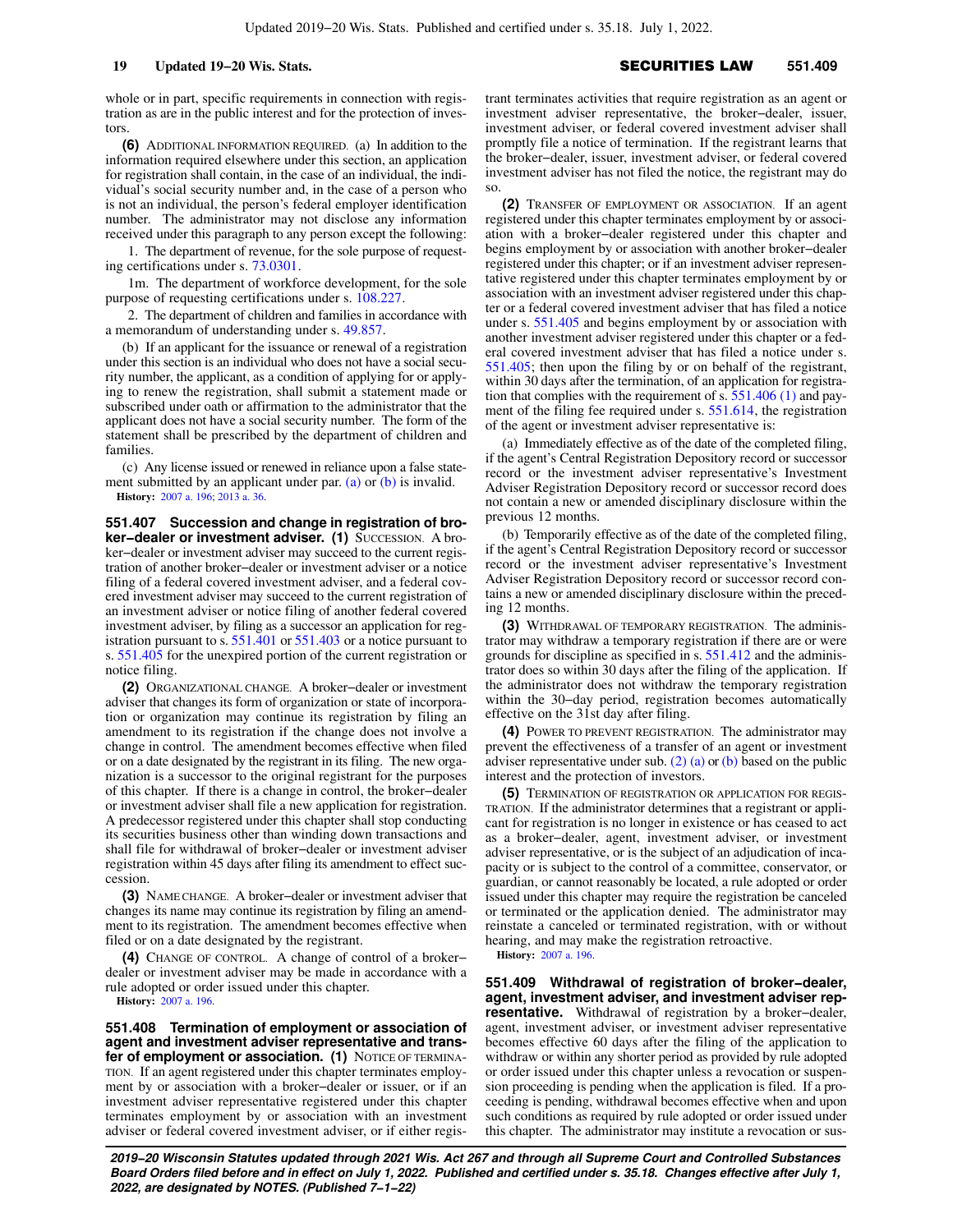## **551.409** SECURITIES LAW **Updated 19−20 Wis. Stats. 20**

pension proceeding under s. [551.412](https://docs.legis.wisconsin.gov/document/statutes/551.412) within one year after the withdrawal became effective automatically and issue a revocation or suspension order as of the last date on which registration was effective if a proceeding is not pending.

**History:** [2007 a. 196](https://docs.legis.wisconsin.gov/document/acts/2007/196).

**551.411 Postregistration requirements. (1) FINANCIAL** REQUIREMENTS. Subject to section 15 (h) of the Securities Exchange Act of 1934 [\(15 USC 78o](https://docs.legis.wisconsin.gov/document/usc/15%20USC%2078o) (h)) or section 222 of the Investment Advisers Act of 1940 [\(15 USC 80b−18a](https://docs.legis.wisconsin.gov/document/usc/15%20USC%2080b-18a)), a rule adopted or order issued under this chapter may establish minimum financial requirements for broker−dealers registered or required to be registered under this chapter and investment advisers registered or required to be registered under this chapter.

**(2)** FINANCIAL REPORTS. Subject to section 15 (h) of the Securities Exchange Act of 1934 ([15 USC 78o](https://docs.legis.wisconsin.gov/document/usc/15%20USC%2078o) (h)) or section 222 (b) of the Investment Advisers Act of 1940 ([15 USC 80b−18a\)](https://docs.legis.wisconsin.gov/document/usc/15%20USC%2080b-18a), a broker−dealer registered or required to be registered under this chapter and an investment adviser registered or required to be registered under this chapter shall file such financial reports as are required by a rule adopted or order issued under this chapter. If the information contained in a record filed under this subsection is or becomes inaccurate or incomplete in a material respect, the registrant shall promptly file a correcting amendment.

**(3)** RECORD KEEPING. Subject to section 15 (h) of the Securities Exchange Act of 1934 ([15 USC 78o](https://docs.legis.wisconsin.gov/document/usc/15%20USC%2078o) (h)) or section 222 of the Investment Advisers Act of 1940 [\(15 USC 80b−18a\)](https://docs.legis.wisconsin.gov/document/usc/15%20USC%2080b-18a):

(a) A broker−dealer registered or required to be registered under this chapter and an investment adviser registered or required to be registered under this chapter shall make and maintain the accounts, correspondence, memoranda, papers, books, and other records required by rule adopted or order issued under this chapter.

(b) Broker−dealer records required to be maintained under par. [\(a\)](https://docs.legis.wisconsin.gov/document/statutes/551.411(3)(a)) may be maintained in any form of data storage acceptable under section 17 (a) of the Securities Exchange Act of 1934 ([15](https://docs.legis.wisconsin.gov/document/usc/15%20USC%2078q) [USC 78q](https://docs.legis.wisconsin.gov/document/usc/15%20USC%2078q) (a)) if they are readily accessible to the administrator.

(c) Investment adviser records required to be maintained under par. [\(a\)](https://docs.legis.wisconsin.gov/document/statutes/551.411(3)(a)) may be maintained in any form of data storage required by rule adopted or order issued under this chapter.

**(4)** AUDITS OR INSPECTIONS. The records of a broker−dealer registered or required to be registered under this chapter and of an investment adviser registered or required to be registered under this chapter are subject to such reasonable periodic, special, or other audits or inspections by a representative of the administrator, within or without this state, as the administrator considers necessary or appropriate in the public interest and for the protection of investors. The administrator may also conduct an examination of the books, records, and affairs of an applicant for registration as a broker−dealer or investment adviser. An audit or inspection may be made at any time and without prior notice. The administrator may copy, and remove for audit or inspection copies of, all records the administrator reasonably considers necessary or appropriate to conduct the audit or inspection. The administrator may assess a reasonable charge for conducting an audit or inspection under this subsection.

**(5)** CUSTODY AND DISCRETIONARY AUTHORITY BOND OR INSUR-ANCE. Subject to section 15 (h) of the Securities Exchange Act of 1934 ([15 USC 78o](https://docs.legis.wisconsin.gov/document/usc/15%20USC%2078o) (h)) or section 222 of the Investment Advisers Act of 1940 ([15 USC 80b−18a\)](https://docs.legis.wisconsin.gov/document/usc/15%20USC%2080b-18a), a rule adopted or order issued under this chapter may require a broker−dealer or investment adviser that has custody of or discretionary authority over funds or securities of a customer or client to obtain insurance or post a bond or other satisfactory form of security in an amount prescribed by the administrator by rule. The administrator may determine the requirements of the insurance, bond, or other satisfactory form of security. Insurance or a bond or other satisfactory form of security may not be required of a broker−dealer registered under this chapter whose net capital exceeds, or of an investment adviser registered under this chapter whose minimum financial

requirements exceed, the amounts required by rule or order under this chapter. The insurance, bond, or other satisfactory form of security must permit an action by a person to enforce any liability on the insurance, bond, or other satisfactory form of security if instituted within the time limitations in s.  $551.509(10)$  (b).

**(6)** REQUIREMENTS FOR CUSTODY. Subject to section 15 (h) of the Securities Exchange Act of 1934 ([15 USC 78o](https://docs.legis.wisconsin.gov/document/usc/15%20USC%2078o) (h)) or section 222 of the Investment Advisers Act of 1940 ([15 USC 80b−18a\)](https://docs.legis.wisconsin.gov/document/usc/15%20USC%2080b-18a), an agent may not have custody of funds or securities of a customer except under the supervision of a broker−dealer and an investment adviser representative may not have custody of funds or securities of a client except under the supervision of an investment adviser or a federal covered investment adviser. A rule adopted or order issued under this chapter may prohibit, limit, or impose conditions on a broker−dealer regarding custody of funds or securities of a customer and on an investment adviser regarding custody of securities or funds of a client.

**(7)** INVESTMENT ADVISER BROCHURE RULE. With respect to an investment adviser registered or required to be registered under this chapter, a rule adopted or order issued under this chapter may require that information or other record be furnished or disseminated to clients or prospective clients in this state as necessary or appropriate in the public interest and for the protection of investors and advisory clients.

**(8)** CONTINUING EDUCATION. A rule adopted or order issued under this chapter may require an individual registered under s. [551.402](https://docs.legis.wisconsin.gov/document/statutes/551.402) or [551.404](https://docs.legis.wisconsin.gov/document/statutes/551.404) to participate in a continuing education program approved by the administrator and administered by a self− regulatory organization or, in the absence of such a program, a rule adopted or order issued under this chapter may require continuing education for an individual registered under s. [551.404](https://docs.legis.wisconsin.gov/document/statutes/551.404).

**(9)** INTEREST RATE ON CUSTOMER ACCOUNTS. No registered broker−dealer shall be subject to s. [138.05 \(1\) \(a\)](https://docs.legis.wisconsin.gov/document/statutes/138.05(1)(a)) with respect to any debit balance in a customer account if the debit balance is payable on demand and the only collateral for the balance is securities.

**History:** [2007 a. 196.](https://docs.legis.wisconsin.gov/document/acts/2007/196)

**551.412 Denial, revocation, suspension, censure, withdrawal, restriction, condition, or limitation of registration. (1)** DISCIPLINARY CONDITIONS — APPLICANTS. If the administrator finds that the order is in the public interest and sub. [\(4\)](https://docs.legis.wisconsin.gov/document/statutes/551.412(4)) authorizes the action, an order issued under this chapter may deny an application, or may condition or limit registration of an applicant, to be a broker−dealer, agent, investment adviser, or investment adviser representative and, if the applicant is a broker− dealer or investment adviser, of a partner, officer, director, person having a similar status or performing similar functions, or person directly or indirectly in control of the broker−dealer or investment adviser.

**(2)** DISCIPLINARY CONDITIONS — REGISTRANTS. If the administrator finds that the order is in the public interest and sub. [\(4\)](https://docs.legis.wisconsin.gov/document/statutes/551.412(4)) authorizes the action, an order issued under this chapter may revoke, suspend, censure, condition, or limit the registration of a registrant and, if the registrant is a broker−dealer or investment adviser, of a partner, officer, director, person having a similar status or performing similar functions, or person directly or indirectly in control of the broker−dealer or investment adviser. However, the administrator may not do any of the following:

(a) Institute a revocation or suspension proceeding under this subsection based on an order issued under a law of another state that is reported to the administrator or a designee of the administrator more than one year after the date of the order on which it is based.

(b) Under sub.  $(4)$  (e) 1. or [2.](https://docs.legis.wisconsin.gov/document/statutes/551.412(4)(e)2.), issue an order on the basis of an order issued under the securities act of another state unless the other order was based on conduct for which sub. [\(4\)](https://docs.legis.wisconsin.gov/document/statutes/551.412(4)) would authorize the action had the conduct occurred in this state.

**(3)** DISCIPLINARY PENALTIES — REGISTRANTS. If the administrator finds that the order is in the public interest and sub. [\(4\) \(a\)](https://docs.legis.wisconsin.gov/document/statutes/551.412(4)(a))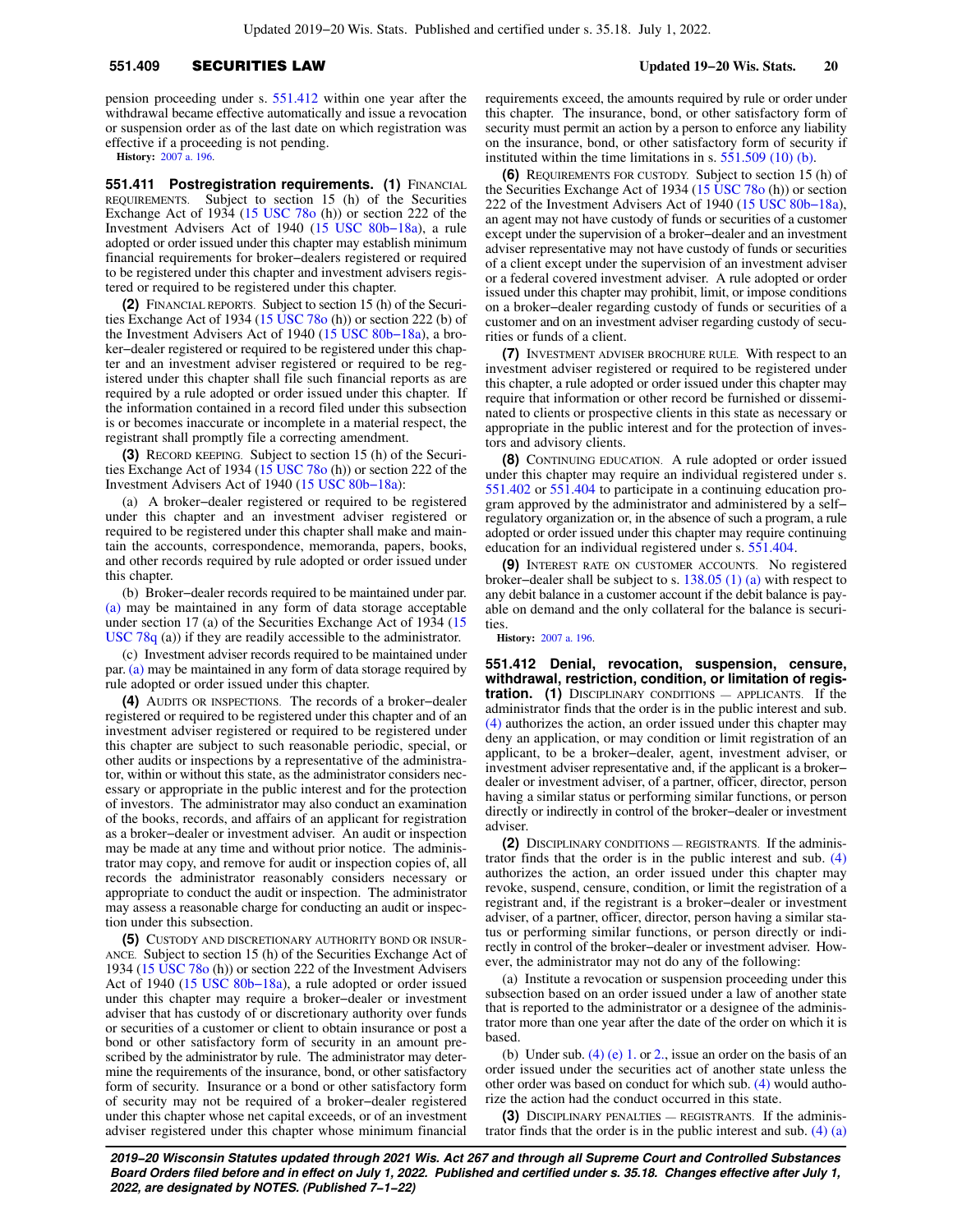to  $(f)$ ,  $(h)$ ,  $(i)$ ,  $(j)$ ,  $(L)$ ,  $(m)$ , or  $(o)$  to  $(r)$  authorizes the action, an order under this chapter may censure, impose a bar, or impose a civil penalty in an amount not to exceed a maximum of \$10,000 for a single violation or \$100,000 for more than one violation, or in such amount as agreed to by the parties, on a registrant and, if the registrant is a broker−dealer or investment adviser, a partner, officer, director, person having a similar status or performing similar functions, or person directly or indirectly in control of the broker−dealer or investment adviser.

**(4)** GROUNDS FOR DISCIPLINE. A person may be disciplined under subs.  $(1)$  to  $(3)$  if the person:

(a) Has filed an application for registration in this state under this chapter or the predecessor act within the previous 10 years, which, as of the effective date of registration or as of any date after filing in the case of an order denying effectiveness, was incomplete in any material respect or contained a statement that, in light of the circumstances under which it was made, was false or misleading with respect to a material fact.

(b) Willfully violated or willfully failed to comply with this chapter or the predecessor act or a rule adopted or order issued under this chapter or the predecessor act within the previous 10 years.

(c) Has been convicted of a felony or within the previous 10 years has been convicted of a misdemeanor involving a security, a commodity future or option contract, or an aspect of a business involving securities, commodities, investments, franchises, insurance, banking, or finance.

(d) Is enjoined or restrained by a court of competent jurisdiction in an action instituted by the administrator under this chapter or the predecessor act, a state, the Securities and Exchange Commission, or the United States from engaging in or continuing an act, practice, or course of business involving an aspect of a business involving securities, commodities, investments, franchises, insurance, banking, or finance.

(e) Is the subject of an order, issued after notice and opportunity for hearing, by any of the following:

1. The securities or other financial services regulator of a state or the Securities and Exchange Commission or other federal agency denying, revoking, barring, or suspending registration as a broker−dealer, agent, investment adviser, federal covered investment adviser, or investment adviser representative.

2. The securities regulator of a state or the Securities and Exchange Commission against a broker−dealer, agent, investment adviser, investment adviser representative, or federal covered investment adviser.

3. The Securities and Exchange Commission or a self−regulatory organization suspending or expelling the registrant from membership in the self−regulatory organization.

4. A court adjudicating a United States Postal Service fraud order.

5. The insurance regulator of a state denying, suspending, or revoking registration as an insurance agent.

6. A depository institution or financial services regulator suspending or barring the person from the depository institution or other financial services business.

(f) Is the subject of an adjudication or determination, after notice and opportunity for hearing, by the Securities and Exchange Commission; the Commodity Futures Trading Commission; the Federal Trade Commission; a federal depository institution regulator, or a depository institution, insurance, or other financial services regulator of a state that the person willfully violated the Securities Act of 1933, the Securities Exchange Act of 1934, the Investment Advisers Act of 1940, the Investment Company Act of 1940, or the Commodity Exchange Act, the securities or commodities law of a state, or a federal or state law under which a business involving investments, franchises, insurance, banking, or finance is regulated.

(g) Is insolvent, either because the person's liabilities exceed the person's assets or because the person cannot meet the person's obligations as they mature, but the administrator may not enter an order against an applicant or registrant under this paragraph without a finding of insolvency as to the applicant or registrant.

(h) Refuses to allow or otherwise impedes the administrator from conducting an audit or inspection under s. [551.411 \(4\)](https://docs.legis.wisconsin.gov/document/statutes/551.411(4)) or refuses access to a registrant's office to conduct an audit or inspection under s. [551.411 \(4\)](https://docs.legis.wisconsin.gov/document/statutes/551.411(4)).

(i) Has failed to reasonably supervise an agent, investment adviser representative, or other individual, if the agent, investment adviser representative, or other individual was subject to the person's supervision and committed a violation of this chapter or the predecessor act or a rule adopted or order issued under this chapter or the predecessor act within the previous 10 years.

(j) Has not paid the proper filing fee within 30 days after having been notified by the administrator of a deficiency, but the administrator shall vacate an order under this paragraph when the deficiency is corrected.

(k) After notice and opportunity for a hearing, has been found within the previous 10 years:

1. By a court of competent jurisdiction to have willfully violated the laws of a foreign jurisdiction under which the business of securities, commodities, investment, franchises, insurance, banking, or finance is regulated.

2. To have been the subject of an order of a securities regulator of a foreign jurisdiction denying, revoking, or suspending the right to engage in the business of securities as a broker−dealer, agent, investment adviser, investment adviser representative, or similar person.

3. To have been suspended or expelled from membership by or participation in a securities exchange or securities association operating under the securities laws of a foreign jurisdiction.

(L) Is the subject of a cease and desist order issued by the Securities and Exchange Commission or issued under the securities, commodities, investment, franchise, banking, finance, or insurance laws of a state.

(m) Has engaged in dishonest or unethical practices in the securities, commodities, investment, franchise, banking, finance, or insurance business within the previous 10 years.

(n) Is not qualified on the basis of factors such as training, experience, and knowledge of the securities business. However, in the case of an application by an agent for a broker−dealer that is a member of a self−regulatory organization or by an individual for registration as an investment adviser representative, a denial order may not be based on this paragraph if the individual has successfully completed all examinations required by sub. [\(5\).](https://docs.legis.wisconsin.gov/document/statutes/551.412(5)) The administrator may require an applicant for registration under s. [551.402](https://docs.legis.wisconsin.gov/document/statutes/551.402) or [551.404](https://docs.legis.wisconsin.gov/document/statutes/551.404) who has not been registered in a state within the 2 years preceding the filing of an application in this state to successfully complete an examination.

(o) Is the subject of an order of the administrator denying an application or suspending or revoking a registration as a broker− dealer, agent, or investment adviser.

(p) Is selling or has sold, or is offering or has offered for sale, in the state securities through any unlicensed agent or for any broker−dealer or issuer with knowledge that the broker−dealer or issuer has not complied with this chapter.

(q) Has made any material misrepresentation to or withheld or concealed any material fact from the administrator, or has refused to furnish information reasonably requested by the administrator.

(r) Has not complied with the conditions or limitations of a registration issued under this chapter.

**(4g)** ADDITIONAL GROUNDS FOR DENIAL OF APPLICATION. (a) The administrator shall deny an application for the issuance or renewal of a registration if any of the following applies: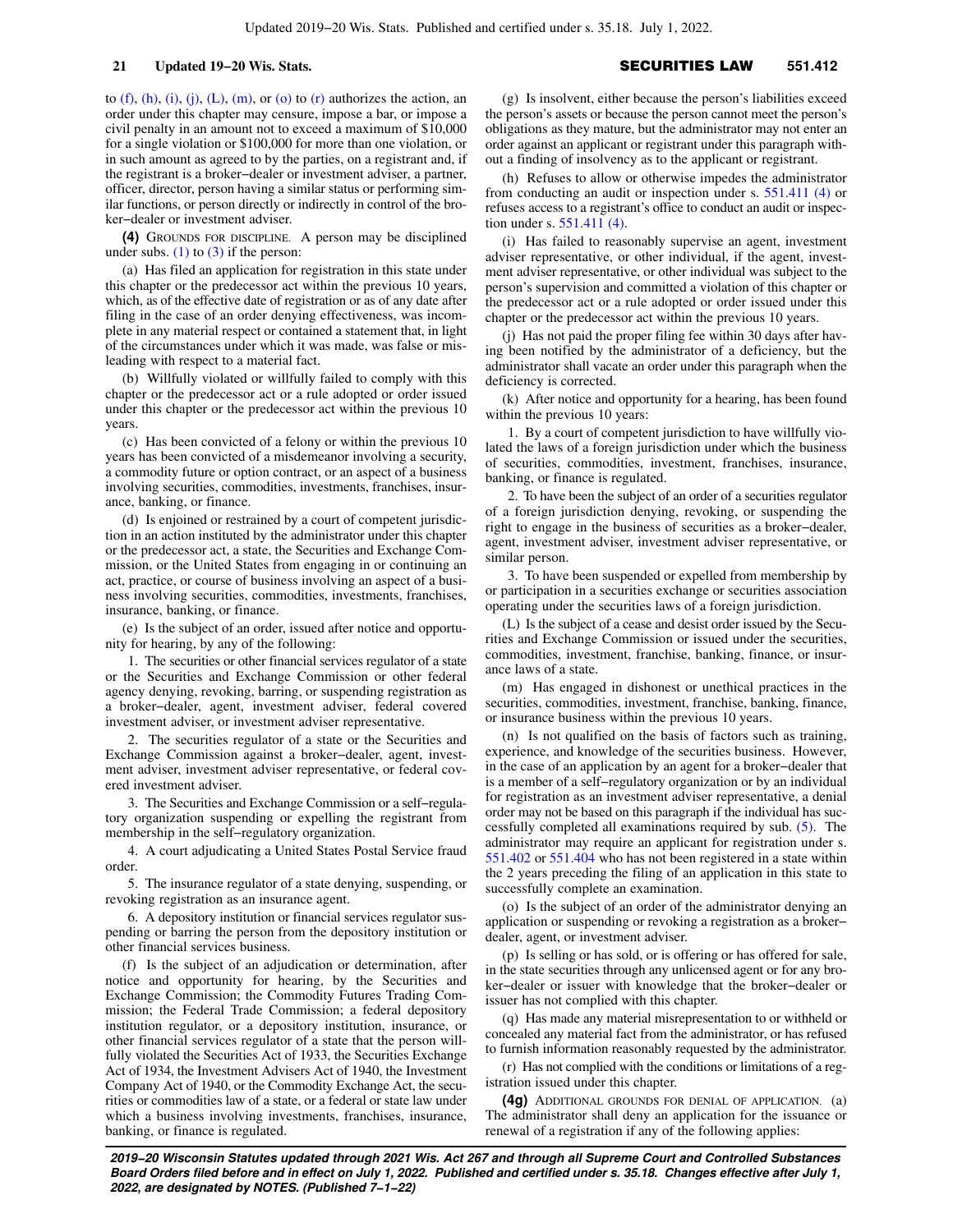## **551.412** SECURITIES LAW **Updated 19−20 Wis. Stats. 22**

1. The applicant fails to provide any information required under s. [551.406 \(6\) \(a\) 1.](https://docs.legis.wisconsin.gov/document/statutes/551.406(6)(a)1.), [1m.,](https://docs.legis.wisconsin.gov/document/statutes/551.406(6)(a)1m.) or [2.](https://docs.legis.wisconsin.gov/document/statutes/551.406(6)(a)2.)

2. The department of revenue certifies under s. [73.0301](https://docs.legis.wisconsin.gov/document/statutes/73.0301) that the applicant is liable for delinquent taxes. An applicant whose application for the issuance or renewal of a registration is denied under this subdivision for delinquent taxes is entitled to a notice under s. [73.0301 \(2\) \(b\) 1. b.](https://docs.legis.wisconsin.gov/document/statutes/73.0301(2)(b)1.b.) and hearing under s. [73.0301 \(5\) \(a\),](https://docs.legis.wisconsin.gov/document/statutes/73.0301(5)(a)) but is not entitled to any other notice, hearing, or review under this subchapter.

2m. The department of workforce development certifies under s. [108.227](https://docs.legis.wisconsin.gov/document/statutes/108.227) that the applicant is liable for delinquent unemployment insurance contributions. An applicant whose application for the issuance or renewal of a registration is denied under this subdivision for delinquent unemployment insurance contributions is entitled to a notice under s.  $108.227(2)$  (b) 1. b. and hearing under s.  $108.227(5)$  (a), but is not entitled to any other notice, hearing, or review under this subchapter.

3. The applicant is an individual who fails to comply, after appropriate notice, with a subpoena or warrant issued by the department of children and families or a county child support agency under s. [59.53 \(5\)](https://docs.legis.wisconsin.gov/document/statutes/59.53(5)) and related to paternity or child support proceedings or who is delinquent in making court−ordered payments of child or family support, maintenance, birth expenses, medical expenses or other expenses related to the support of a child or former spouse, as provided in a memorandum of understanding entered under s. [49.857.](https://docs.legis.wisconsin.gov/document/statutes/49.857) An applicant whose application is denied under this subdivision for delinquent payments is entitled to a notice and hearing under s. [49.857](https://docs.legis.wisconsin.gov/document/statutes/49.857) but is not entitled to any other notice or hearing under this subchapter.

(b) Unless s.  $551.406$  (6) (b) applies to the registrant, the administrator shall restrict or suspend a registration under this subchapter if the registrant is an individual who fails to provide his or her social security number. The administrator shall restrict or suspend a registration under this subchapter if the registrant is an individual who fails to comply, after appropriate notice, with a subpoena or warrant issued by the department of children and families or a county child support agency under s. [59.53 \(5\)](https://docs.legis.wisconsin.gov/document/statutes/59.53(5)) and related to paternity or child support proceedings or who is delinquent in making court−ordered payments of child or family support, maintenance, birth expenses, medical expenses or other expenses related to the support of a child or former spouse, as provided in a memorandum of understanding entered into under s. [49.857.](https://docs.legis.wisconsin.gov/document/statutes/49.857) A registrant whose registration is restricted or suspended under this paragraph is entitled to a notice and hearing under s. [49.857](https://docs.legis.wisconsin.gov/document/statutes/49.857) but is not entitled to any other notice or hearing under this subchapter.

(c) The administrator shall revoke a registration if the department of revenue certifies under s. [73.0301](https://docs.legis.wisconsin.gov/document/statutes/73.0301) that the registrant is liable for delinquent taxes. A registrant whose registration is revoked under this paragraph for delinquent taxes is entitled to a notice under s. [73.0301 \(2\) \(b\) 1. b.](https://docs.legis.wisconsin.gov/document/statutes/73.0301(2)(b)1.b.) and hearing under s. [73.0301](https://docs.legis.wisconsin.gov/document/statutes/73.0301(5)(a)) [\(5\) \(a\)](https://docs.legis.wisconsin.gov/document/statutes/73.0301(5)(a)) but is not entitled to any other notice, hearing, or review under this subchapter.

(d) The administrator shall revoke a registration if the department of workforce development certifies under s. [108.227](https://docs.legis.wisconsin.gov/document/statutes/108.227) that the registrant is liable for delinquent unemployment insurance contributions. A registrant whose registration is revoked under this paragraph for delinquent unemployment insurance contributions is entitled to a notice under s.  $108.227$  (2) (b) 1. b. and hearing under s.  $108.227(5)$  (a) but is not entitled to any other notice, hearing, or review under this subchapter.

**(4r)** ENUMERATION OF CLAUSES NOT EXCLUSIVE. The enumeration of the causes stated in sub. [\(4\)](https://docs.legis.wisconsin.gov/document/statutes/551.412(4)) shall not be exclusive and the administrator may deny an application or suspend or revoke any registrant or censure any registrant for any cause whether similar to or different from these causes when necessary or appropriate in public interest or for the protection of investors.

**(5)** EXAMINATIONS. A rule adopted or order issued under this chapter may require that an examination, including an examina-

tion developed or approved by an organization of securities regulators, be successfully completed by a class of individuals or all individuals. An order issued under this chapter may waive, in whole or in part, an examination as to an individual and a rule adopted under this chapter may waive, in whole or in part, an examination as to a class of individuals if the administrator determines that the examination is not necessary or appropriate in the public interest and for the protection of investors.

**(6)** SUMMARY PROCESS. The administrator may suspend or deny an application summarily; restrict, condition, limit, or suspend a registration; or censure, bar, or impose a civil penalty on a registrant before final determination of an administrative proceeding. Upon the issuance of an order, the administrator shall promptly notify each person subject to the order that the order has been issued, the reasons for the action, and that within 15 days after the receipt of a request in a record from the person the matter will be scheduled for a hearing. If a hearing is not requested and none is ordered by the administrator within 30 days after the date of service of the order, the order becomes final by operation of law. If a hearing is requested or ordered, the administrator, after notice of and opportunity for hearing to each person subject to the order, may modify or vacate the order or extend the order until final determination.

**(7)** PROCEDURAL REQUIREMENTS. An order issued may not be issued under this section, except under sub. [\(6\)](https://docs.legis.wisconsin.gov/document/statutes/551.412(6)), without all of the following:

(a) Appropriate notice to the applicant or registrant.

(b) Opportunity for hearing.

(c) Findings of fact and conclusions of law in a record in accordance with ch. [227](https://docs.legis.wisconsin.gov/document/statutes/ch.%20227).

**(8)** CONTROL PERSON LIABILITY. A person that controls, directly or indirectly, a person not in compliance with this section may be disciplined by order of the administrator under subs. [\(1\)](https://docs.legis.wisconsin.gov/document/statutes/551.412(1)) to [\(3\)](https://docs.legis.wisconsin.gov/document/statutes/551.412(3)) to the same extent as the noncomplying person, unless the controlling person did not know, and in the exercise of reasonable care could not have known, of the existence of conduct that is a ground for discipline under this section.

**(9)** LIMIT ON INVESTIGATION OR PROCEEDING. The administrator may not institute a proceeding under sub.  $(1)$ ,  $(2)$ , or  $(3)$  based solely on material facts actually known by the administrator unless an investigation or the proceeding is instituted within one year after the administrator actually acquires knowledge of the material facts.

**History:** [2007 a. 196;](https://docs.legis.wisconsin.gov/document/acts/2007/196) [2013 a. 36.](https://docs.legis.wisconsin.gov/document/acts/2013/36)

### SUBCHAPTER V

### FRAUD AND LIABILITIES

**551.501 General fraud.** It is unlawful for a person, in connection with the offer, sale, or purchase of a security, directly or indirectly, to do any of the following:

**(1)** To employ a device, scheme, or artifice to defraud.

**(2)** To make an untrue statement of a material fact or to omit to state a material fact necessary in order to make the statements made, in light of the circumstances under which they were made, not misleading.

**(3)** To engage in an act, practice, or course of business that operates or would operate as a fraud or deceit upon another person.

**History:** [2007 a. 196.](https://docs.legis.wisconsin.gov/document/acts/2007/196)

Intent to defraud is not a necessary element under s. 551.41 (2). State v. Temby, [108 Wis. 2d 521](https://docs.legis.wisconsin.gov/document/courts/108%20Wis.%202d%20521), [322 N.W.2d 522](https://docs.legis.wisconsin.gov/document/courts/322%20N.W.2d%20522) (Ct. App. 1982).

Lack of reliance is a defense to all claims based on a misrepresentation theory. The application of s. 551.59 (1) (b) does not restrict the defense to claims under s. 551.41 (2). Carney v. Mantuano, [204 Wis. 2d 527](https://docs.legis.wisconsin.gov/document/courts/204%20Wis.%202d%20527), [554 N.W.2d 854](https://docs.legis.wisconsin.gov/document/courts/554%20N.W.2d%20854) (Ct. App. 1996), [95−2529.](https://docs.legis.wisconsin.gov/document/wicourtofappeals/95-2529)

Whether a representation is material under s. 551.41 (2) is determined based on the objective standard of whether the omitted or misrepresented fact would have made a difference to a reasonable investor's decision to invest. State v. Johnson, [2002 WI](https://docs.legis.wisconsin.gov/document/courts/2002%20WI%20App%20224) [App 224](https://docs.legis.wisconsin.gov/document/courts/2002%20WI%20App%20224), [257 Wis. 2d 736,](https://docs.legis.wisconsin.gov/document/courts/257%20Wis.%202d%20736) [652 N.W.2d 642,](https://docs.legis.wisconsin.gov/document/courts/652%20N.W.2d%20642) [01−1092.](https://docs.legis.wisconsin.gov/document/wicourtofappeals/01-1092)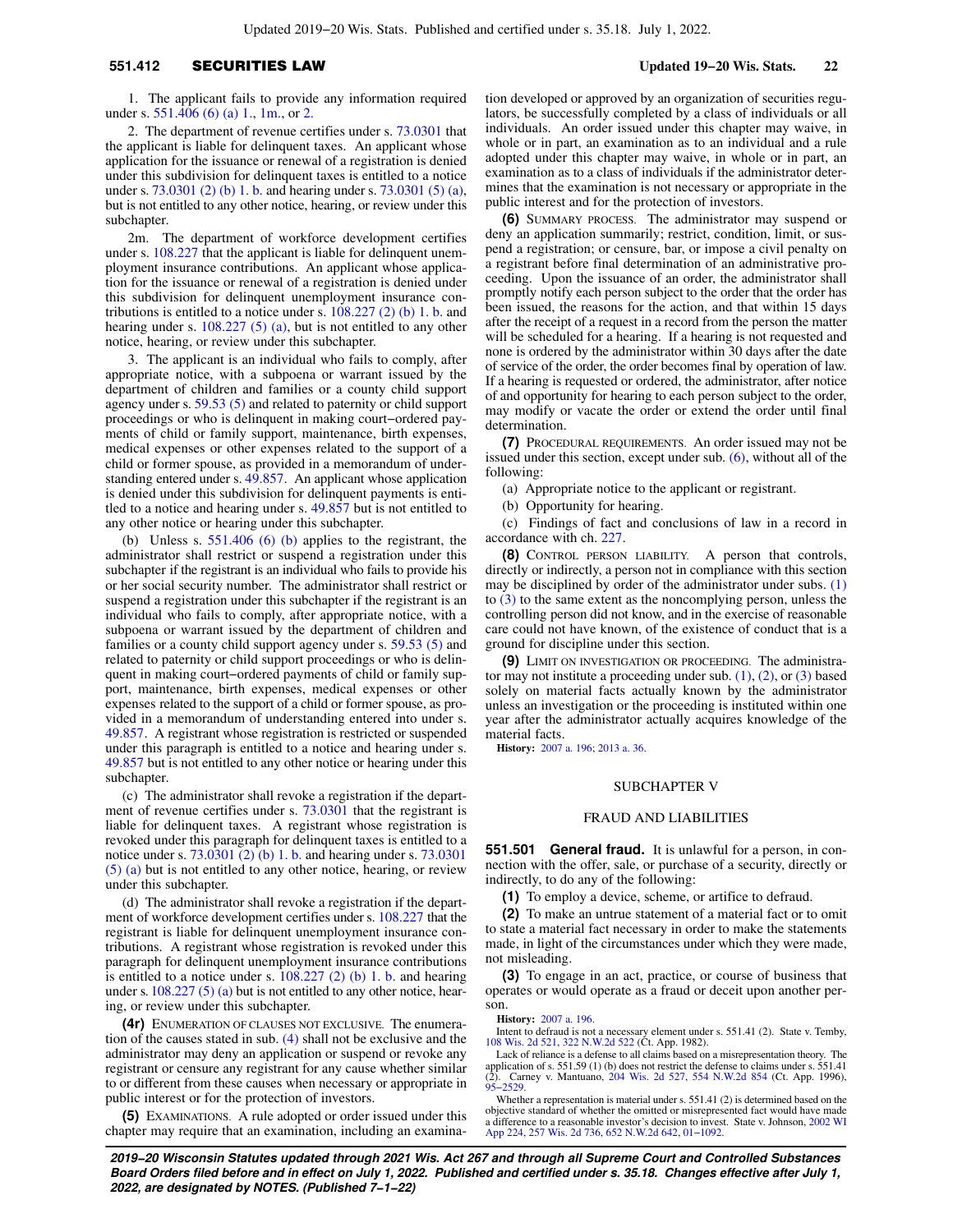An investment contract is any investment in a common enterprise with the expectation of profit to be derived through the essential managerial efforts of someone other than the investor. An investor may have a role in the managerial efforts of an investment contract, so long as the investor does not provide the essential managerial efforts for the investment contract. State v. LaCount, [2008 WI 59](https://docs.legis.wisconsin.gov/document/courts/2008%20WI%2059), [310 Wis. 2d 85](https://docs.legis.wisconsin.gov/document/courts/310%20Wis.%202d%2085), [750](https://docs.legis.wisconsin.gov/document/courts/750%20N.W.2d%20780) [N.W.2d 780,](https://docs.legis.wisconsin.gov/document/courts/750%20N.W.2d%20780) [06−0672.](https://docs.legis.wisconsin.gov/document/wisupremecourt/06-0672)

The plaintiff in an omissions case was not required to prove reliance as an element of a s. 551.41 (2) claim, as reliance may be presumed in an omissions case. Indeed, positive proof of reliance in such a case is unnecessary. Cuene v. Hilliard, [2008 WI](https://docs.legis.wisconsin.gov/document/courts/2008%20WI%20App%2085) [App 85,](https://docs.legis.wisconsin.gov/document/courts/2008%20WI%20App%2085) [312 Wis. 2d 506](https://docs.legis.wisconsin.gov/document/courts/312%20Wis.%202d%20506), [754 N.W.2d 509,](https://docs.legis.wisconsin.gov/document/courts/754%20N.W.2d%20509) [07−0124](https://docs.legis.wisconsin.gov/document/wicourtofappeals/07-0124).

In a classic misrepresentation case, a plaintiff must be able to show the requisite causal connection between a defendant's misrepresentation and a plaintiff's injury. In Wisconsin the causal connection is defined by statute: a person who offers or sells a security in violation of s. 551.41 is liable to the purchaser. The causal connection is established when a statutory violation is established. Cuene v. Hilliard, [2008 WI](https://docs.legis.wisconsin.gov/document/courts/2008%20WI%20App%2085) [App 85,](https://docs.legis.wisconsin.gov/document/courts/2008%20WI%20App%2085) [312 Wis. 2d 506](https://docs.legis.wisconsin.gov/document/courts/312%20Wis.%202d%20506), [754 N.W.2d 509,](https://docs.legis.wisconsin.gov/document/courts/754%20N.W.2d%20509) [07−0124](https://docs.legis.wisconsin.gov/document/wicourtofappeals/07-0124).

The legislature clearly envisioned that some facts, even material and relevant ones, would not always need to be disclosed. Materiality is measured by an objective standard; a fact finder assesses whether the omitted fact would have made a difference to a reasonable investor's decision to invest. If the established omissions are so obvi-ously important to an investor that reasonable minds cannot differ on the question of materiality, materiality may be resolved on summary judgment as a matter of law.<br>Cuene v. Hilliard, [2008 WI App 85,](https://docs.legis.wisconsin.gov/document/courts/2008%20WI%20App%2085) [312 Wis. 2d 506](https://docs.legis.wisconsin.gov/document/courts/312%20Wis.%202d%20506), 754

Section 551.41 does not create a private right of action. Section 551.59 (1) contains a civil remedy for a violation of s. 551.41 (2), and the limitation period in s. 551.59 (5) applies. Colonial Bank & Trust Co. v. Americ  $(1979)$ 

Proof that the defendant entered into investment contracts with a purpose or intent to defraud investors is not required for a violation of s. 551.41 (3). The state need only prove that the accused willfully engaged in conduct that operates or would operate as a fraud or deceit upon a person. The nature of the act is dispositive, not the actor's state of mind. Van Duyse v. Israel, [486 F. Supp. 1382](https://docs.legis.wisconsin.gov/document/courts/486%20F.%20Supp.%201382) (1980).

**NOTE: The above annotations refer to ch. 551 as it existed prior to its repeal and recreation by [2007 Wis. Act 196.](https://docs.legis.wisconsin.gov/document/acts/2007/196)**

**551.502 Prohibited conduct in providing investment advice. (1)** FRAUD IN PROVIDING INVESTMENT ADVICE. It is unlawful for a person that advises others for compensation, either directly or indirectly or through publications or writings, as to the value of securities or the advisability of investing in, purchasing, or selling securities or that, for compensation and as part of a regular business, issues or promulgates analyses or reports relating to securities, to do any of the following:

(a) To employ a device, scheme, or artifice to defraud another person.

(b) To engage in an act, practice, or course of business that operates or would operate as a fraud or deceit upon another person.

**(2)** RULES DEFINING FRAUD. A rule adopted under this chapter may define an act, practice, or course of business of an investment adviser or an investment adviser representative, other than a supervised person, as defined in section 202 (a) (25) of the Investment Advisers Act of 1940 ([15 USC 80b−2](https://docs.legis.wisconsin.gov/document/usc/15%20USC%2080b-2) (a) (25)), of a federal covered investment adviser, as fraudulent, deceptive, or manipulative, and prescribe means reasonably designed to prevent investment advisers and investment adviser representatives, other than supervised persons, as defined in section 202 (a) (25) of the Investment Advisers Act of 1940 [\(15 USC 80b−2](https://docs.legis.wisconsin.gov/document/usc/15%20USC%2080b-2) (a) (25)), of a federal covered investment adviser, from engaging in acts, practices, and courses of business defined as fraudulent, deceptive, or manipulative.

**(3)** RULES SPECIFYING CONTENTS OF ADVISORY CONTRACT. A rule adopted under this chapter may specify the contents of an investment advisory contract entered into, extended, or renewed by an investment adviser.

**History:** [2007 a. 196](https://docs.legis.wisconsin.gov/document/acts/2007/196).

**551.503 Evidentiary burden. (1)** CIVIL. In a civil action or administrative proceeding under this chapter, a person claiming an exemption, exception, preemption, or exclusion has the burden to prove the applicability of the claim.

**(2)** CRIMINAL. In a criminal proceeding under this chapter, a person claiming an exemption, exception, preemption, or exclusion has the burden of going forward with evidence of the claim. **History:** [2007 a. 196](https://docs.legis.wisconsin.gov/document/acts/2007/196).

**551.504 Filing of sales and advertising literature. (1)** FILING REQUIREMENT. Except as otherwise provided in sub.

[\(2\),](https://docs.legis.wisconsin.gov/document/statutes/551.504(2)) a rule adopted or order issued under this chapter may require the filing of a prospectus, pamphlet, circular, form letter, advertisement, sales literature, or other advertising record relating to a security or investment advice, addressed or intended for distribution to prospective investors, including clients or prospective clients of a person registered or required to be registered as an investment adviser under this chapter.

**(2)** EXCLUDED COMMUNICATIONS. This section does not apply to sales and advertising literature specified in sub. [\(1\)](https://docs.legis.wisconsin.gov/document/statutes/551.504(1)) which relates to a federal covered security, a federal covered investment adviser, or a security or transaction exempted by s. [551.201,](https://docs.legis.wisconsin.gov/document/statutes/551.201) [551.202](https://docs.legis.wisconsin.gov/document/statutes/551.202), or [551.203](https://docs.legis.wisconsin.gov/document/statutes/551.203) except as required pursuant to s. [551.201 \(7\).](https://docs.legis.wisconsin.gov/document/statutes/551.201(7)) **History:** [2007 a. 196.](https://docs.legis.wisconsin.gov/document/acts/2007/196)

**551.505 Misleading filings.** It is unlawful for a person to make or cause to be made, in a record that is used in an action or proceeding or filed under this chapter, a statement that, at the time and in the light of the circumstances under which it is made, is false or misleading in a material respect, or, in connection with the statement, to omit to state a material fact necessary to make the statement made, in the light of the circumstances under which it was made, not false or misleading.

**History:** [2007 a. 196.](https://docs.legis.wisconsin.gov/document/acts/2007/196)

**551.506 Misrepresentations concerning registration or exemption.** The filing of an application for registration, a registration statement, a notice filing under this chapter, the registration of a person, the notice filing by a person, or the registration of a security under this chapter does not constitute a finding by the administrator that a record filed under this chapter is true, complete, and not misleading. The filing or registration or the availability of an exemption, exception, preemption, or exclusion for a security or a transaction does not mean that the administrator has passed upon the merits or qualifications of, or recommended or given approval to, a person, security, or transaction. It is unlawful to make, or cause to be made, to a purchaser, customer, client, or prospective customer or client a representation inconsistent with this section.

**History:** [2007 a. 196.](https://docs.legis.wisconsin.gov/document/acts/2007/196)

**551.507 Qualified immunity.** A broker−dealer, agent, investment adviser, federal covered investment adviser, or investment adviser representative is not liable to another broker−dealer, agent, investment adviser, federal covered investment adviser, or investment adviser representative for defamation relating to a statement that is contained in a record required by the administrator, or designee of the administrator, the Securities and Exchange Commission, or a self−regulatory organization, unless the person knew, or should have known at the time that the statement was made, that it was false in a material respect or the person acted in reckless disregard of the statement's truth or falsity.

**History:** [2007 a. 196.](https://docs.legis.wisconsin.gov/document/acts/2007/196)

**551.508 Criminal penalties. (1)** CRIMINAL PENALTIES. A person that willfully violates this chapter, or a rule adopted or order issued under this chapter, except s. [551.504](https://docs.legis.wisconsin.gov/document/statutes/551.504) or the notice filing requirements of s. [551.302](https://docs.legis.wisconsin.gov/document/statutes/551.302) or [551.405](https://docs.legis.wisconsin.gov/document/statutes/551.405), or that willfully violates s. [551.505](https://docs.legis.wisconsin.gov/document/statutes/551.505) knowing the statement made to be false or misleading in a material respect, upon conviction, shall be guilty of a Class H felony. An individual convicted of violating a rule or order under this chapter may be fined, but may not be imprisoned, if the individual did not have knowledge of the rule or order. Each of the acts specified shall constitute a separate offense and a prosecution or conviction for any one of such offenses shall not bar prosecution or conviction for any other offense.

**(1m)** ENHANCEMENT OF PENALTIES. (a) If a person is convicted of a crime under sub. [\(1\)](https://docs.legis.wisconsin.gov/document/statutes/551.508(1)) and the crime is committed against another person who is at least 65 years of age when the crime is committed, for each such offense the maximum fine prescribed under sub. [\(1\)](https://docs.legis.wisconsin.gov/document/statutes/551.508(1)) may be increased by not more than \$5,000 and the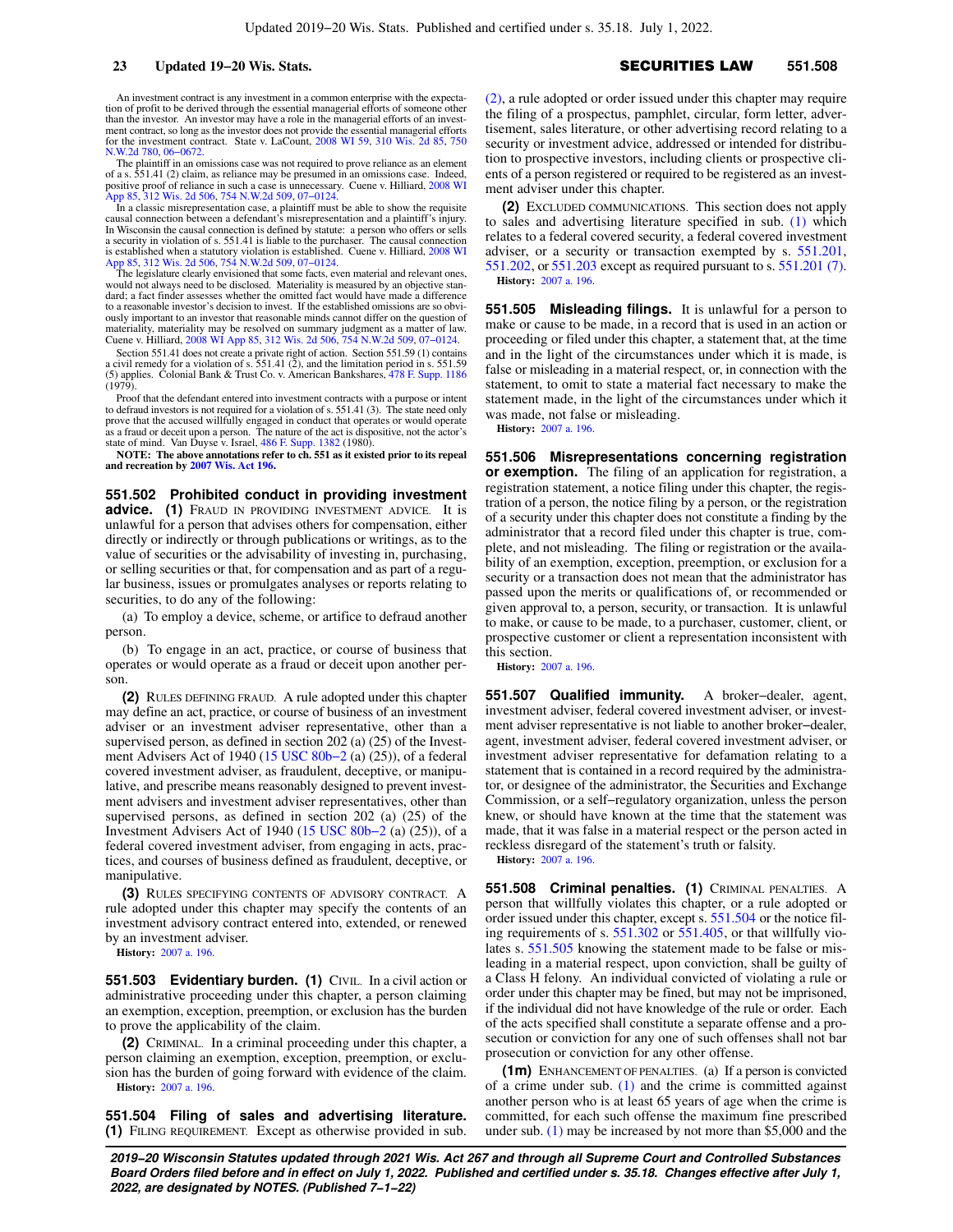## **551.508** SECURITIES LAW **Updated 19−20 Wis. Stats. 24**

maximum term of imprisonment prescribed under sub. [\(1\)](https://docs.legis.wisconsin.gov/document/statutes/551.508(1)) may be increased by not more than 5 years.

(b) This subsection provides for the enhancement of the penalties applicable for the underlying crime. The court shall direct that the trier of fact find a special verdict as to the age of the victim at the time of the crime.

(c) It is no defense to the enhancement of penalties under this subsection that the person convicted did not know the age of the victim or reasonably believed that the victim was not at least 65 years of age.

**(2)** CRIMINAL REFERENCE NOT REQUIRED. The attorney general or the district attorney of the appropriate county, with or without a reference from the administrator, may institute criminal proceedings under this chapter.

**(3)** NO LIMITATION ON OTHER CRIMINAL ENFORCEMENT. This chapter does not limit the power of this state to punish a person for conduct that constitutes a crime under other laws of this state.

**History:** [2007 a. 196](https://docs.legis.wisconsin.gov/document/acts/2007/196); [2009 a. 196](https://docs.legis.wisconsin.gov/document/acts/2009/196).

That s. 551.58 (1) does not require a person to know his or her actions are unlawful does not render the statute unconstitutional. Mueller v. Sullivan, [141 F.3d 1232](https://docs.legis.wisconsin.gov/document/courts/141%20F.3d%201232) (1998).

**NOTE: The above annotations refer to ch. 551 as it existed prior to its repeal and recreation by [2007 Wis. Act 196.](https://docs.legis.wisconsin.gov/document/acts/2007/196)**

**551.509 Civil liability. (1)** SECURITIES LITIGATION UNIFORM STANDARDS ACT. Enforcement of civil liability under this section is subject to the Securities Litigation Uniform Standards Act of 1998.

**(2)** LIABILITY OF SELLER TO PURCHASER. A person is liable to the purchaser if the person sells a security in violation of s. [551.301](https://docs.legis.wisconsin.gov/document/statutes/551.301) or [551.501](https://docs.legis.wisconsin.gov/document/statutes/551.501) and, as to s. [551.501 \(2\)](https://docs.legis.wisconsin.gov/document/statutes/551.501(2)), the purchaser did not know the untruth or omission and the seller cannot sustain the burden of proof that the seller did not know and, in the exercise of reasonable care, could not have known of the untruth or omission. An action under this subsection is governed by the following:

(a) The purchaser may maintain an action to recover the consideration paid for the security, less the amount of any income received on the security, and interest at the legal rate under s. [138.04](https://docs.legis.wisconsin.gov/document/statutes/138.04) from the date of the purchase, costs, and reasonable attorney fees determined by the court, upon the tender of the security, or for actual damages as provided in par. [\(c\)](https://docs.legis.wisconsin.gov/document/statutes/551.509(2)(c)).

(b) The tender referred to in par. [\(a\)](https://docs.legis.wisconsin.gov/document/statutes/551.509(2)(a)) may be made any time before entry of judgment. Tender requires only notice in a record of ownership of the security and willingness to exchange the security for the amount specified. A purchaser that no longer owns the security may recover actual damages as provided in par. [\(c\).](https://docs.legis.wisconsin.gov/document/statutes/551.509(2)(c))

(c) Actual damages in an action arising under this subsection are the amount that would be recoverable upon a tender less the value of the security when the purchaser disposed of it, and interest at the legal rate under s. [138.04](https://docs.legis.wisconsin.gov/document/statutes/138.04) from the date of the purchase, costs, and reasonable attorney fees determined by the court.

**(3)** LIABILITY OF PURCHASER TO SELLER. A person is liable to the seller if the person buys a security in violation of s. [551.501](https://docs.legis.wisconsin.gov/document/statutes/551.501) and, as to s.  $55\overline{1}$ ,  $501$  (2), the seller did not know the untruth or omission and the purchaser cannot sustain the burden of proof that the purchaser did not know and, in the exercise of reasonable care, could not have known of the untruth or omission. An action under this subsection is governed by the following:

(a) The seller may maintain an action to recover the security, and any income received on the security, costs, and reasonable attorney fees determined by the court, upon the tender of the purchase price, or for actual damages as provided in par. [\(c\)](https://docs.legis.wisconsin.gov/document/statutes/551.509(3)(c)).

(b) The tender referred to in par. [\(a\)](https://docs.legis.wisconsin.gov/document/statutes/551.509(3)(a)) may be made any time before entry of judgment. Tender requires only notice in a record of the present ability to pay the amount tendered and willingness to take delivery of the security for the amount specified. If the purchaser no longer owns the security, the seller may recover actual damages as provided in par. [\(c\).](https://docs.legis.wisconsin.gov/document/statutes/551.509(3)(c))

(c) Actual damages in an action arising under this subsection are the difference between the price at which the security was sold

and the value the security would have had at the time of the sale in the absence of the purchaser's conduct causing liability, and interest at the legal rate under s. [138.04](https://docs.legis.wisconsin.gov/document/statutes/138.04) from the date of the sale of the security, costs, and reasonable attorney fees determined by the court.

**(4)** LIABILITY OF UNREGISTERED BROKER−DEALER AND AGENT. A person acting as a broker−dealer or agent that sells or buys a security in violation of s. [551.401 \(1\)](https://docs.legis.wisconsin.gov/document/statutes/551.401(1)), [551.402 \(1\),](https://docs.legis.wisconsin.gov/document/statutes/551.402(1)) or [551.506](https://docs.legis.wisconsin.gov/document/statutes/551.506) is liable to the customer. The customer, if a purchaser, may maintain an action for recovery of actual damages as specified in sub. [\(2\)](https://docs.legis.wisconsin.gov/document/statutes/551.509(2)(a)) [\(a\)](https://docs.legis.wisconsin.gov/document/statutes/551.509(2)(a)) to  $(c)$ , or, if a seller, for a remedy as specified in sub.  $(3)$  (a) to [\(c\)](https://docs.legis.wisconsin.gov/document/statutes/551.509(3)(c)).

**(5)** LIABILITY OF UNREGISTERED INVESTMENT ADVISER AND INVESTMENT ADVISER REPRESENTATIVE. A person acting as an investment adviser or investment adviser representative that provides investment advice for compensation in violation of s. [551.403 \(1\),](https://docs.legis.wisconsin.gov/document/statutes/551.403(1)) [551.404 \(1\),](https://docs.legis.wisconsin.gov/document/statutes/551.404(1)) or [551.506](https://docs.legis.wisconsin.gov/document/statutes/551.506) is liable to the client. The client may maintain an action to recover the consideration paid for the advice, interest at the legal rate under s. [138.04](https://docs.legis.wisconsin.gov/document/statutes/138.04) from the date of payment, costs, and reasonable attorney fees determined by the court.

**(6)** LIABILITY FOR INVESTMENT ADVICE. A person that receives directly or indirectly any consideration for providing investment advice to another person and that employs a device, scheme, or artifice to defraud the other person or engages in an act, practice, or course of business that operates or would operate as a fraud or deceit on the other person is liable to the other person. An action under this subsection is governed by the following:

(a) The person defrauded may maintain an action to recover the consideration paid for the advice and the amount of any actual damages caused by the fraudulent conduct, interest at the legal rate under s. [138.04](https://docs.legis.wisconsin.gov/document/statutes/138.04) from the date of the fraudulent conduct, costs, and reasonable attorney fees determined by the court, less the amount of any income received as a result of the fraudulent conduct.

(b) This subsection does not apply to a broker−dealer or its agents if the investment advice provided is solely incidental to transacting business as a broker−dealer and no special compensation is received for the investment advice.

**(7)** JOINT AND SEVERAL LIABILITY. The following persons are liable jointly and severally with and to the same extent as persons liable under subs.  $(2)$  to  $(6)$ :

(a) A person that directly or indirectly controls a person liable under subs.  $(2)$  to  $(6)$ , unless the controlling person sustains the burden of proof that the person did not know, and in the exercise of reasonable care could not have known, of the existence of conduct by reason of which the liability is alleged to exist.

(b) An individual who is a managing partner, executive officer, or director of a person liable under subs.  $(2)$  to  $(6)$ , including an individual having a similar status or performing similar functions, unless the individual sustains the burden of proof that the individual did not know, and in the exercise of reasonable care could not have known, of the existence of conduct by reason of which the liability is alleged to exist.

(c) An individual who is an employee of or associated with a person liable under subs. [\(2\)](https://docs.legis.wisconsin.gov/document/statutes/551.509(2)) to  $(6)$  and who materially aids the conduct giving rise to the liability, unless the individual sustains the burden of proof that the individual did not know, and in the exercise of reasonable care could not have known, of the existence of conduct by reason of which the liability is alleged to exist.

(d) A person that is a broker−dealer, agent, investment adviser, or investment adviser representative that materially aids the conduct giving rise to the liability under subs.  $(2)$  to  $(6)$ , unless the person sustains the burden of proof that the person did not know, and in the exercise of reasonable care could not have known, of the existence of conduct by reason of which liability is alleged to exist.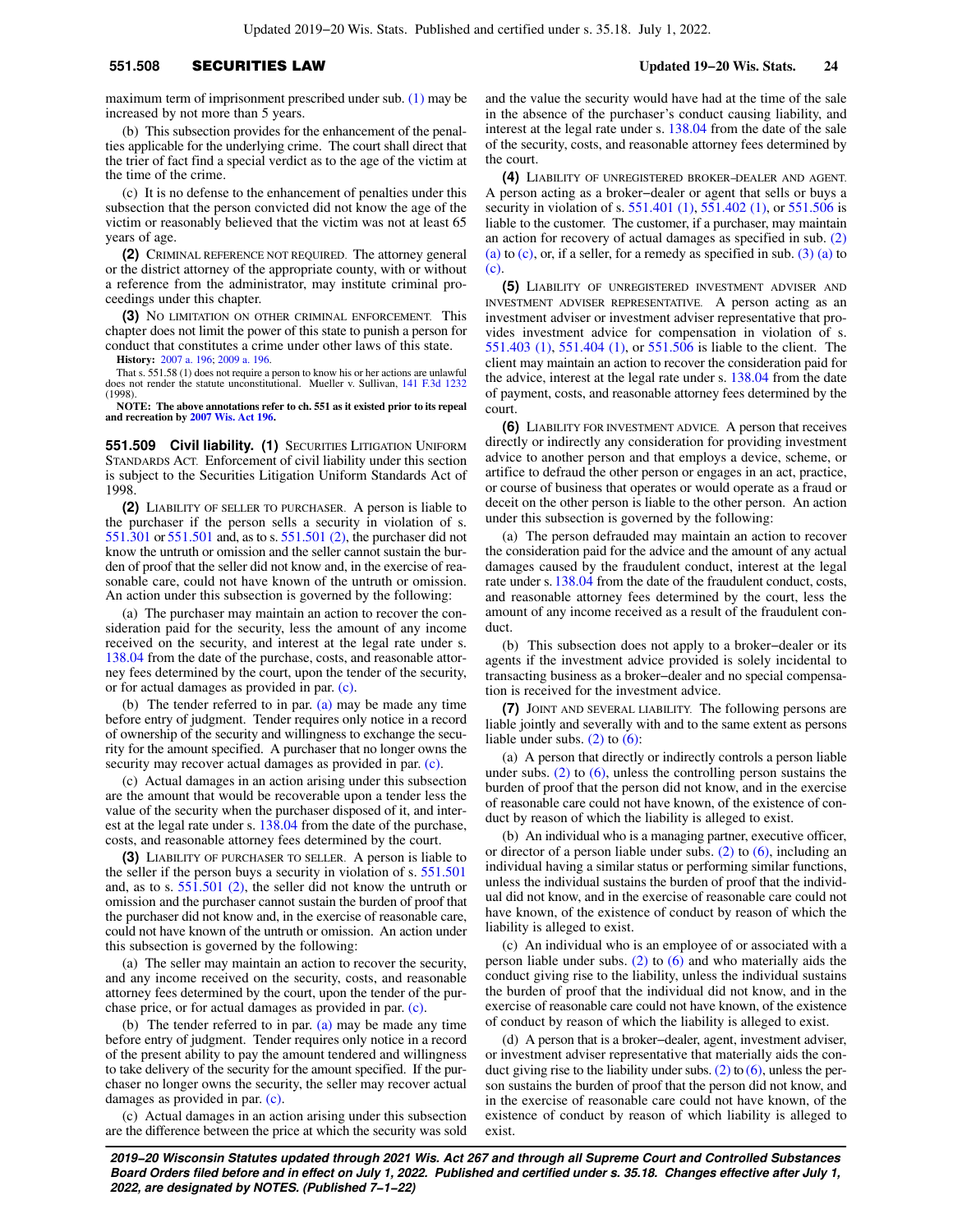**(8)** RIGHT OF CONTRIBUTION. A person liable under this section has a right of contribution as in cases of contract against any other person liable under this section for the same conduct.

**(9)** SURVIVAL OF CAUSE OF ACTION. A cause of action under this section survives the death of an individual who might have been a plaintiff or defendant.

**(10)** STATUTE OF LIMITATIONS. A person may not obtain relief:

(a) Under sub.  $(2)$  for violation of s. [551.301](https://docs.legis.wisconsin.gov/document/statutes/551.301), or under sub.  $(4)$ or  $(5)$ , unless the action is instituted within one year after the violation occurred.

(b) Under sub. [\(2\),](https://docs.legis.wisconsin.gov/document/statutes/551.509(2)) other than for violation of s. [551.301,](https://docs.legis.wisconsin.gov/document/statutes/551.301) or under sub.  $(3)$  or  $(6)$ , unless the action is instituted within the earlier of 2 years after discovery of the facts constituting the violation or 5 years after the violation.

**(11)** NO ENFORCEMENT OF VIOLATIVE CONTRACT. A person that has made, or has engaged in the performance of, a contract in violation of this chapter or a rule adopted or order issued under this chapter, or that has acquired a purported right under the contract with knowledge of conduct by reason of which its making or performance was in violation of this chapter, may not base an action on the contract.

**(12)** NO CONTRACTUAL WAIVER. A condition, stipulation, or provision binding a person purchasing or selling a security or receiving investment advice to waive compliance with this chapter or a rule adopted or order issued under this chapter is void.

**(13)** SURVIVAL OF OTHER RIGHTS OR REMEDIES. The rights and remedies provided by this chapter are in addition to any other rights or remedies that may exist, but this chapter does not create a cause of action not specified in this section or s. [551.411 \(5\).](https://docs.legis.wisconsin.gov/document/statutes/551.411(5))

**History:** [2007 a. 196](https://docs.legis.wisconsin.gov/document/acts/2007/196).

This chapter is not the exclusive remedy for securities fraud. It does not preempt common law fraud remedies. Esser Distributing v. Steidl, [149 Wis. 2d 64](https://docs.legis.wisconsin.gov/document/courts/149%20Wis.%202d%2064), [437](https://docs.legis.wisconsin.gov/document/courts/437%20N.W.2d%20884) [N.W.2d 884](https://docs.legis.wisconsin.gov/document/courts/437%20N.W.2d%20884) (1989).

Section 551.59 (7) is operative only when an innocent party elects rescission and restitution and waives a breach of contract remedy. Criticare Systems, Inc. v. Sentek, Inc., [159 Wis. 2d 639](https://docs.legis.wisconsin.gov/document/courts/159%20Wis.%202d%20639), [465 N.W.2d 216](https://docs.legis.wisconsin.gov/document/courts/465%20N.W.2d%20216) (Ct. App. 1990).

Lack of reliance is a defense to all claims based on a misrepresentation theory. The application of s. 551.59 (1) (b) does not restrict the defense to claims under s. 551.41 (2). Carney v. Mantuano, [204 Wis. 2d 527](https://docs.legis.wisconsin.gov/document/courts/204%20Wis.%202d%20527), 554 N

The limitation period under s. 551.59 (5) begins to run when the defrauded party is in possession of essential facts that will, if diligently investigated, disclose the fraud. Gieringer v. Silverman, [539 F. Supp. 498](https://docs.legis.wisconsin.gov/document/courts/539%20F.%20Supp.%20498) (1982).

A defrauded party may not recover any indirect or consequential damages under s. 551.59 (1) (a). Jersild v. Aker, [775 F. Supp. 1198](https://docs.legis.wisconsin.gov/document/courts/775%20F.%20Supp.%201198) (1991).

**NOTE: The above annotations refer to ch. 551 as it existed prior to its repeal and recreation by [2007 Wis. Act 196.](https://docs.legis.wisconsin.gov/document/acts/2007/196)**

**551.511 Rescission offers.** A purchaser, seller, or recipient of investment advice may not maintain an action under s. [551.509](https://docs.legis.wisconsin.gov/document/statutes/551.509) if all of the following apply:

**(1)** The purchaser, seller, or recipient of investment advice receives in a record, before the action is instituted, an offer stating the respect in which liability under s. [551.509](https://docs.legis.wisconsin.gov/document/statutes/551.509) may have arisen and fairly advising the purchaser, seller, or recipient of investment advice of that person's rights in connection with the offer, and any financial or other information necessary to correct all material misrepresentations or omissions in the information that was required by this chapter to be furnished to that person at the time of the purchase, sale, or investment advice, and any of the following:

(a) If the basis for relief under this section may have been a violation of s. [551.509 \(2\),](https://docs.legis.wisconsin.gov/document/statutes/551.509(2)) an offer to repurchase the security for cash, payable on delivery of the security, equal to the consideration paid, and interest at the legal rate under s. [138.04](https://docs.legis.wisconsin.gov/document/statutes/138.04) from the date of the purchase, less the amount of any income received on the security, or, if the purchaser no longer owns the security, an offer to pay the purchaser upon acceptance of the offer damages in an amount that would be recoverable upon a tender, less the value of the security when the purchaser disposed of it, and interest at the legal rate under s. [138.04](https://docs.legis.wisconsin.gov/document/statutes/138.04) from the date of the purchase in cash equal to the damages computed in the manner provided in this subsection.

(b) If the basis for relief under this section may have been a violation of s. [551.509 \(3\)](https://docs.legis.wisconsin.gov/document/statutes/551.509(3)), an offer to tender the security, on payment by the seller of an amount equal to the purchase price paid, less income received on the security by the purchaser and interest at the legal rate under s. [138.04](https://docs.legis.wisconsin.gov/document/statutes/138.04) from the date of the sale, or, if the purchaser no longer owns the security, an offer to pay the seller upon acceptance of the offer, in cash, damages in the amount of the difference between the price at which the security was purchased and the value the security would have had at the time of the purchase in the absence of the purchaser's conduct that may have caused liability and interest at the legal rate under s. [138.04](https://docs.legis.wisconsin.gov/document/statutes/138.04) from the date of the sale.

(c) If the basis for relief under this section may have been a violation of s. [551.509 \(4\)](https://docs.legis.wisconsin.gov/document/statutes/551.509(4)), and if the customer is a purchaser, an offer to pay as specified in par.  $(a)$ , or, if the customer is a seller, an offer to tender or to pay as specified in par. [\(b\).](https://docs.legis.wisconsin.gov/document/statutes/551.511(1)(b))

(d) If the basis for relief under this section may have been a violation of s. [551.509 \(5\)](https://docs.legis.wisconsin.gov/document/statutes/551.509(5)), an offer to reimburse in cash the consideration paid for the advice and interest at the legal rate under s. [138.04](https://docs.legis.wisconsin.gov/document/statutes/138.04) from the date of payment.

(e) If the basis for relief under this section may have been a violation of s. [551.509 \(6\)](https://docs.legis.wisconsin.gov/document/statutes/551.509(6)), an offer to reimburse in cash the consideration paid for the advice, the amount of any actual damages that may have been caused by the conduct, and interest at the legal rate under s. [138.04](https://docs.legis.wisconsin.gov/document/statutes/138.04) from the date of the violation causing the loss.

**(2)** The offer under sub. [\(1\)](https://docs.legis.wisconsin.gov/document/statutes/551.511(1)) states that it must be accepted by the purchaser, seller, or recipient of investment advice within 30 days after the date of its receipt by the purchaser, seller, or recipient of investment advice or any shorter period, of not less than 3 days, that the administrator, by order, specifies.

**(3)** The offeror has the present ability to pay the amount offered or to tender the security under sub. [\(1\).](https://docs.legis.wisconsin.gov/document/statutes/551.511(1))

**(4)** The offer under sub. [\(1\)](https://docs.legis.wisconsin.gov/document/statutes/551.511(1)) is delivered to the purchaser, seller, or recipient of investment advice, or sent in a manner that ensures receipt by the purchaser, seller, or recipient of investment advice.

**(5)** The purchaser, seller, or recipient of investment advice that accepts the offer under sub. [\(1\)](https://docs.legis.wisconsin.gov/document/statutes/551.511(1)) in a record within the period specified under sub. [\(2\)](https://docs.legis.wisconsin.gov/document/statutes/551.511(2)) is paid in accordance with the terms of the offer.

**History:** [2007 a. 196.](https://docs.legis.wisconsin.gov/document/acts/2007/196)

A defrauded party may not recover any indirect or consequential damages under s. 551.59 (1) (a). Jersild v. Aker, [775 F. Supp. 1198](https://docs.legis.wisconsin.gov/document/courts/775%20F.%20Supp.%201198) (1991).

**NOTE: The above annotation refers to ch. 551 as it existed prior to its repeal and recreation by [2007 Wis. Act 196.](https://docs.legis.wisconsin.gov/document/acts/2007/196)**

### SUBCHAPTER VI

## ADMINISTRATION AND JUDICIAL REVIEW

**551.601 Administration. (1)** ADMINISTRATION. The administrator shall administer this chapter.

**(2)** UNLAWFUL USE OF RECORDS OR INFORMATION. It is unlawful for the administrator or an officer, employee, or designee of the administrator to use for personal benefit or the benefit of others records or other information obtained by or filed with the administrator that are not public under s. [551.607 \(2\)](https://docs.legis.wisconsin.gov/document/statutes/551.607(2)). This chapter does not authorize the administrator or an officer, employee, or designee of the administrator to disclose the record or information, except in accordance with s. [551.602](https://docs.legis.wisconsin.gov/document/statutes/551.602), [551.607 \(3\),](https://docs.legis.wisconsin.gov/document/statutes/551.607(3)) or [551.608.](https://docs.legis.wisconsin.gov/document/statutes/551.608)

**(3)** NO PRIVILEGE OR EXEMPTION CREATED OR DIMINISHED. This chapter does not create or diminish a privilege or exemption that exists at common law, by statute or rule, or otherwise.

**(4)** INVESTOR EDUCATION. The administrator may develop and implement investor education initiatives to inform the public about investing in securities, with particular emphasis on the prevention and detection of securities fraud. In developing and implementing these initiatives, the administrator may collaborate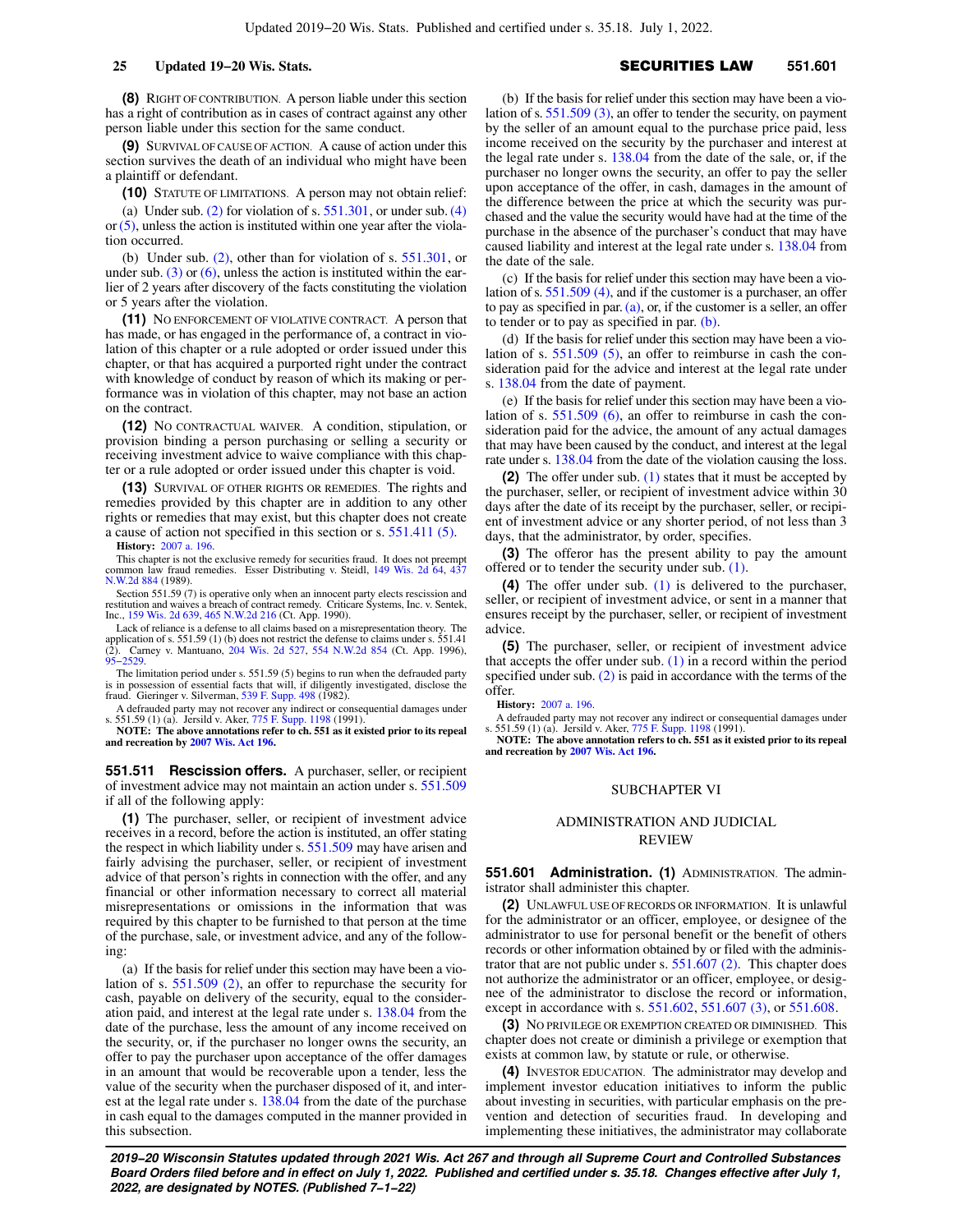## **551.601** SECURITIES LAW **Updated 19−20 Wis. Stats. 26**

with public and nonprofit organizations with an interest in investor education. The administrator may accept a grant or donation from a person that is not affiliated with the securities industry or from a nonprofit organization, regardless of whether the organization is affiliated with the securities industry, to develop and implement investor education initiatives. This subsection does not authorize the administrator to require participation or monetary contributions of a registrant in an investor education program.

**(5)** SECURITIES INVESTOR EDUCATION AND TRAINING FUNDING. All moneys collected from the administrative assessment under s. [551.604 \(4\)](https://docs.legis.wisconsin.gov/document/statutes/551.604(4)) shall be credited to the appropriation under s. [20.144](https://docs.legis.wisconsin.gov/document/statutes/20.144(1)(i)) [\(1\) \(i\).](https://docs.legis.wisconsin.gov/document/statutes/20.144(1)(i)) Subject to s.  $20.144$  (1) (i), the division shall use moneys credited to that appropriation for the purposes specified in sub. [\(4\)](https://docs.legis.wisconsin.gov/document/statutes/551.601(4)) and s. [20.144 \(1\) \(i\).](https://docs.legis.wisconsin.gov/document/statutes/20.144(1)(i))

**History:** [2007 a. 196](https://docs.legis.wisconsin.gov/document/acts/2007/196).

### **551.602 Investigations and subpoenas. (1) AUTHORITY** TO INVESTIGATE. The administrator may do any of the following:

(a) Conduct public or private investigations within or outside of this state which the administrator considers necessary or appropriate to determine whether a person has violated, is violating, or is about to violate this chapter or a rule adopted or order issued under this chapter, or to aid in the enforcement of this chapter or in the adoption of rules and forms under this chapter.

(b) Require or permit a person to testify, file a statement, or produce a record, under oath or otherwise as the administrator determines, as to all the facts and circumstances concerning a matter to be investigated or about which an action or proceeding is to be instituted.

(c) Publish a record concerning an action, proceeding, or an investigation under, or a violation of, this chapter or a rule adopted or order issued under this chapter.

**(2)** ADMINISTRATOR POWERS TO INVESTIGATE. For the purpose of an investigation under this chapter, the administrator or its designated officer may administer oaths and affirmations, subpoena witnesses, seek compulsion of attendance, take evidence, require the filing of statements, and require the production of any records that the administrator considers relevant or material to the investigation.

**(3)** PROCEDURE AND REMEDIES FOR NONCOMPLIANCE. If a person does not appear or refuses to testify, file a statement, produce records, or otherwise does not obey a subpoena as required by the administrator under this chapter, the administrator may apply to, or may refer the matter to the attorney general, district attorney of the appropriate county, or appropriate federal authority who may apply to, the circuit court of the appropriate county or a court of another state to enforce compliance. The court may do any of the following:

(a) Hold the person in contempt.

(b) Order the person to appear before the administrator.

(c) Order the person to testify about the matter under investigation or in question.

(d) Order the production of records.

(e) Grant injunctive relief, including restricting or prohibiting the offer or sale of securities or the providing of investment advice.

(f) Impose a civil penalty of not less than \$5,000 and not greater than \$250,000 for each violation.

(g) Grant any other necessary or appropriate relief.

**(4)** APPLICATION FOR RELIEF. This section does not preclude a person from applying to the circuit court of the appropriate county or a court of another state for relief from a request to appear, testify, file a statement, produce records, or obey a subpoena.

**(5)** USE IMMUNITY PROCEDURE. (a) An individual is not excused from attending, testifying, filing a statement, producing a record or other evidence, or obeying a subpoena of the administrator under this chapter or in an action or proceeding instituted by the administrator under this chapter on the ground that the required testimony, statement, record, or other evidence, directly

or indirectly, may tend to incriminate the individual or subject the individual to a criminal fine, penalty, or forfeiture. If the individual refuses to testify, file a statement, or produce a record or other evidence on the basis of the individual's privilege against self− incrimination, the administrator may apply to the circuit court of the appropriate county to compel the testimony, the filing of the statement, the production of the record, or the giving of other evidence. The testimony, record, or other evidence compelled under such an order may not be used, directly or indirectly, against the individual in a criminal case, except in a prosecution for perjury or contempt or otherwise failing to comply with the order.

(b) The immunity provided under par. [\(a\)](https://docs.legis.wisconsin.gov/document/statutes/551.602(5)(a)) is subject to the restrictions under s. [972.085.](https://docs.legis.wisconsin.gov/document/statutes/972.085)

**(6)** ASSISTANCE TO SECURITIES REGULATOR OF ANOTHER JURIS-DICTION. At the request of the securities regulator of another state or a foreign jurisdiction, the administrator may provide assistance if the requesting regulator states that it is conducting an investigation to determine whether a person has violated, is violating, or is about to violate a law or rule of the other state or foreign jurisdiction relating to securities matters that the requesting regulator administers or enforces. The administrator may provide the assistance by using the authority to investigate and the powers conferred by this section as the administrator determines is necessary or appropriate. The assistance may be provided without regard to whether the conduct described in the request would also constitute a violation of this chapter or other law of this state if occurring in this state. In deciding whether to provide the assistance, the administrator may consider whether the requesting regulator is permitted and has agreed to provide assistance reciprocally within its state or foreign jurisdiction to the administrator on securities matters when requested; whether compliance with the request would violate or prejudice the public policy of this state; and the availability of resources and employees of the administrator to carry out the request for assistance.

**History:** [2007 a. 196;](https://docs.legis.wisconsin.gov/document/acts/2007/196) [2021 a. 238](https://docs.legis.wisconsin.gov/document/acts/2021/238) s. [45](https://docs.legis.wisconsin.gov/document/acts/2021/238,%20s.%2045).

**551.603 Civil enforcement. (1)** CIVIL ACTION INSTITUTED BY ADMINISTRATOR. If the administrator believes that a person has engaged, is engaging, or is about to engage in an act, practice, or course of business constituting a violation of this chapter or a rule adopted or order issued under this chapter or that a person has, is, or is about to engage in an act, practice, or course of business that materially aids a violation of this chapter or a rule adopted or order issued under this chapter, the administrator may maintain, or may refer the matter to the attorney general or district attorney of the appropriate county who may maintain, an action in the circuit court of the appropriate county to enjoin the act, practice, or course of business and to enforce compliance with this chapter or a rule adopted or order issued under this chapter.

**(2)** RELIEF AVAILABLE. In an action under this section and on a proper showing, the court may do any of the following:

(a) Issue a permanent or temporary injunction, restraining order, or declaratory judgment.

(b) Order other appropriate or ancillary relief, which may include any of the following:

1. An asset freeze, accounting, writ of attachment, writ of general or specific execution, and appointment of a receiver or conservator, that may be the administrator, for the defendant or the defendant's assets.

2. Ordering the administrator to take charge and control of a defendant's property, including investment accounts and accounts in a depository institution, rents, and profits; to collect debts; and to acquire and dispose of property.

3. Imposing a civil penalty up to \$5,000 for a single violation or up to \$250,000 for more than one violation; an order of rescission, restitution, or disgorgement directed to a person that has engaged in an act, practice, or course of business constituting a violation of this chapter or the predecessor act or a rule adopted or order issued under this chapter or the predecessor act.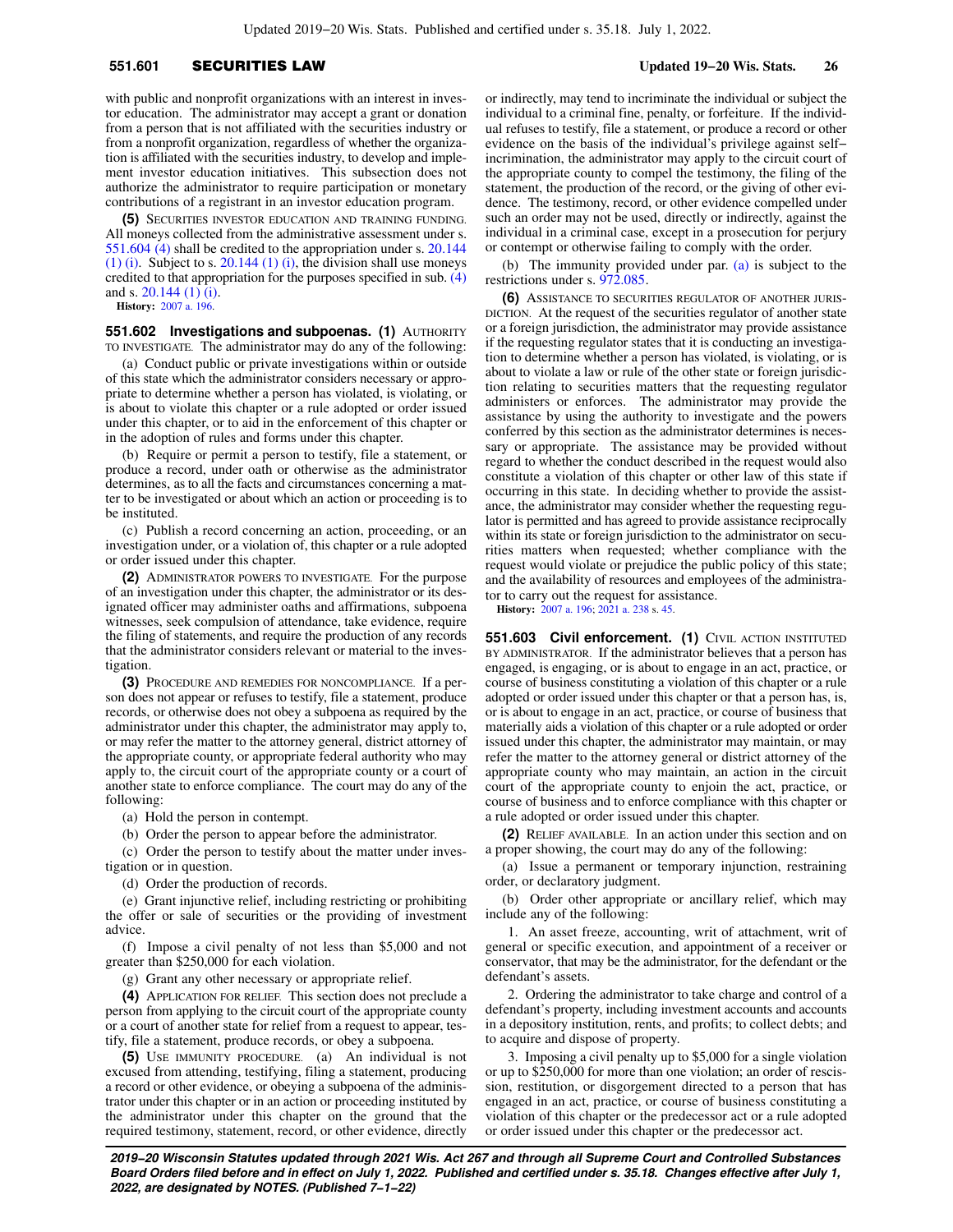4. Ordering the payment of prejudgment and postjudgment interest.

(c) Order such other relief as the court considers appropriate. **(3)** NO BOND REQUIRED. The administrator may not be required to post a bond in an action or proceeding under this chapter.

**(4)** ENHANCEMENT OF CIVIL PENALTIES. (a) In any action under this section, if the court imposes a civil penalty under sub.  $(2)$  (b) [3.](https://docs.legis.wisconsin.gov/document/statutes/551.603(2)(b)3.) for any violation against another person who is at least 65 years of age when the violation occurs, for each such violation the civil penalty prescribed under sub.  $(2)$  (b) 3. for a single violation may be increased by not more than \$5,000 and the maximum civil penalty for more than one violation may be increased by not more than \$250,000.

(b) This subsection provides for the enhancement of the civil penalties applicable for any underlying violation. If the court is not the trier of fact, the court shall direct that the trier of fact find a special verdict as to the age of any victim at the time of the violation.

(c) It is no defense to the enhancement of civil penalties under this subsection that the defendant did not know the age of the victim or reasonably believed that the victim was not at least 65 years of age.

**History:** [2007 a. 196](https://docs.legis.wisconsin.gov/document/acts/2007/196); [2009 a. 196](https://docs.legis.wisconsin.gov/document/acts/2009/196).

**551.604 Administrative enforcement. (1)** ISSUANCE OF AN ORDER OR NOTICE. If the administrator determines that a person has engaged, is engaging, or is about to engage in an act, practice, or course of business constituting a violation of this chapter or a rule adopted or order issued under this chapter or that a person has materially aided, is materially aiding, or is about to materially aid an act, practice, or course of business constituting a violation of this chapter or a rule adopted or order issued under this chapter, the administrator may do any of the following:

(a) Issue an order directing the person to cease and desist from engaging in the act, practice, or course of business or to take other action necessary or appropriate to comply with this chapter.

(b) Issue an order denying, suspending, revoking, or conditioning the exemptions for a broker−dealer under s. [551.401 \(2\)](https://docs.legis.wisconsin.gov/document/statutes/551.401(2)(d)) [\(d\)](https://docs.legis.wisconsin.gov/document/statutes/551.401(2)(d)) or [\(f\)](https://docs.legis.wisconsin.gov/document/statutes/551.401(2)(f)) or an investment adviser under s.  $551.403$  (2) (a) 3.

(c) Issue an order under s. [551.204.](https://docs.legis.wisconsin.gov/document/statutes/551.204)

**(2)** SUMMARY PROCESS. An order under sub. [\(1\)](https://docs.legis.wisconsin.gov/document/statutes/551.604(1)) is effective on the date of issuance. Upon issuance of the order, the administrator shall promptly serve each person subject to the order with a copy of the order and a notice that the order has been entered. The order must include a statement of any civil penalty, restitution, disgorgement, interest, or costs of investigation the administrator will seek, a statement of the reasons for the order, and notice that, within 15 days after receipt of a request in a record from the person, the matter will be scheduled for a hearing. If a person subject to the order does not request a hearing and none is ordered by the administrator within 30 days after the date of service of the order, the order, including the imposition of a civil penalty or requirement for payment of restitution, disgorgement, interest, or the costs of investigation sought in a statement in the order, becomes final as to that person by operation of law. If a hearing is requested or ordered, the administrator, after notice of and opportunity for hearing to each person subject to the order, may modify or vacate the order or extend it until final determination.

**(3)** PROCEDURE FOR FINAL ORDER. If a hearing is requested or ordered pursuant to sub. [\(2\),](https://docs.legis.wisconsin.gov/document/statutes/551.604(2)) a hearing must be held pursuant to ch. [227](https://docs.legis.wisconsin.gov/document/statutes/ch.%20227). A final order may not be issued unless the administrator makes findings of fact and conclusions of law in a record in accordance with ch. [227](https://docs.legis.wisconsin.gov/document/statutes/ch.%20227). The final order may make final, vacate, or modify the order issued under sub. [\(1\)](https://docs.legis.wisconsin.gov/document/statutes/551.604(1)).

**(4)** CIVIL PENALTY. In a final order under sub. [\(3\)](https://docs.legis.wisconsin.gov/document/statutes/551.604(3)), the administrator may impose a civil penalty in the form of an administrative assessment up to \$5,000 for a single violation or up to \$250,000 for more than one violation except that, if the violation is committed against another person who is at least 65 years of age when the violation occurs, for each such violation the civil penalty may be up to \$10,000 for a single violation or up to \$500,000 for more than one violation. It is no defense to the enhancement of civil penalties under this subsection that the defendant did not know the age of the victim or reasonably believed that the victim was not at least 65 years of age.

**(4m)** RESTITUTION, DISGORGEMENT, AND INTEREST. In a final order under sub.  $(3)$ , in addition to any civil penalty under sub.  $(4)$ or costs under sub. [\(5\)](https://docs.legis.wisconsin.gov/document/statutes/551.604(5)), the administrator may order a person subject to the order to do any of the following:

(a) Pay restitution to any person suffering loss as a result of the violation.

(b) Disgorge any profits received as a result of the violation. (c) Pay interest at the legal rate under s. [138.04](https://docs.legis.wisconsin.gov/document/statutes/138.04) from the date of the violation.

**(5)** COSTS. In a final order, the administrator may charge the actual cost of an investigation or proceeding for a violation of this chapter or a rule adopted or order issued under this chapter.

**(6)** FILING OF CERTIFIED FINAL ORDER WITH COURT; EFFECT OF FILING. If a petition for judicial review of a final order is not filed in accordance with s. [551.609](https://docs.legis.wisconsin.gov/document/statutes/551.609), the administrator may file a certified copy of the final order with the clerk of a court of competent jurisdiction. The order so filed has the same effect as a judgment of the court and may be recorded, enforced, or satisfied in the same manner as a judgment of the court.

**(7)** ENFORCEMENT BY COURT; FURTHER CIVIL PENALTY. If a person does not comply with an order under this section, the administrator may petition a court of competent jurisdiction to enforce the order. The court may not require the administrator to post a bond in an action or proceeding under this section. If the court finds, after service and opportunity for hearing, that the person was not in compliance with the order, the court may adjudge the person in civil contempt of the order. The court may impose a further civil penalty against the person for contempt in an amount not less than \$5,000 but not greater than \$100,000 for each violation and may grant any other relief the court determines is just and proper in the circumstances.

**History:** [2007 a. 196;](https://docs.legis.wisconsin.gov/document/acts/2007/196) [2009 a. 196](https://docs.legis.wisconsin.gov/document/acts/2009/196).

**551.605 Rules, forms, orders, interpretative opinions, and hearings. (1)** ISSUANCE AND ADOPTION OF FORMS, ORDERS, AND RULES. The administrator may do any of the following:

(a) Issue forms and orders and, after notice and comment, adopt and amend rules necessary or appropriate to carry out this chapter, and repeal rules, including rules and forms governing registration statements, applications, notice filings, reports, and other records.

(b) By rule, define terms, whether or not used in this chapter, but those definitions may not be inconsistent with this chapter.

(c) By rule, classify securities, persons, and transactions and adopt different requirements for different classes.

**(2)** FINDINGS AND COOPERATION. Under this chapter, except as provided under s.  $551.412$  (4g) (b), [\(c\),](https://docs.legis.wisconsin.gov/document/statutes/551.412(4g)(c)) and [\(d\),](https://docs.legis.wisconsin.gov/document/statutes/551.412(4g)(d)) a rule or form may not be adopted or amended, or an order issued or amended, unless the administrator finds that the rule, form, order, or amendment is necessary or appropriate in the public interest or for the protection of investors and is consistent with the purposes intended by this chapter. In adopting, amending, and repealing rules and forms, s. [551.608](https://docs.legis.wisconsin.gov/document/statutes/551.608) applies in order to achieve uniformity among the states and coordination with federal laws in the form and content of registration statements, applications, reports, and other records, including the adoption of uniform rules, forms, and procedures.

**(3)** FINANCIAL STATEMENTS. (am) Subject to section 15 (h) of the Securities Exchange Act and section 222 of the Investment Advisers Act of 1940, and except as provided in par. [\(bm\)](https://docs.legis.wisconsin.gov/document/statutes/551.605(3)(bm)), the administrator may require that a financial statement filed under this chapter be prepared in accordance with generally accepted accounting principles in the United States and comply with other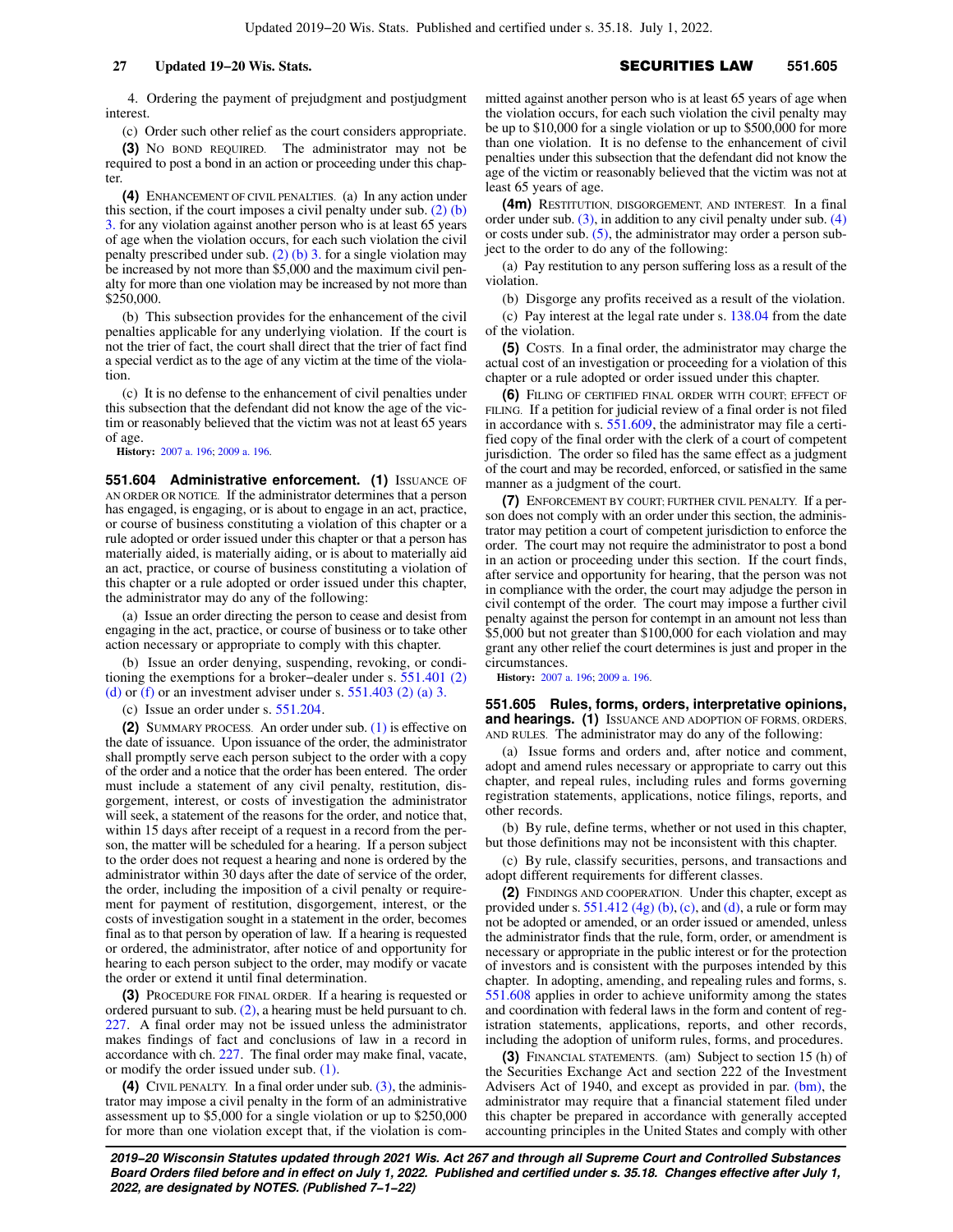## **551.605** SECURITIES LAW **Updated 19−20 Wis. Stats. 28**

requirements specified by rule adopted or order issued under this chapter. Except as provided in par. [\(bm\),](https://docs.legis.wisconsin.gov/document/statutes/551.605(3)(bm)) a rule adopted or order issued under this chapter may establish:

1. Subject to section 15 (h) of the Securities Exchange Act and section 222 of the Investment Advisers Act of 1940, the form and content of financial statements required under this chapter.

2. Whether unconsolidated financial statements must be filed. 3. Whether required financial statements must be audited by an independent certified public accountant.

(bm) 1. Except as provided in subd. [2.](https://docs.legis.wisconsin.gov/document/statutes/551.605(3)(bm)2.), a financial institution holding company whose securities have been registered under this chapter shall not be required to prepare or distribute to shareholders or provide to the department of financial institutions, at any time after such registration, any financial statements, financial information, annual reports, or other periodic reports except to the extent required under ss. [180.1620](https://docs.legis.wisconsin.gov/document/statutes/180.1620) and [180.1622.](https://docs.legis.wisconsin.gov/document/statutes/180.1622)

2. Each financial institution holding company whose securities have been registered under this chapter and are held by 100 or more persons in this state shall distribute to the security holders not more than 120 days after the end of each fiscal year the annual financial statements prepared under s. [180.1620](https://docs.legis.wisconsin.gov/document/statutes/180.1620). This subdivision does not apply to a financial institution holding company that has any securities registered under section 12 of the Securities Exchange Act of 1934 [\(15 USC 78l\)](https://docs.legis.wisconsin.gov/document/usc/15%20USC%2078l).

3. If any financial statement is required of a financial institution holding company under this chapter, the financial institution holding company shall not be required to do any of the following:

a. Except as may be required under s. [180.1620](https://docs.legis.wisconsin.gov/document/statutes/180.1620), have the financial statement prepared in accordance with generally accepted accounting principles.

b. Have the financial statement examined and reported upon or reviewed by or compiled by any certified public accountant.

**(4)** INTERPRETATIVE OPINIONS. The administrator may provide interpretative opinions or issue determinations that the administrator will not institute a proceeding or an action under this chapter against a specified person for engaging in a specified act, practice, or course of business if the determination is consistent with this chapter. A rule adopted or order issued under this chapter may establish a reasonable charge for interpretative opinions or determinations that the administrator will not institute an action or a proceeding under this chapter.

**(5)** EFFECT OF COMPLIANCE. A penalty under this chapter may not be imposed for, and liability does not arise from, conduct that is engaged in or omitted in good faith in conformity with a rule, form, or order of the administrator under this chapter.

**(6)** PRESUMPTION FOR PUBLIC HEARINGS. A hearing in an administrative proceeding under this chapter must be conducted in public unless the administrator for good cause consistent with this chapter determines that the hearing will not be so conducted. **History:** [2007 a. 196](https://docs.legis.wisconsin.gov/document/acts/2007/196); [2013 a. 36,](https://docs.legis.wisconsin.gov/document/acts/2013/36) [52](https://docs.legis.wisconsin.gov/document/acts/2013/52).

**551.606 Administrative files and opinions. (1) PUBLIC** REGISTER OF FILINGS. The administrator shall maintain, or designate a person to maintain, a register of applications for registration of securities; registration statements; notice filings; applications for registration of broker−dealers, agents, investment advisers, and investment adviser representatives; notice filings by federal covered investment advisers that are or have been effective under this chapter or the predecessor act; notices of claims of exemption from registration or notice filing requirements contained in a record; orders issued under this chapter or the predecessor act; and interpretative opinions or no action determinations issued under this chapter.

**(2)** PUBLIC AVAILABILITY. The administrator shall make all rules, forms, interpretative opinions, and orders available to the public.

**(3)** COPIES OF PUBLIC RECORDS. The administrator shall furnish a copy of a record that is a public record or a certification that the public record does not exist to a person that so requests. A rule adopted under this chapter may establish a reasonable charge for furnishing the record or certification. A copy of the record certified or a certificate by the administrator of a record's nonexistence is prima facie evidence of a record or its nonexistence.

**History:** [2007 a. 196.](https://docs.legis.wisconsin.gov/document/acts/2007/196)

**551.607 Public records; confidentiality. (1)** PRESUMP-TION OF PUBLIC RECORDS. Except as otherwise provided in sub. [\(2\),](https://docs.legis.wisconsin.gov/document/statutes/551.607(2)) records obtained by the administrator or filed under this chapter, including a record contained in or filed with a registration statement, application, notice filing, or report, are public records and are available for public examination.

**(2)** NONPUBLIC RECORDS. The following records are not public records and are not available for public examination under sub. [\(1\):](https://docs.legis.wisconsin.gov/document/statutes/551.607(1))

(a) Information and records obtained by the administrator in connection with an audit or inspection under s. [551.411 \(4\)](https://docs.legis.wisconsin.gov/document/statutes/551.411(4)) or a pending investigation under s. [551.602.](https://docs.legis.wisconsin.gov/document/statutes/551.602)

(b) A part of a record filed in connection with a registration statement under ss. [551.301](https://docs.legis.wisconsin.gov/document/statutes/551.301) and [551.303](https://docs.legis.wisconsin.gov/document/statutes/551.303) to [551.305](https://docs.legis.wisconsin.gov/document/statutes/551.305) or a record under s. [551.411 \(4\)](https://docs.legis.wisconsin.gov/document/statutes/551.411(4)) that contains trade secrets or confidential information if the person filing the registration statement or record has asserted a claim of confidentiality or privilege that is authorized by law.

(c) A record that is not required to be provided to the administrator or filed under this chapter and is provided to the administrator only on the condition that the record will not be subject to public examination or disclosure.

(d) A nonpublic record received from a person specified in s. [551.608 \(1\)](https://docs.legis.wisconsin.gov/document/statutes/551.608(1)).

(e) Subject to s.  $551.406$  (6) (a), any social security number, residential address unless used as a business address, and residential telephone number unless used as a business telephone number, contained in a record that is filed.

(f) A record obtained by the administrator through a designee of the administrator that a rule or order under this chapter determines has been appropriately expunged from the administrator's records by the designee.

(g) Any information or record received under s. [551.202 \(26\)](https://docs.legis.wisconsin.gov/document/statutes/551.202(26)(k)) [\(k\)](https://docs.legis.wisconsin.gov/document/statutes/551.202(26)(k)) relating to payments for securities, the copy of the disclosure statement provided to the administrator under s. [551.202 \(26\) \(f\)](https://docs.legis.wisconsin.gov/document/statutes/551.202(26)(f)2.) [2.,](https://docs.legis.wisconsin.gov/document/statutes/551.202(26)(f)2.) and any information or record obtained by the division under s. [551.205 \(1\) \(c\).](https://docs.legis.wisconsin.gov/document/statutes/551.205(1)(c))

**(3)** ADMINISTRATOR DISCRETION TO DISCLOSE. If disclosure is for the purpose of a civil, administrative, or criminal investigation, action, or proceeding or to a person specified in s. [551.608 \(1\)](https://docs.legis.wisconsin.gov/document/statutes/551.608(1)), the administrator may disclose a record or information obtained in connection with an audit or inspection under s. [551.411 \(4\)](https://docs.legis.wisconsin.gov/document/statutes/551.411(4)) or a record or information obtained in connection with a pending investigation under s. [551.602](https://docs.legis.wisconsin.gov/document/statutes/551.602).

**History:** [2007 a. 196;](https://docs.legis.wisconsin.gov/document/acts/2007/196) [2013 a. 52.](https://docs.legis.wisconsin.gov/document/acts/2013/52)

**551.608 Uniformity and cooperation with other agencies. (1)** OBJECTIVE OF UNIFORMITY. The administrator shall, in its discretion, cooperate, coordinate, consult, and, subject to s. [551.607](https://docs.legis.wisconsin.gov/document/statutes/551.607), share records and information with the securities regulator of another state, Canada, a Canadian province or territory, a foreign jurisdiction, the Securities and Exchange Commission, the United States Department of Justice, the Commodity Futures Trading Commission, the Federal Trade Commission, the Securities Investor Protection Corporation, a self−regulatory organization, a national or international organization of securities regulators, a federal or state banking or insurance regulator, and a governmental law enforcement agency to effectuate greater uniformity in securities matters among the federal government, self− regulatory organizations, states, and foreign governments.

**(2)** POLICIES TO CONSIDER. In cooperating, coordinating, consulting, and sharing records and information under this section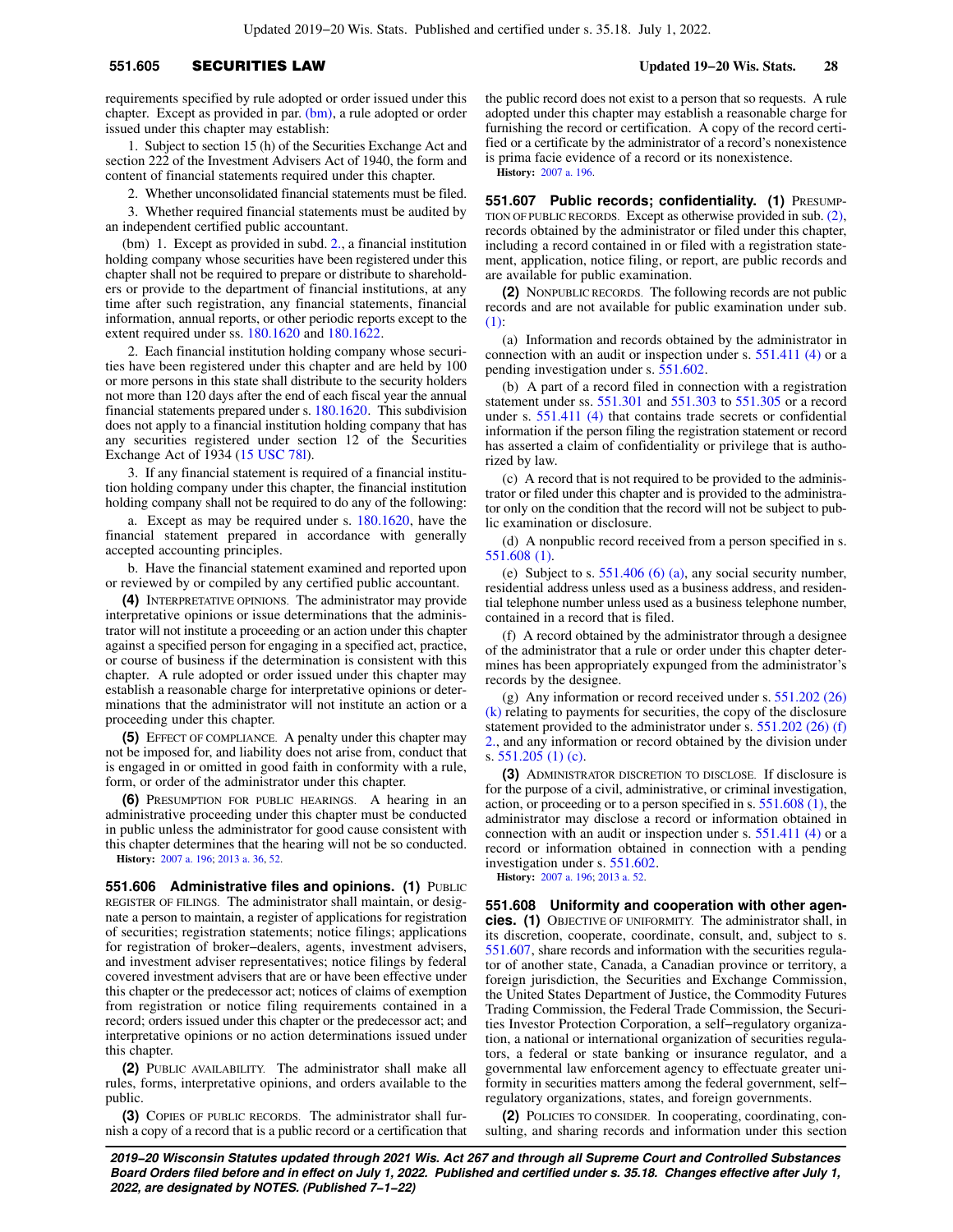and in acting by rule, order, or waiver under this chapter, the administrator shall, in its discretion, take into consideration in carrying out the public interest the following general policies:

(a) Maximizing effectiveness of regulation for the protection of investors.

(b) Maximizing uniformity in federal and state regulatory standards.

(c) Minimizing burdens on the business of capital formation, without adversely affecting essentials of investor protection.

**(3)** SUBJECTS FOR COOPERATION. The cooperation, coordination, consultation, and sharing of records and information authorized by this section includes:

(a) Establishing or employing one or more designees as a central depository for registration and notice filings under this chapter and for records required or allowed to be maintained under this chapter.

(b) Developing and maintaining uniform forms.

(c) Conducting a joint examination or investigation.

(d) Holding a joint administrative hearing.

(e) Instituting and prosecuting a joint civil or administrative proceeding.

(f) Sharing and exchanging personnel.

(g) Coordinating registrations under ss. [551.301](https://docs.legis.wisconsin.gov/document/statutes/551.301) and [551.401](https://docs.legis.wisconsin.gov/document/statutes/551.401) to [551.404](https://docs.legis.wisconsin.gov/document/statutes/551.404) and exemptions under s. [551.203.](https://docs.legis.wisconsin.gov/document/statutes/551.203)

(h) Sharing and exchanging records, subject to s. [551.607](https://docs.legis.wisconsin.gov/document/statutes/551.607).

(i) Formulating rules, statements of policy, guidelines, forms, and interpretative opinions and releases.

(j) Formulating common systems and procedures.

(k) Notifying the public of proposed rules, forms, statements of policy, and guidelines.

(L) Attending conferences and other meetings among securities regulators, which may include representatives of governmental and private sector organizations involved in capital formation, deemed necessary or appropriate to promote or achieve uniformity.

(m) Developing and maintaining a uniform exemption from registration for small issuers, and taking other steps to reduce the burden of raising investment capital by small businesses.

**History:** [2007 a. 196](https://docs.legis.wisconsin.gov/document/acts/2007/196).

**551.609 Judicial review.** A final order issued by the administrator under this chapter is subject to judicial review in accordance with ch. [227](https://docs.legis.wisconsin.gov/document/statutes/ch.%20227), but administrative enforcement orders originally entered without hearing may be reviewed only if the party seeking review has requested a hearing within the time provided by s. [551.604 \(2\)](https://docs.legis.wisconsin.gov/document/statutes/551.604(2)).

**History:** [2007 a. 196](https://docs.legis.wisconsin.gov/document/acts/2007/196).

**551.611 Service of process. (1)** SIGNED CONSENT TO SER-VICE OF PROCESS. A consent to service of process complying with this section required by this chapter must be signed and filed in the form required by a rule or order under this chapter. A consent appointing the administrator the person's agent for service of process in a noncriminal action or proceeding against the person, or the person's successor or personal representative under this chapter or a rule adopted or order issued under this chapter after the consent is filed, has the same force and validity as if the service were made personally on the person filing the consent. A person that has filed a consent complying with this subsection in connection with a previous application for registration or notice filing need not file an additional consent.

**(2)** CONDUCT CONSTITUTING APPOINTMENT OF AGENT FOR SER-VICE. If a person, including a nonresident of this state, engages in an act, practice, or course of business prohibited or made actionable by this chapter or a rule adopted or order issued under this chapter and the person has not filed a consent to service of process under sub.  $(1)$ , the act, practice, or course of business constitutes the appointment of the administrator as the person's agent for service of process in a noncriminal action or proceeding against the person or the person's successor or personal representative.

**(3)** PROCEDURE FOR SERVICE OF PROCESS. Service under sub. [\(1\)](https://docs.legis.wisconsin.gov/document/statutes/551.611(1)) or [\(2\)](https://docs.legis.wisconsin.gov/document/statutes/551.611(2)) may be made by providing a copy of the process to the office of the administrator, but it is not effective unless all of the following apply:

(a) The plaintiff, which may be the administrator, promptly sends notice of the service and a copy of the process, return receipt requested, to the defendant or respondent at the address set forth in the consent to service of process or, if a consent to service of process has not been filed, at the last known address, or takes other reasonable steps to give notice.

(b) The plaintiff files an affidavit of compliance with this subsection in the action or proceeding on or before the return day of the process, if any, or within the time that the court, or the administrator in a proceeding before the administrator, allows.

**(4)** SERVICE IN ADMINISTRATIVE PROCEEDINGS OR CIVIL ACTIONS BY ADMINISTRATOR. Service pursuant to sub. [\(3\)](https://docs.legis.wisconsin.gov/document/statutes/551.611(3)) may be used in a proceeding before the administrator or by the administrator in a civil action in which the administrator is the moving party.

**(5)** OPPORTUNITY TO DEFEND. If process is served under sub. [\(3\),](https://docs.legis.wisconsin.gov/document/statutes/551.611(3)) the court, or the administrator in a proceeding before the administrator, shall order continuances as are necessary or appropriate to afford the defendant or respondent reasonable opportunity to defend.

**History:** [2007 a. 196.](https://docs.legis.wisconsin.gov/document/acts/2007/196)

**551.613 Jurisdiction. (1)** SALES AND OFFERS TO SELL. Sections [551.301](https://docs.legis.wisconsin.gov/document/statutes/551.301), [551.302,](https://docs.legis.wisconsin.gov/document/statutes/551.302) [551.401 \(1\)](https://docs.legis.wisconsin.gov/document/statutes/551.401(1)), [551.402 \(1\),](https://docs.legis.wisconsin.gov/document/statutes/551.402(1)) [551.403 \(1\),](https://docs.legis.wisconsin.gov/document/statutes/551.403(1)) [551.404 \(1\)](https://docs.legis.wisconsin.gov/document/statutes/551.404(1)), [551.501](https://docs.legis.wisconsin.gov/document/statutes/551.501), [551.506](https://docs.legis.wisconsin.gov/document/statutes/551.506), [551.509](https://docs.legis.wisconsin.gov/document/statutes/551.509), and [551.511](https://docs.legis.wisconsin.gov/document/statutes/551.511) do not apply to a person that sells or offers to sell a security unless the offer to sell or the sale is made in this state or the offer to purchase or the purchase is made and accepted in this state.

**(2)** PURCHASES AND OFFERS TO PURCHASE. Sections [551.401](https://docs.legis.wisconsin.gov/document/statutes/551.401(1)) [\(1\),](https://docs.legis.wisconsin.gov/document/statutes/551.401(1)) [551.402 \(1\)](https://docs.legis.wisconsin.gov/document/statutes/551.402(1)), [551.403 \(1\),](https://docs.legis.wisconsin.gov/document/statutes/551.403(1)) [551.404 \(1\)](https://docs.legis.wisconsin.gov/document/statutes/551.404(1)), [551.501,](https://docs.legis.wisconsin.gov/document/statutes/551.501) [551.506,](https://docs.legis.wisconsin.gov/document/statutes/551.506) [551.509](https://docs.legis.wisconsin.gov/document/statutes/551.509), and [551.511](https://docs.legis.wisconsin.gov/document/statutes/551.511) do not apply to a person that purchases or offers to purchase a security unless the offer to purchase or the purchase is made in this state or the offer to sell or the sale is made and accepted in this state.

**(3)** OFFERS IN THIS STATE. For the purpose of this section, an offer to sell or to purchase a security is made in this state, whether or not either party is then present in this state, if the offer meets any of the following criteria:

(a) The offer originates from within this state.

(b) The offer is directed by the offeror to a place in this state and received at the place to which it is directed, but for purposes of s. [551.301](https://docs.legis.wisconsin.gov/document/statutes/551.301), an offer to sell which is not directed to or received by the offeree in this state is not made in this state.

**(4)** ACCEPTANCES IN THIS STATE. For the purpose of this section, an offer to purchase or to sell is accepted in this state, whether or not either party is then present in this state, if the acceptance meets all of the following criteria:

(a) The acceptance is communicated to the offeror in this state and the offeree reasonably believes the offeror to be present in this state and the acceptance is received at the place in this state to which it is directed.

(b) The acceptance has not previously been communicated to the offeror, orally or in a record, outside this state.

**(5)** PUBLICATIONS, RADIO, TELEVISION, OR ELECTRONIC COMMU-NICATIONS. An offer to sell or to purchase is not made in this state when a publisher circulates or there is circulated on the publisher's behalf in this state a bona fide newspaper or other publication of general, regular, and paid circulation that is not published in this state, or that is published in this state but has had more than two− thirds of its circulation outside this state during the previous 12 months, or when a radio or television program or other electronic communication originating outside this state is received in this state. A radio or television program or other electronic communication is considered as having originated in this state if either the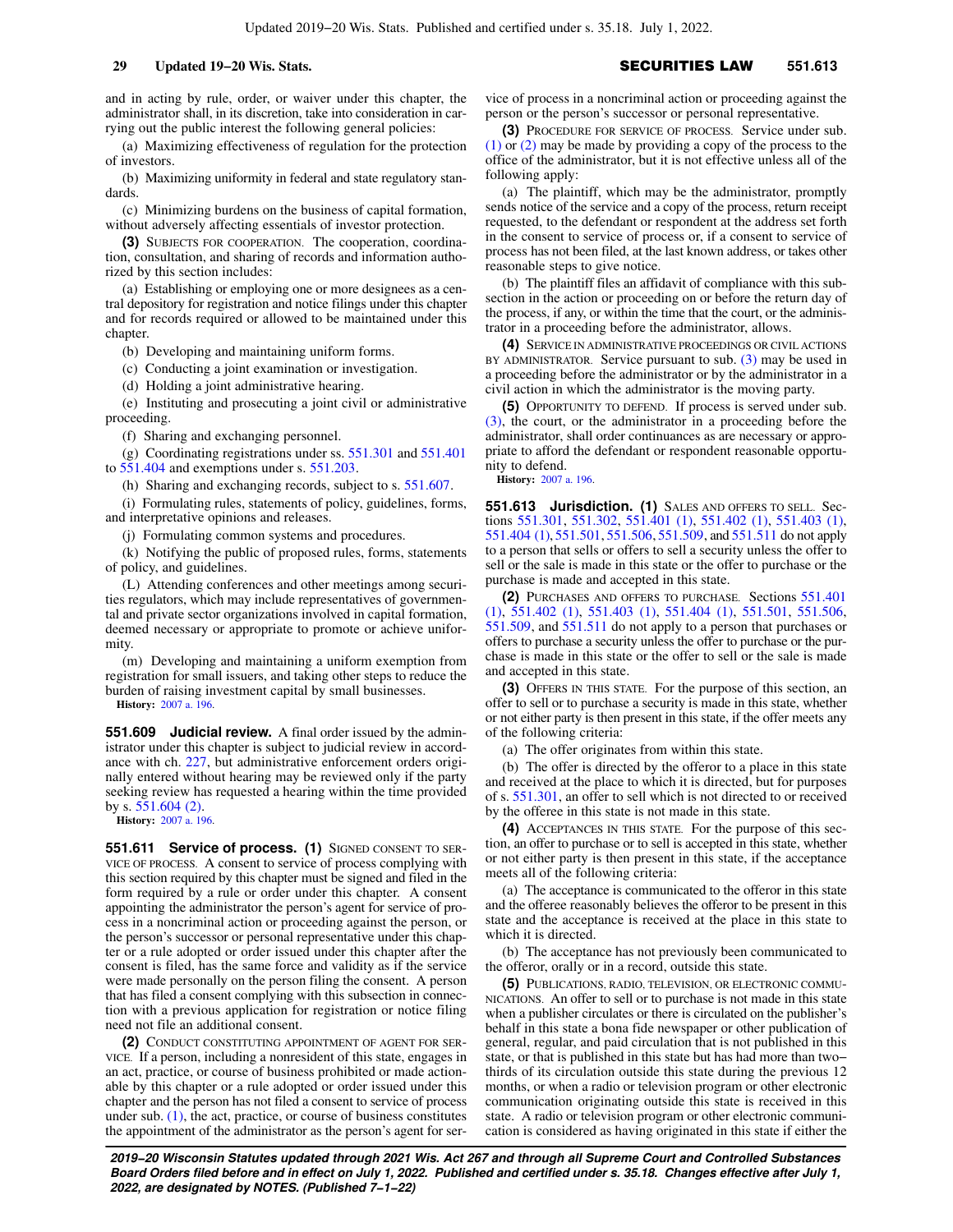## **551.613** SECURITIES LAW **Updated 19−20 Wis. Stats. 30**

broadcast studio or the originating source of transmission is located in this state, unless any of the following apply:

(a) The program or communication is syndicated and distributed from outside this state for redistribution to the general public in this state.

(b) The program or communication is supplied by a radio, television, or other electronic network with the electronic signal originating from outside this state for redistribution to the general public in this state.

(c) The program or communication is an electronic communication that originates outside this state and is captured for redistribution to the general public in this state by a community antenna or cable, radio, cable television, or other electronic system.

(d) The program or communication consists of an electronic communication that originates in this state, but which is not intended for distribution to the general public in this state.

**(6)** INVESTMENT ADVICE AND MISREPRESENTATIONS. Sections [551.403 \(1\)](https://docs.legis.wisconsin.gov/document/statutes/551.403(1)), [551.404 \(1\),](https://docs.legis.wisconsin.gov/document/statutes/551.404(1)) [551.405 \(1\)](https://docs.legis.wisconsin.gov/document/statutes/551.405(1)), [551.502,](https://docs.legis.wisconsin.gov/document/statutes/551.502) [551.505](https://docs.legis.wisconsin.gov/document/statutes/551.505), and [551.506](https://docs.legis.wisconsin.gov/document/statutes/551.506) apply to a person if the person engages in an act, practice, or course of business instrumental in effecting prohibited or actionable conduct in this state, whether or not either party is then present in this state.

**History:** [2007 a. 196](https://docs.legis.wisconsin.gov/document/acts/2007/196); [2009 a. 180](https://docs.legis.wisconsin.gov/document/acts/2009/180).

Section 551.66, regarding the scope of the chapter, focuses on locus of certain actions, regardless of either party's presence. Feitler v. Midas Associates, [418 F.](https://docs.legis.wisconsin.gov/document/courts/418%20F.%20Supp.%20735) [Supp. 735](https://docs.legis.wisconsin.gov/document/courts/418%20F.%20Supp.%20735) (1976).

**NOTE: The above annotation refers to ch. 551 as it existed prior to its repeal and recreation by [2007 Wis. Act 196.](https://docs.legis.wisconsin.gov/document/acts/2007/196)**

**551.614 Fees and expenses. (1)** REGISTRATION AND NOTICE FILING FEES AND REPORTING. (a) There shall be a filing fee of \$1,500 for every registration statement filed under s. [551.303](https://docs.legis.wisconsin.gov/document/statutes/551.303) or [551.304](https://docs.legis.wisconsin.gov/document/statutes/551.304), and for every notice filing under s. [551.302](https://docs.legis.wisconsin.gov/document/statutes/551.302). If a registration statement is denied or withdrawn before the effective date or a pre−effective stop order is entered under s. [551.306,](https://docs.legis.wisconsin.gov/document/statutes/551.306) or a notice filing is withdrawn, the filing fee shall be retained.

(b) 1. An indefinite amount of securities shall be registered for offer and sale in this state under a registration statement relating to redeemable securities issued by an open−end management company or a face amount certificate company, as defined in the Investment Company Act of 1940, and the applicant shall pay the fee under par. [\(a\).](https://docs.legis.wisconsin.gov/document/statutes/551.614(1)(a)) The registrant also shall, within 60 days after the end of each fiscal year during which its registration statement is effective and within 60 days after the registration is terminated, file a report on a form prescribed by rule of the division. The form shall require the registrant to do one of the following:

a. Elect not to include the information under subd. [1. b.](https://docs.legis.wisconsin.gov/document/statutes/551.614(1)(b)1.b.) and instead pay a fee of \$15,000.

b. Report the amount of securities sold to persons in this state during the preceding fiscal year or, if the registration is terminated, during the portion of the preceding fiscal year during which the registration was effective, and pay a fee of 0.05 percent of the dollar amount of the securities sold to persons in this state, but not less than \$750 nor more than \$15,000.

2. An indefinite amount of securities is eligible for offer and sale in this state resulting from a notice filing under s. [551.302](https://docs.legis.wisconsin.gov/document/statutes/551.302) for the initial offer of a federal covered security under section 18 (b) (2) of the Securities Act of 1933, if the filing party has notified the division of securities of the issuer's fiscal year, and the filing party pays the fee under par. [\(a\).](https://docs.legis.wisconsin.gov/document/statutes/551.614(1)(a)) The filing party shall also, within 90 days after the end of each fiscal year following the filing under s. [551.302](https://docs.legis.wisconsin.gov/document/statutes/551.302), and within 90 days after sales in this state have terminated, file a report to allow the division of securities to determine that the amount of the fee paid is correct. The report shall be on a form prescribed by rule of the division and shall require the filing party to do one of the following:

a. Elect not to include the information under subd. [2. b.](https://docs.legis.wisconsin.gov/document/statutes/551.614(1)(b)2.b.) and instead pay a fee of \$15,000.

b. Report the amount of securities sold to persons in this state during the preceding fiscal year or, if sales have terminated, during the portion of the preceding fiscal year during which sales were made, and pay a fee of 0.05 percent of the dollar amount of the securities sold to persons in this state, but not less than \$750 nor more than \$15,000.

**(1m)** FILING FEES RELATING TO CERTAIN REGISTRATION EXEMP-TIONS. There shall be a nonrefundable filing fee of \$50 for every notice of claim of exemption filed under s. [551.202 \(26\) \(f\) 1.,](https://docs.legis.wisconsin.gov/document/statutes/551.202(26)(f)1.) a nonrefundable filing fee of \$50 for every notice provided under s. [551.202 \(27\) \(h\),](https://docs.legis.wisconsin.gov/document/statutes/551.202(27)(h)) and a nonrefundable filing fee of \$100 for every statement filed under s. [551.205 \(1\) \(b\) 1.](https://docs.legis.wisconsin.gov/document/statutes/551.205(1)(b)1.)

**(2)** FEES RELATED TO BROKER−DEALERS, AGENTS, INVESTMENT ADVISERS, INVESTMENT ADVISER REPRESENTATIVES, AND FEDERAL COVERED ADVISERS. Every applicant for an initial or renewal license under s. [551.401](https://docs.legis.wisconsin.gov/document/statutes/551.401), [551.402,](https://docs.legis.wisconsin.gov/document/statutes/551.402) [551.403,](https://docs.legis.wisconsin.gov/document/statutes/551.403) or [551.404](https://docs.legis.wisconsin.gov/document/statutes/551.404) shall pay a filing fee of \$200 in the case of a broker−dealer or investment adviser and \$80 in the case of an agent representing a broker− dealer or issuer or an investment adviser representative, except that, in the case of an agent representing a broker−dealer or issuer or an investment adviser representative, no fee is required for an individual who is eligible for the veterans fee waiver program under s. [45.44](https://docs.legis.wisconsin.gov/document/statutes/45.44). Every federal covered adviser in this state that is required to make a notice filing under s. [551.405](https://docs.legis.wisconsin.gov/document/statutes/551.405) shall pay an initial or renewal notice filing fee of \$200. A broker−dealer, investment adviser, or federal covered adviser maintaining a branch office within this state shall pay an additional filing fee of \$80 for each branch office. When an application is denied, or an application or a notice filing is withdrawn, the filing fee shall be retained.

**(3)** EXAMINATION EXPENSES. The expenses reasonably attributable to the examination of any matter arising under this chapter shall be charged to the applicant, registrant, or licensee involved, but the expenses so charged shall not exceed such maximum amounts as the division of securities by rule prescribes.

**(4)** OTHER FEES. The division of securities may by rule require the payment of prescribed fees for delinquent or materially deficient filings of information or documents required under this chapter to be filed with the division or an organization designated under s. [551.406 \(1\) \(intro.\).](https://docs.legis.wisconsin.gov/document/statutes/551.406(1)(intro.))

**(5)** FEES PAID TO STATE. All fees and expenses collected by the division under this section shall be deposited into the general fund and credited to the appropriation account under s. [20.144 \(1\) \(g\).](https://docs.legis.wisconsin.gov/document/statutes/20.144(1)(g)) **History:** [2007 a. 196;](https://docs.legis.wisconsin.gov/document/acts/2007/196) [2009 a. 28;](https://docs.legis.wisconsin.gov/document/acts/2009/28) [2011 a. 209](https://docs.legis.wisconsin.gov/document/acts/2011/209); [2013 a. 52](https://docs.legis.wisconsin.gov/document/acts/2013/52).

**551.615 Statutory policy.** This chapter shall be so construed as to effectuate its general purpose to make uniform the law of those states which enact the "Uniform Securities Act of 2002" and to coordinate the interpretation and administration of this chapter with related federal regulation.

**History:** [2007 a. 196.](https://docs.legis.wisconsin.gov/document/acts/2007/196)

### SUBCHAPTER VII

### TRANSITION

**551.701 Effective date.** This chapter takes effect on January 1, 2009.

**History:** [2007 a. 196.](https://docs.legis.wisconsin.gov/document/acts/2007/196)

**551.703 Application of act to existing proceeding and existing rights and duties. (1)** APPLICABILITY OF PREDECES-SOR ACT TO PENDING PROCEEDINGS AND EXISTING RIGHTS. The predecessor act exclusively governs all actions or proceedings that are pending on January 1, 2009, or may be instituted on the basis of conduct occurring before January 1, 2009, but a civil action may not be maintained to enforce any liability under the predecessor act unless instituted within any period of limitation that applied when the cause of action accrued or within 5 years after January 1, 2009, whichever is earlier.

**(2)** CONTINUED EFFECTIVENESS UNDER PREDECESSOR ACT. All effective registrations under the predecessor act, and all administrative orders relating to the registrations, rules, statements of pol-